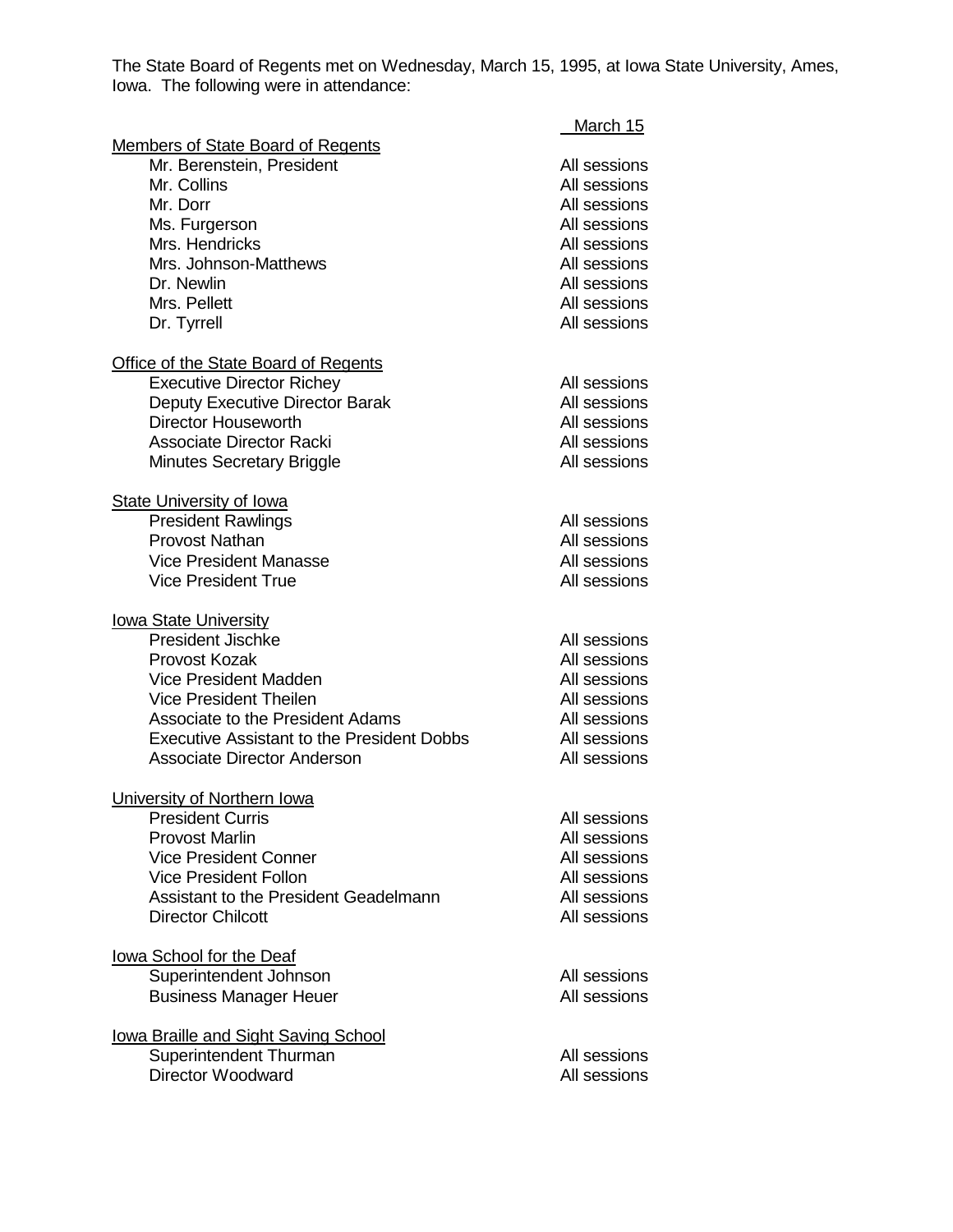# GENERAL

The following business pertaining to general or miscellaneous business was transacted on Wednesday, February 15, 1995.

**CONSENT ITEMS**. The Board Office recommended the Board approve the consent docket, as follows:

Receive the affiliated organization report on the Iowa 4-H Foundation;

Receive the status report on the Board Office budget for FY 1995;

Approve the Board meetings schedule;

Receive the Register of Capital Improvement Business Transactions for the Iowa School for the Deaf;

Receive the Register of Capital Improvement Business Transactions for the Iowa Braille and Sight Saving School;

Refer the University of Iowa degree name change: Master of Arts (with major in Accounting)/Master of Accountancy to the Interinstitutional Committee on Educational Coordination and the Board Office for review and recommendation;

Refer the University of Iowa degree name change: Master of Arts (with major in Nursing)/Master of Science in Nursing to the Interinstitutional Committee on Educational Coordination and the Board Office for review and recommendation;

Refer the University of Iowa request to discontinue minor program: Actuarial Science to the Interinstitutional Committee on Educational Coordination and the Board Office for review and recommendation; and

Refer the University of Iowa graduate degree name changes: Sport, Health, Leisure, and Physical Studies Department to the Interinstitutional Committee on Educational Coordination and the Board Office for review and recommendation.

MOTION: Regent Tyrrell moved to approve the consent docket, as presented. Regent Furgerson seconded the motion. MOTION CARRIED UNANIMOUSLY.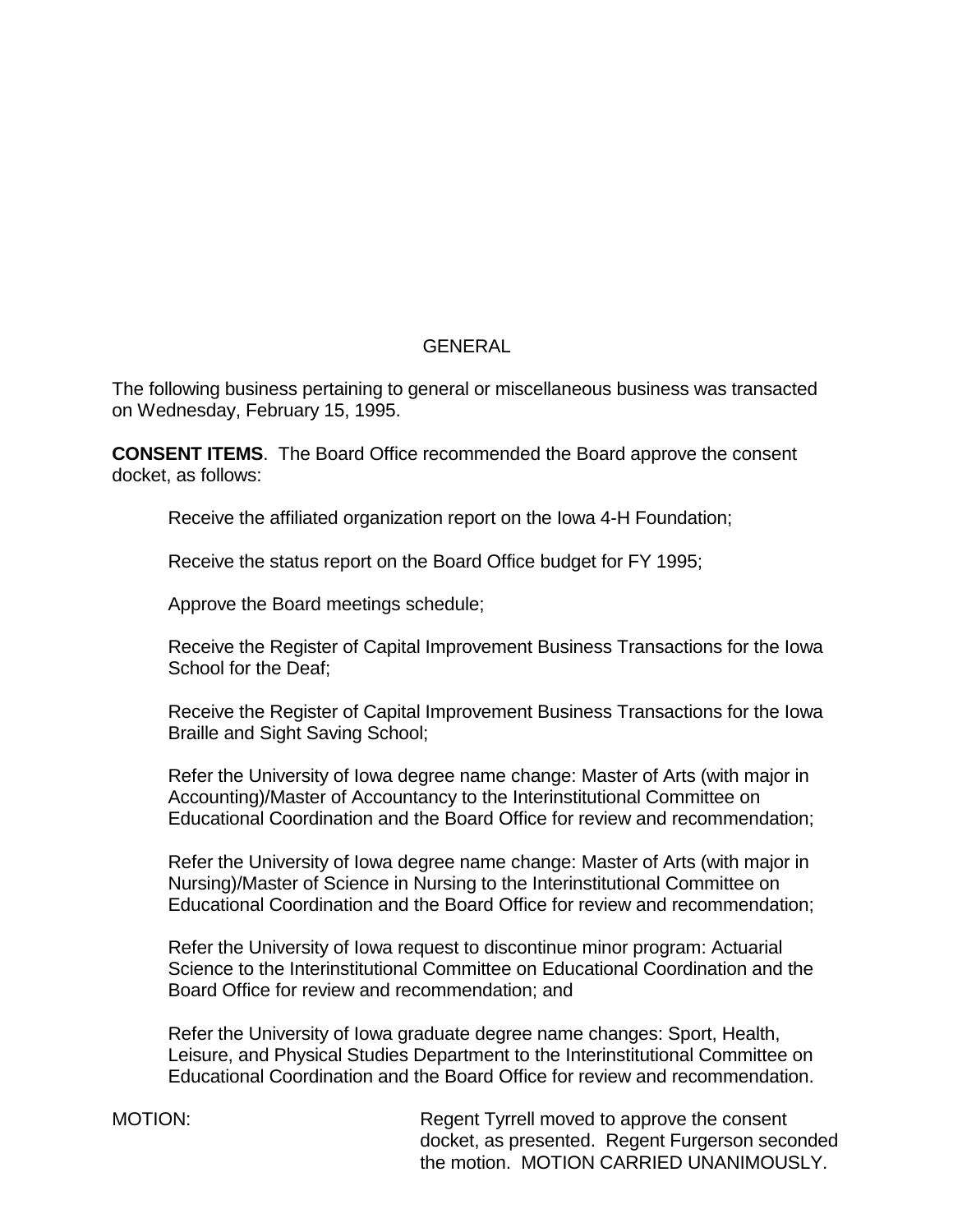**PRESIDENTIAL SEARCH, UNIVERSITY OF NORTHERN IOWA**. The Board Office recommended the Board (1) Accept the resignation of Constantine W. Curris as President of the University of Northern Iowa, effective June 1, 1995; and (2) Approve recommended policies for the selection of the President of the University of Northern Iowa.

- A. Create a committee at the University of Northern Iowa to be known as the Presidential Search and Screen Advisory Committee to aid in the presidential search, as presented.
- B. Ratify the appointment of Grace Ann Hovet, Professor of English Languages and Literature at the University of Northern Iowa, as Chair of the Presidential Search and Screen Advisory Committee.
- C. Approve the duties of the committee and the firm, as outlined.
- D. Authorize the Executive Director to execute the proposed contract with Korn/ Ferry International.
- E. Instruct the university Presidential Search and Screen Advisory Committee and the Board Office to develop criteria and prepare a description of the position for the Presidency of the University of Northern Iowa and to report to the Board for its consideration at its March Board meeting.
- F. Direct the University of Northern Iowa to establish a fund to pay the expenses of the presidential search.
- G. Authorize the President of the Board to supervise the search process.
- H. Approve the nominations to the Presidential Search and Screen Advisory Committee as made by the Chair of the committee in consultation with President Berenstein.
- I. Approve the recommendations for up to three additional members.

The Board received the resignation of Constantine W. Curris as President of the University of Northern Iowa effective June 1, 1995. President Curris has served the University of Northern Iowa as a strong and effective leader and he will be missed.

In order to get the search for the new President of the University of Northern Iowa underway without delay, certain actions were taken, subject to ratification by the Board at this meeting. Those actions included the appointment of Professor Grace Ann Hovet, from the Department of English Languages and Literature at the University of Northern Iowa, as chair of the search committee.

Professor Hovet prepared a list of suggested members of the search committee in consultation with President Berenstein which was presented to the Board for approval at this meeting.

The proposed duties of the search committee for the University of Northern Iowa were identical to those of the University of Iowa, approved by the Board at its January meeting.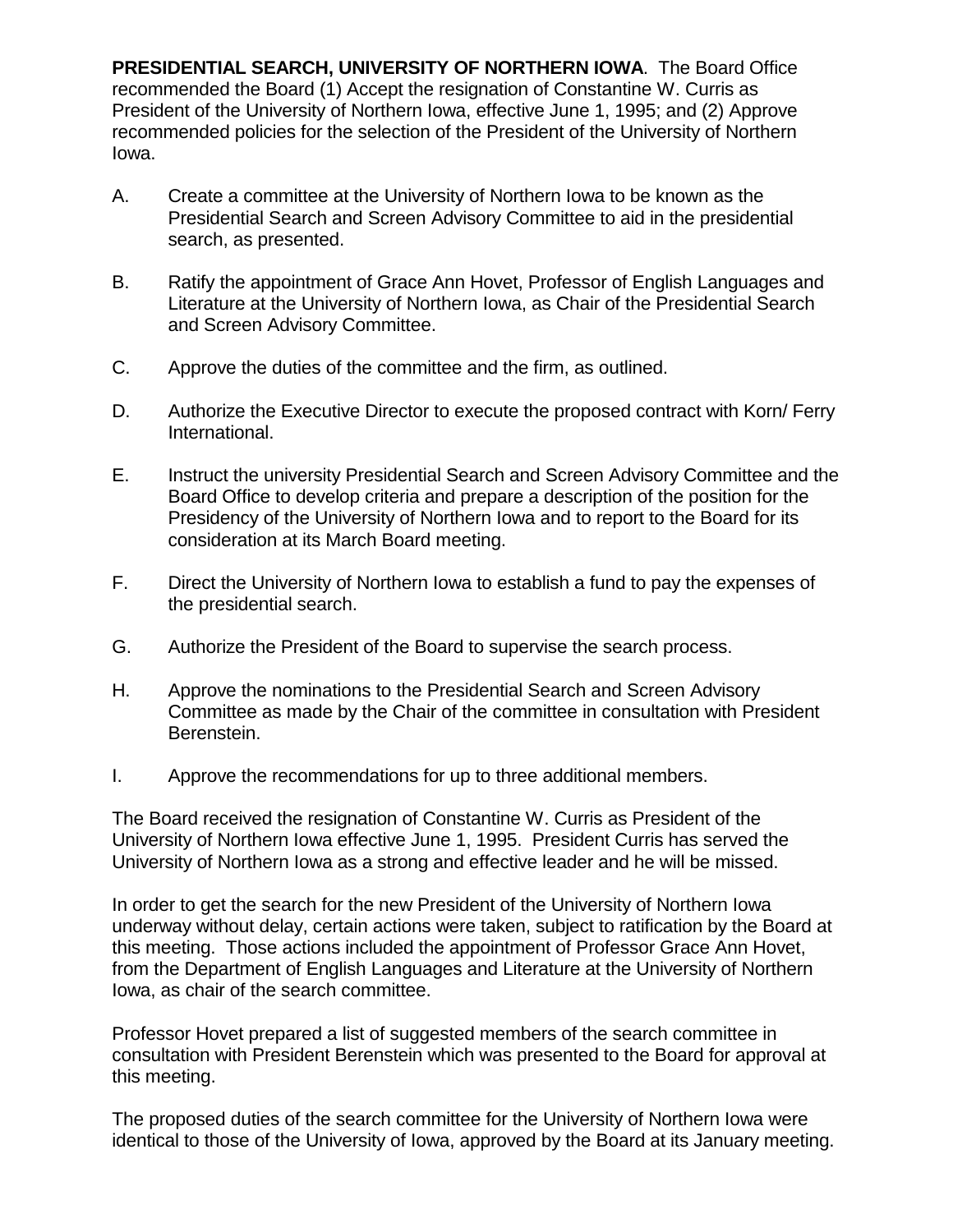The Board selected Korn/Ferry with William Funk as the principal to do the search at the University of Iowa. The Board determined that the Korn/Ferry firm was the best qualified firm to do the search. It was proposed that the same firm be selected for the search at the University of Northern Iowa with the understanding that the search at the University of Northern Iowa is in no way secondary to the one at Iowa. Use of the same firm for both searches will result in a lower price for each university. The cost of each search will be \$37,500 plus usual and customary expenses.

The duties of the search firm were identical to those for the University of Iowa.

The proposed schedule for selection of the President of the University of Northern Iowa was presented. It was estimated that the search could be concluded successfully by mid-July 1995. It would be advantageous if it could be concluded before the end of the spring semester. However, the Board will take whatever time is needed to find the right person to be the next President of the University of Northern Iowa.

President Berenstein stated that Director Barak is spending a lot of time working with the two presidential search committees. He emphasized the importance of what Dr. Barak and the presidential search committees are doing.

President Berenstein stated that President Curris had submitted his written resignation as President of the University of Northern Iowa. He said the Board regretted his departure; he was a valiant soldier, community leader and citizen. President Curris was wished well in his new endeavor.

After the announcement was made concerning President Curris' resignation, Mr. Richey and President Berenstein agreed that rather than wait for this meeting to get the process started, President Berenstein requested University of Northern Iowa Professor Grace Ann Hovet, distinguished faculty, to chair the presidential search committee. President Berenstein said he felt it was important to get the process going. President Curris wishes to leave Iowa on June 1 and the search process would be hampered during the summer months.

President Berenstein stated that Professor Hovet had worked diligently to prepare a list of candidates for membership to the presidential search committee. He said she had done a marvelous job and he publicly thanked her for assuming the responsibility. He referred to the protocol which was distributed to the Regents prior to this meeting. He noted that time was of the essence. He expressed appreciation for the Board's cooperation in this endeavor. He then recognized Professor Hovet to address the Board.

Professor Hovet reviewed with the Regents the recommended policies for the selection of the President of the University of Northern Iowa. She discussed her recommendations for appointments to the search committee.

Regent Furgerson stated there were some "stars" recommended for appointment to the committee, and congratulated Professor Hovet on her choices.

MOTION: Regent Furgerson moved to (1) accept, with regret, the resignation of Constantine W. Curris as President of the University of Northern Iowa, effective June 1, 1995, and (2) approve recommended policies for the selection of the President of the University of Northern Iowa, as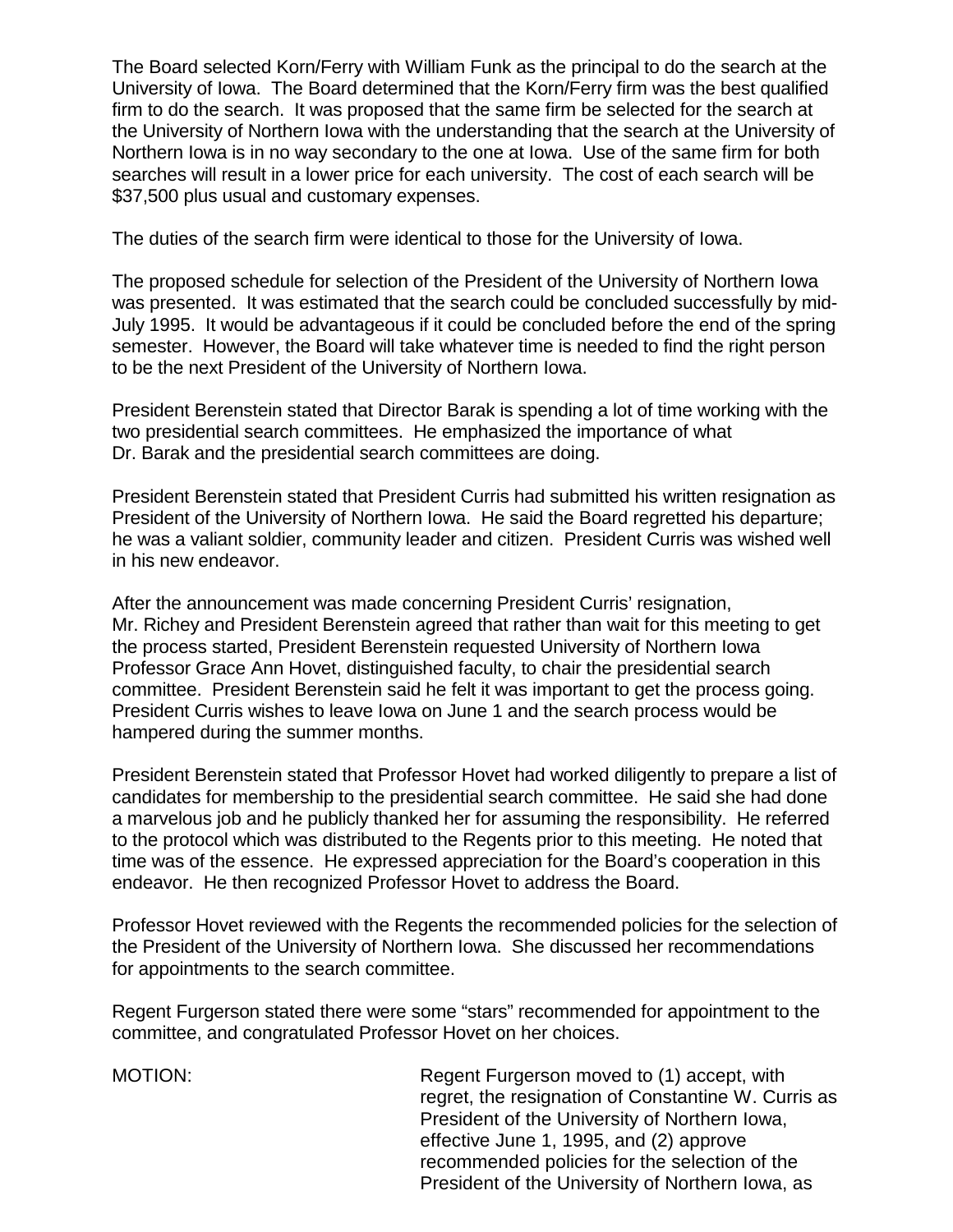President Berenstein, on behalf of the Board of Regents, thanked Professor Hovet for assuming this responsibility.

**PRESIDENTIAL SEARCH, UNIVERSITY OF IOWA**. The Board Office recommended the Board approve the criteria to be used in evaluating presidential candidates at the University of Iowa.

At its January meeting the Board approved several items related to the University of Iowa Presidential search including a request for the University of Iowa Presidential Search and Screen Advisory Committee to develop a set of criteria for use in the search. The University of Iowa Search and Screen Advisory Committee at its February 6 meeting adopted a set of criteria developed by a sub-committee.

The criteria adopted by the Search and Screen Advisory Committee included a "Preface" that provides an overview of the criteria and the use of the criteria including a list of desirable "general attributes" that each candidate should possess in "high measure"; a set of "specific attributes" in which the candidates should have an outstanding ability; and a list of "personal qualifications" which the committee regards as indispensable.

The "criteria" are comprehensive and thoughtfully developed. They are generally consistent with those developed for past presidential searches as modified to meet current needs and concerns.

Professor Collins discussed what had transpired since the last meeting with the Board of Regents. On January 18 the Board of Regents appointed the search committee. Immediately following that meeting, Professor Collins met with William Funk, Korn/ Ferry International. He also started calling members of the search committee. At the initial meeting of the search committee they discussed the charge of the committee and met with Susan Mask, Affirmative Action Officer. The committee members settled on an overall strategy for conducting the search. The committee was organized into subcommittees to expedite the overall search process. Over the weekend one of the subcommittees developed the criteria. The following Monday a second meeting of the search committee took place. Since then they have begun to mount a national campaign. Mr. Funk had also begun to mount his own national effort to identify prospects.

Regent Furgerson said the efforts of the search committee had been very well done. Regent Collins said he agreed.

President Berenstein noted that this was not an ordinary blanket set of criteria. He has had conversations with Professor Collins and knew the criteria was developed with a great deal of effort.

Regent Furgerson asked that the committee members be informed that the Regents were pleased with their work.

MOTION: Regent Furgerson moved to approve the criteria to be used in evaluating presidential candidates at the University of Iowa. Regent Johnson-Matthews seconded the motion.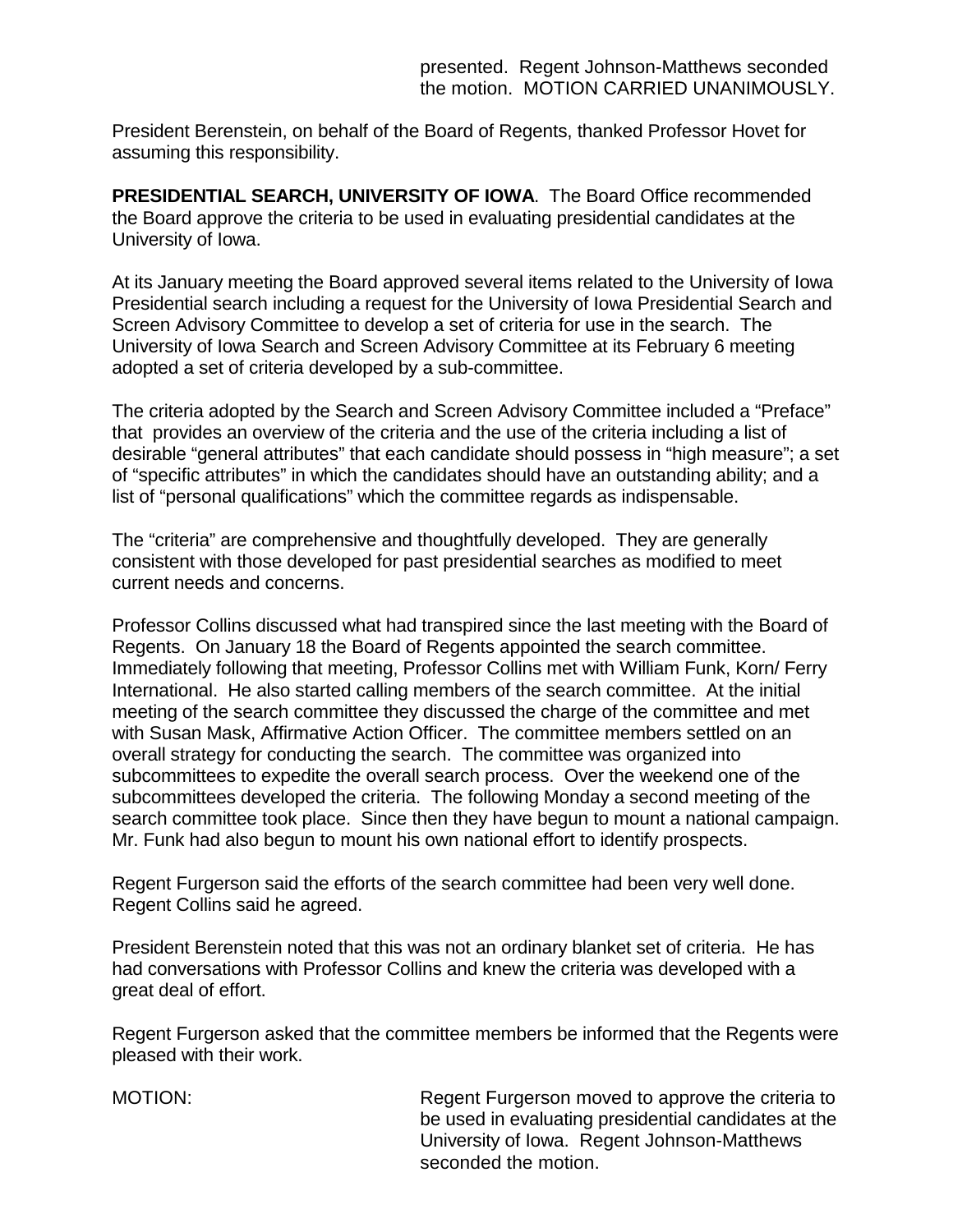Regent Tyrrell referred to one of the general attributes to be considered, which was the ability to listen, to provide articulate leadership, and to inspire the confidence of students, faculty and staff, alumni and friends of the university, and the people of the state of Iowa and their representatives. He was pleased that the larger University of Iowa community was being considered. The ability to work not only within the Regent institutional system but also with the larger areas of education over the state was so important.

Regent Hendricks said it was extremely important to emphasize the coordination and cooperation with other educational sectors.

VOTE ON THE MOTION: Motion carried unanimously.

President Berenstein asked Professor Collins if he was comfortable with the process to date. Professor Collins responded that the appointments to the search committee made for an outstanding committee, and one with which it was a pleasure to work.

President Berenstein stated that he had not received one adverse comment about any of the selections to the committee. He said it was a great tribute to the effort and time given to the process by Professor Collins.

Regent Dorr said he hoped the search would be all encompassing and include an international search. Professor Collins responded that the committee members had talked about conducting a national search; however, it made sense to think in broader terms.

**INTERINSTITUTIONAL COMMITTEE ON EDUCATIONAL COORDINATION**. (a) Annual Report of State Extension/Continuing Education Council. The Board Office recommended the Board (1) receive the annual report of the State Extension and Continuing Education Council, 1993-1994; and (2) support the position of the Interinstitutional Committee on Educational Coordination that the recommendation of the council to request a one-time appropriation for development of Iowa Communications Network sites in key locations around the state should not be endorsed at this time.

The Action Plan for 1994-1995 continues to draw upon the Regents' 1990 "Strategic Plan for Off-Campus Programming."

The Council's single recommendation was that the Board seek a one-time appropriation for the development of Iowa Communications Network sites in key locations around the state that would be primarily dedicated to Regents programming.

The Interinstitutional Committee on Educational Coordination reviewed the annual report of the State Extension and Continuing Education Council and chose not to endorse the recommendation in light of budget considerations and additional costs projected for the Iowa Communications Network.

The University of Northern Iowa and University of Iowa have begun working together on a selective basis to fund classrooms for which they will have priority access.

The council continues to support the furtherance of the five priorities in the Action Plan from 1993-1994:

1. Expansion of the capacity and increased access to the Iowa Communications Network.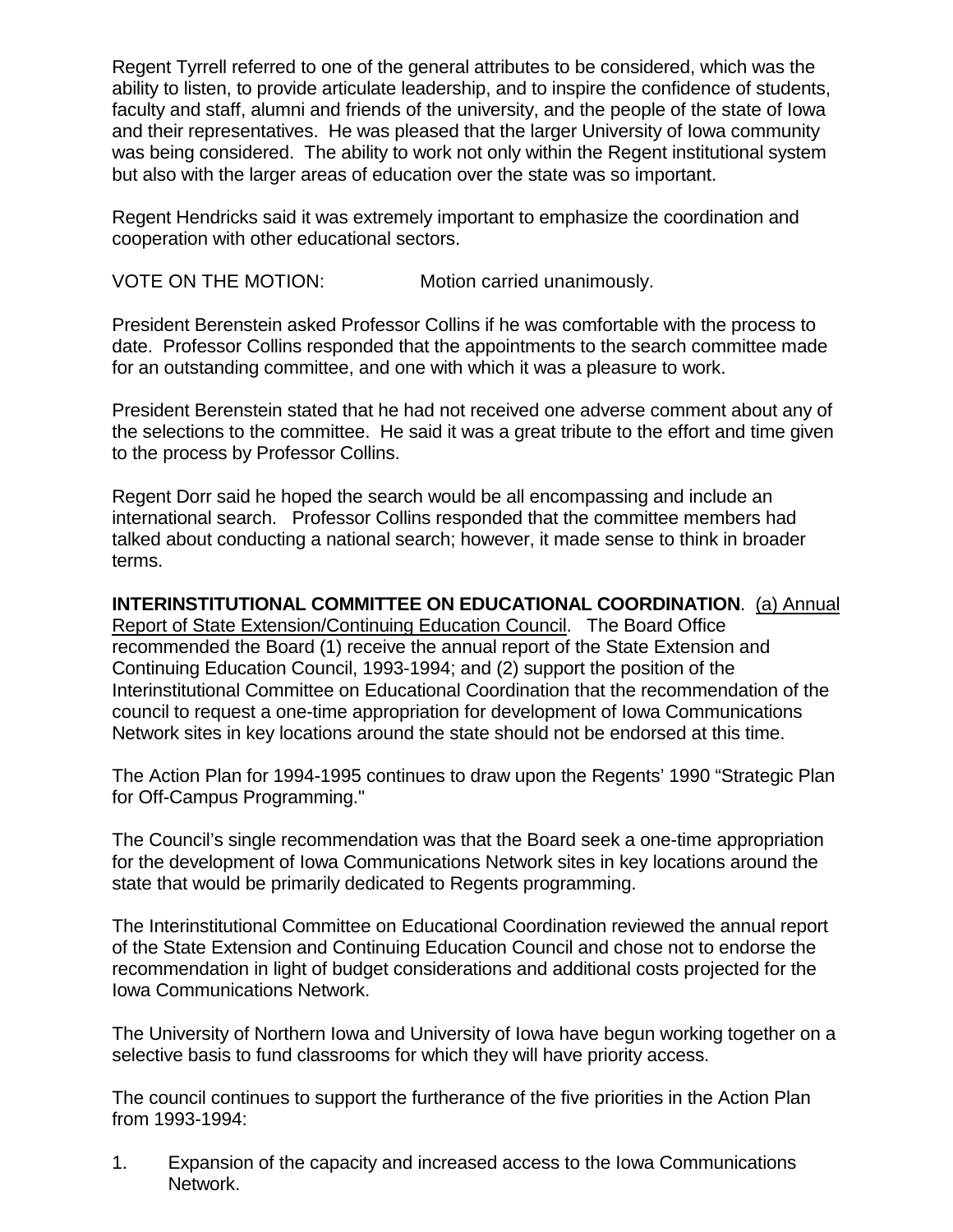- 2. Extension of programming at the Tri-State Graduate Study Center and the Quad-Cities Graduate Study Center.
- 3. Establishment of points of physical presence to support programming, such as the Southwest Iowa Regent Resource Center.
- 4. Consultation and cooperation on the issue of program duplication within the Regents' universities statewide mission.
- 5. Devotion of resources to restore the infrastructure needed to support continuing education and extension programming.

Glen Hansen, University of Northern Iowa, stated that the State Extension and Continuing Education Council meets on a regular basis throughout the year for the purpose of coordinating statewide continuing education efforts. This year the council concentrated on expanding efforts with the Iowa Communications Network. The council also actively participates in the governance of the two graduate study centers and the resource center. He said the council was very pleased with the faculty participation with these programs which are provided by faculty on an overload basis to serve the people of the state of Iowa.

Regent Tyrrell noted that access of all the sections of the state to programs of all the Regent institutions was a goal established a long time ago. How well has that been accomplished?

Dean Hansen responded that it had been accomplished very well, to the extent possible, through the coordination of the council. Its members meet frequently and discuss different specialty programs.

Regent Tyrrell asked what factors were influencing the incomplete saturation of the state. Dean Hansen responded that faculty and program availability as well as expense of delivery were certainly issues. He noted that the Iowa Communications Network was helping to address those issues.

Regent Tyrrell said he thought that the interactive capacity of the Iowa Communications Network meant the universities would not have to send faculty to remote sites. Was it more a matter of not having classrooms in a given area?

Mr. Hansen said the situation would improve as the State adds to the fiber optic system. The Regent universities are cooperating in the use of continuing education funds. One problem they face is when they offer graduate programs in Iowa Communications Network classrooms they are only able to schedule classrooms for a semester at a time. Offerings may be made at one location one semester and another location the next semester. The Regents need to have priority access to 3 or 4 locations throughout the state so they can schedule for 3- to 4-year terms.

Regent Tyrrell stressed the importance of keeping the entire state in mind as they talk about responding to demand. Dean Hansen said he agreed. The three Regent universities are working together to see that gets done.

Regent Dorr asked for clarification on the recommendation to support the position of the Interinstitutional Committee on Educational Coordination that the recommendation of the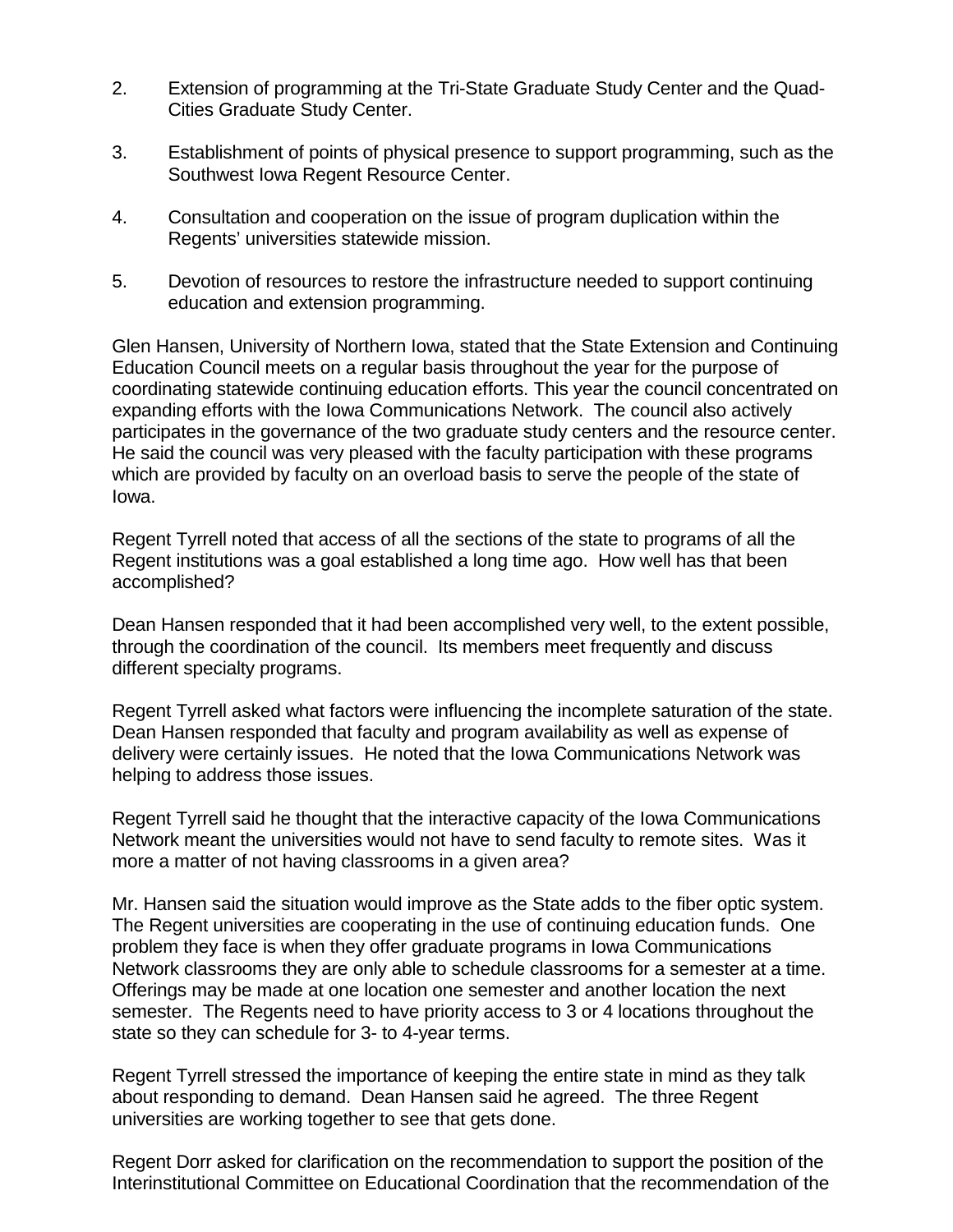council to request a one-time appropriation for development of Iowa Communications Network sites in key locations around the state should not be endorsed at this time.

Provost Nathan responded that this was probably not a good year to make the request. An additional factor was that the University of Northern Iowa and University of Iowa were working together to build additional classrooms. There are four classrooms currently being built or on the drawing boards. The Regent universities are actually creating classrooms, which he said was a more appropriate way to expand this year.

Regent Dorr said he was aware that the AEAs were asking for an appropriation to bring all of them on line this year. He asked what kind of master plan was in place for coordinating development of classrooms around the state. Should the Regents be involved in developing a master plan?

Dean Hansen stated that the State Extension and Continuing Education Council concurred with the recommendation of the Interinstitutional Committee on Educational Coordination. It was uncertain what the AEAs would receive in funding. If the AEAs should be funded, the Regent universities would be better served by using their classrooms rather than adding classrooms in the same community. He said there may be a year or two of uncertainty as to where the classrooms are going to be built. When that information is known, the areas where citizens are not well served can be identified and negotiations for classrooms can take place. The council is working with the community colleges, some of the AEAs as well as the National Guard and others to determine availability of classrooms. The council will be identifying where there is a need for classrooms and either negotiate priority access or set about trying to build a classroom for long-term Regent use.

Regent Dorr referred to the fifth priority of the council's action plan of 1993-94 which it reaffirmed this year, and asked if the suggestion was to restore the traditional cooperative extension structure of the past. Dean Hansen responded that the council was speaking of the infrastructure of Iowa Communications Network classrooms. The graduate study centers will develop ways to access those classrooms. The State Extension and Continuing Education Council does not deal with cooperative extension. A member of the Iowa State University Extension Office is on the council to deal with continuing education, not extension issues.

Regent Dorr asked if that particular recommended action could be flushed out so it is stated more clearly. Mr. Hansen said he would communicate something to Regent Dorr.

MOTION: Regent Furgerson moved to (1) receive the annual report of the State Extension and Continuing Education Council, 1993-1994; and (2) support the position of the Interinstitutional Committee on Educational Coordination that the recommendation of the council to request a onetime appropriation for development of Iowa Communications Network sites in key locations around the state should not be endorsed at this time. Regent Newlin seconded the motion. MOTION CARRIED UNANIMOUSLY.

(b) Annual Report on Libraries. The Board Office recommended the Board receive the annual report of the Interinstitutional Library Committee.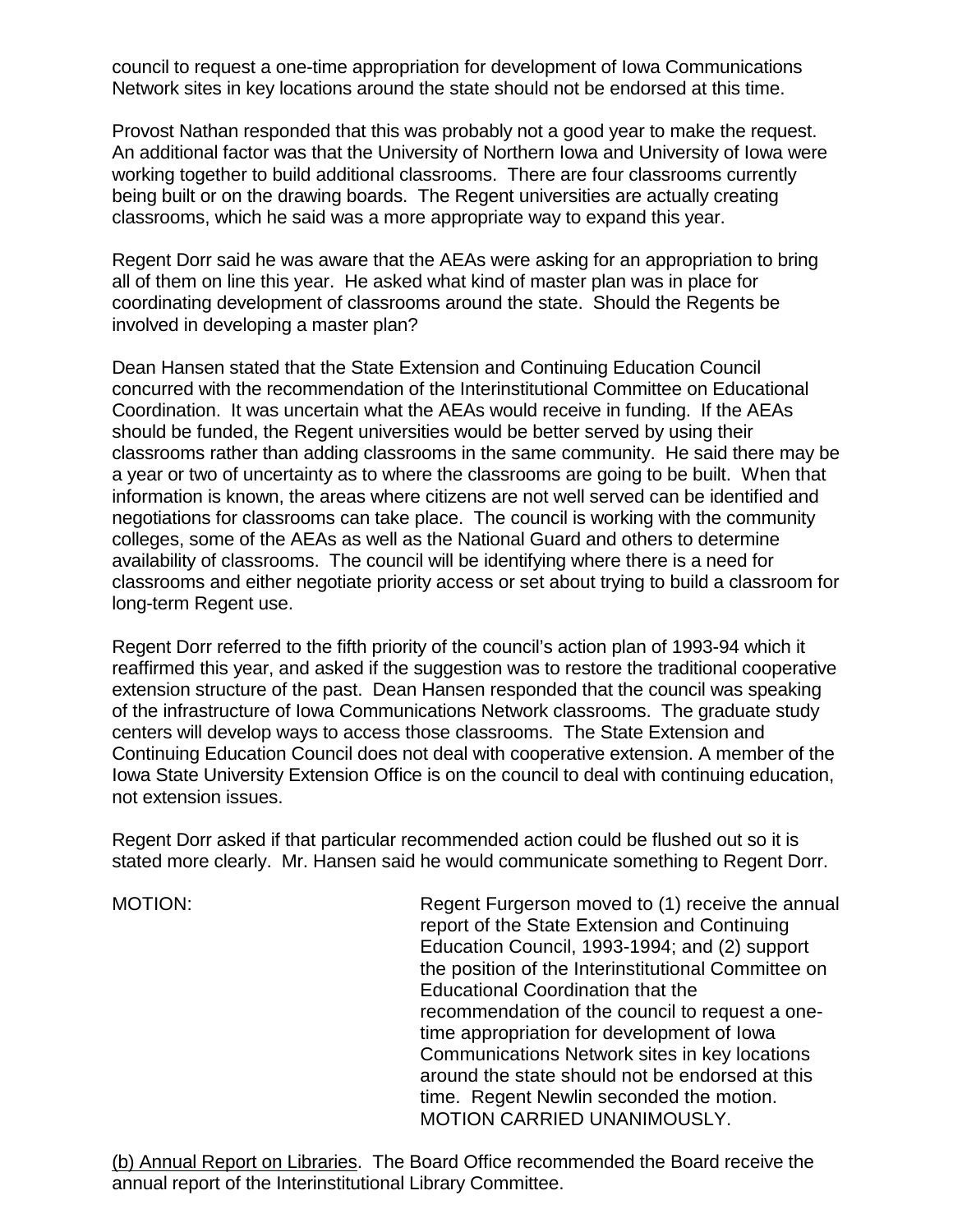The Interinstitutional Committee on Educational Coordination reviewed and approved the annual report of the Interinstitutional Library Committee.

A summary of strategic directions shows that cooperative efforts guided Regent library operations in fiscal year 1994. These cooperative efforts included the following:

- o Increasing and improving access to each others' on-line catalogs.
- o Retrospective conversion of titles for inclusion in each universities' electronic catalogs.
- o Sharing of reference expertise.
- o Cooperative development of collections.
- o Addition of other types of information not previously included in bibliographic databases, e.g., government records.
- o Enhancement of existing databases to make access easier.

The report's environmental assessment showed the following:

- o Some cooperative efforts among the institutions cost considerable staff time and require greater investment in information technology but also may result in more efficient use of resources.
- o Significant information technology costs to provide the infrastructure to extend and enhance cooperation cannot be absorbed within the libraries' current budgets.
- o Although Federal grants have been pursued aggressively, it is not expected that these funds will fully support a robust network to share resources with one another and with the State Library of Iowa.

Additional costs have meant the following to each institution:

- o The University of Iowa will eliminate 5 percent or \$132,000 in serial titles from their current collection in fiscal year 1995.
- o The Iowa State University library was able to maintain its subscriptions in fiscal year 1995 but may have to cancel some if additional State appropriations of approximately 10 percent are not received in fiscal year 1996.
- o The University of Northern Iowa is undertaking another periodicals review with the expectation that more expensive or less used titles will be eliminated in spring 1995.

To more fully exploit the riches of information technology at the State level, the Governor's Task Force on Electronic Libraries was established and is headed by Nancy Eaton, Dean of Library Services at Iowa State University. This group as well as others provide forums for the Regent institutions to exert substantial leadership to reap the longterm benefits made possible by the application of technology.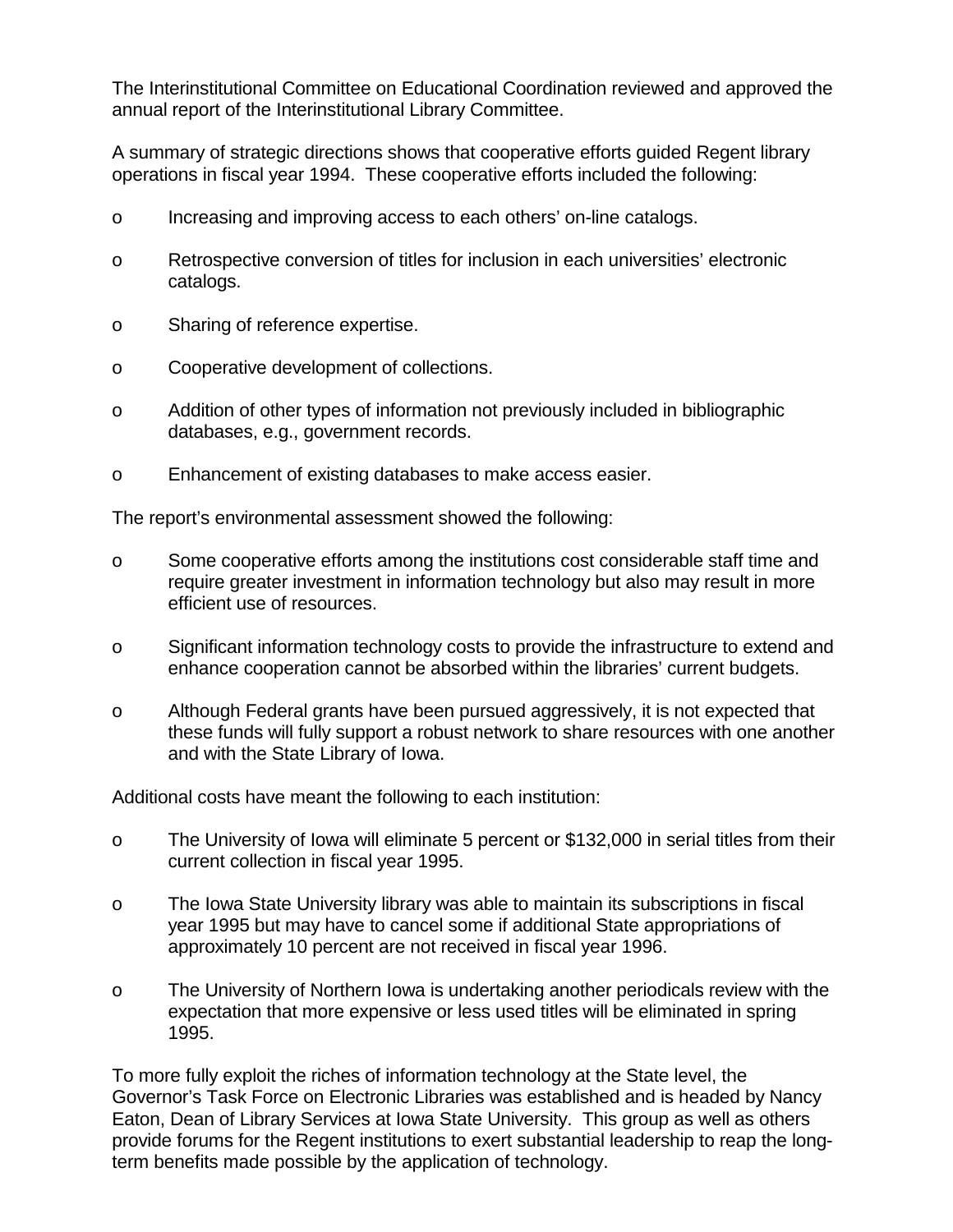In a rich and complex world of information technology, demands and stress on professional and support staff to learn and implement new technological systems have risen dramatically.

Sheila Creth, Chair of the Interinstitutional Library Committee, thanked the Board Office staff for the report summary provided to the Regents. She said the Regent librarians are committed to cooperative projects. The librarians maintain cooperative links with other libraries in the state. Often the Regent librarians provide leadership to other libraries. All Regent librarians involve themselves in cooperative efforts in the higher education sector. Iowa State University and the University of Iowa are members of the National Association of Research Libraries. Considerable time and effort is involved in cooperative activities. She said that what is different from the past is availability of information technology, for which funding is required. She noted that the electronic information environment is nowhere close to replacing print; it is an additive. Staff have to learn new hardware and software, etc. Technology is clearly transforming libraries. Libraries more directly support research efforts.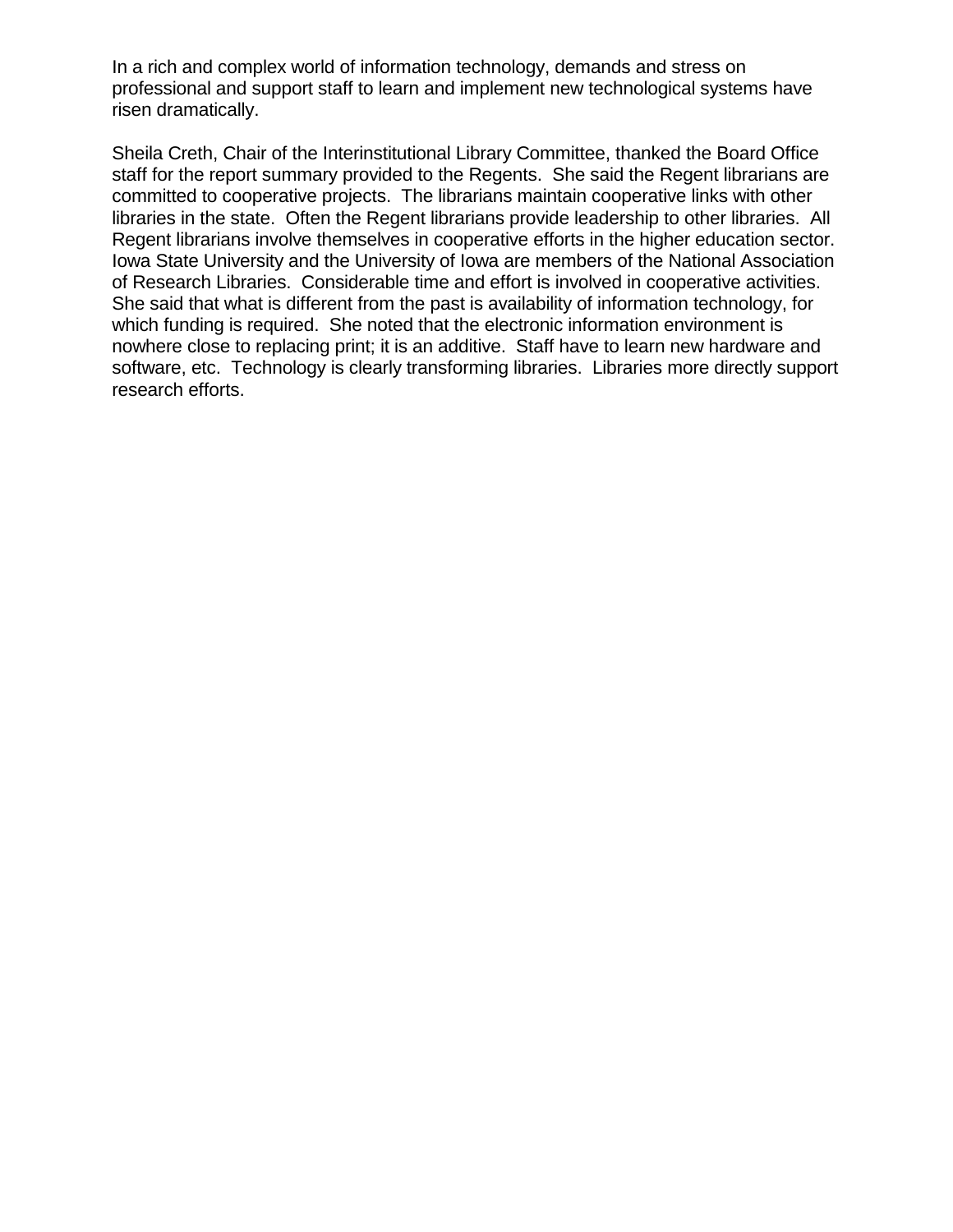Director Creth stated this was a very turbulent time for libraries. She said their most important resources go home every night. It is the libraries' staff who have the expertise that helps students and faculty connect with the information sources they need. She asked to acknowledge the contribution of staff.

Regent Tyrrell asked if the electronic media was going to eliminate much of the paper so that libraries would not have to buy so many journals, etc. Director Creth responded that it was anticipated there would have been a much faster transformation by this time but it is actually moving at a much slower rate. Very few publishers are moving from print journal to wholly electronic journals. Publishing companies are commercial enterprises. They do not want to lose a very substantial profit margin and are unsure as to how to control distribution and copyrights in the electronic format. When libraries can buy materials in print to get the best price they most always maintain the copy. She concluded by stating that there will be a slower transformation than previously anticipated.

Director Creth stated that publishers have to be willing to invest their resources. When something is available electronically it does not mean there will be no subscription cost; they may pay much higher costs, which she said was the trend right now. If the University of Iowa does not want to subscribe to a publication which the University of Northern Iowa subscribes to, but wants to access the University of Northern Iowa's publication, there will have to be some way of paying for that access. The fact that publications are accessible electronically will not mean the material is free unless it is not copyrighted material.

President Berenstein thanked Director Creth for the report.

ACTION: President Berenstein stated the Board received the annual report of the Interinstitutional Library Committee, by general consent.

**REPORT ON STUDENT OUTCOMES ASSESSMENT**. The Board Office recommended the Board (1) receive the report on student outcomes assessment and (2) request that the universities make more uniform efforts to ensure that the student outcomes assessment data is meaningful and is utilized effectively for the benefit of students' learning in all departments.

Since 1989, the Regent institutions have been implementing policies concerning student outcomes assessment. Faculty senates at all three institutions and the Board approved the policies in 1990-1991. The intent of each policy on student outcomes assessment is to provide for systematic improvement of instruction.

Reporting on student outcomes assessment is still a new procedure for which fine tuning is occurring on all three campuses.

The following is a status report on student outcomes assessment at each of the Regent universities.

#### University of Northern Iowa

The College of Business Administration's departments have reviewed academic programs, faculty development agenda, and hiring practices as a result of current student outcomes assessment findings.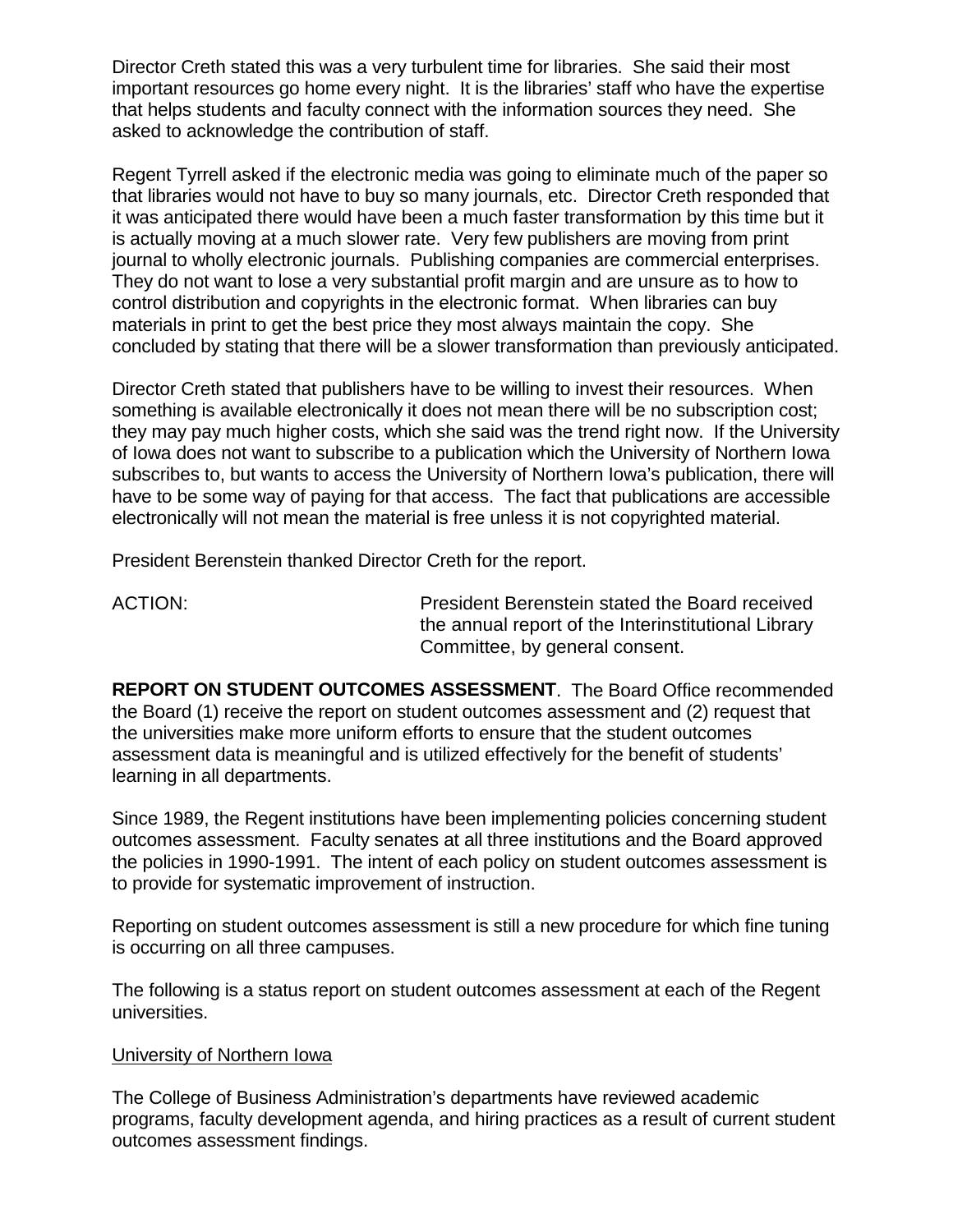The College of Education is making strong efforts to refine and to strengthen ongoing qualitative assessment and to develop additional quantitative measures in the form of surveys that maximize the utilization of the process of student assessment.

The College of Humanities and Fine Arts exhibits a wide range of student outcomes assessment activities from very minimal levels of involvement to very wide-spread implementation.

The College of Natural Sciences' departments are phasing in new components to their assessment activities from major curricular revisions to more assessments to enhance existing tools.

Student outcome assessment activities in the departments of the College of Social and Behavioral Sciences have reached a level of cultivation that impact favorably on curricular revisions and student learning.

#### University of Iowa

The professional colleges (Business Administration, Education, Engineering, Nursing, and Pharmacy) have successfully implemented their student outcome assessment plans and have started using the information for program improvement.

The College of Business Administration, in preparation for a reaccreditation review, has been reviewing accreditation standards for applicability of student outcome assessment plans. Currently, a self-study is underway on the undergraduate program.

The College of Education assesses student outcomes of the undergraduate professional courses required for licensure; other content areas required of education majors are measured in the appropriate department of the College for Liberal Arts.

The College of Engineering collects data from many sources for student outcomes assessment in the context of planning needs and for accreditation purposes.

The College of Liberal Arts' programs have designed their own student outcomes assessment activities in consultation with peers, administrators, and assessment specialists from within and outside the university.

The College of Nursing has assessed multiple student outcomes as part of its planning and accreditation process for the last decade.

The College of Pharmacy, in response to national trends and the increased complexity of the profession, is phasing out its undergraduate program in favor of the graduate- level pharmaceutical education.

University officials reported continuing challenges to student outcomes assessment. Concerns of a year ago have been partially satisfied and new concerns have arisen.

#### Iowa State University

The coordinator of student outcomes assessment is a faculty member working half-time during a two-year appointment in the provost's office as a consultant with departments on plans and procedures regarding assessment activities. The coordinator also works with the Student Outcomes Assessment Committee.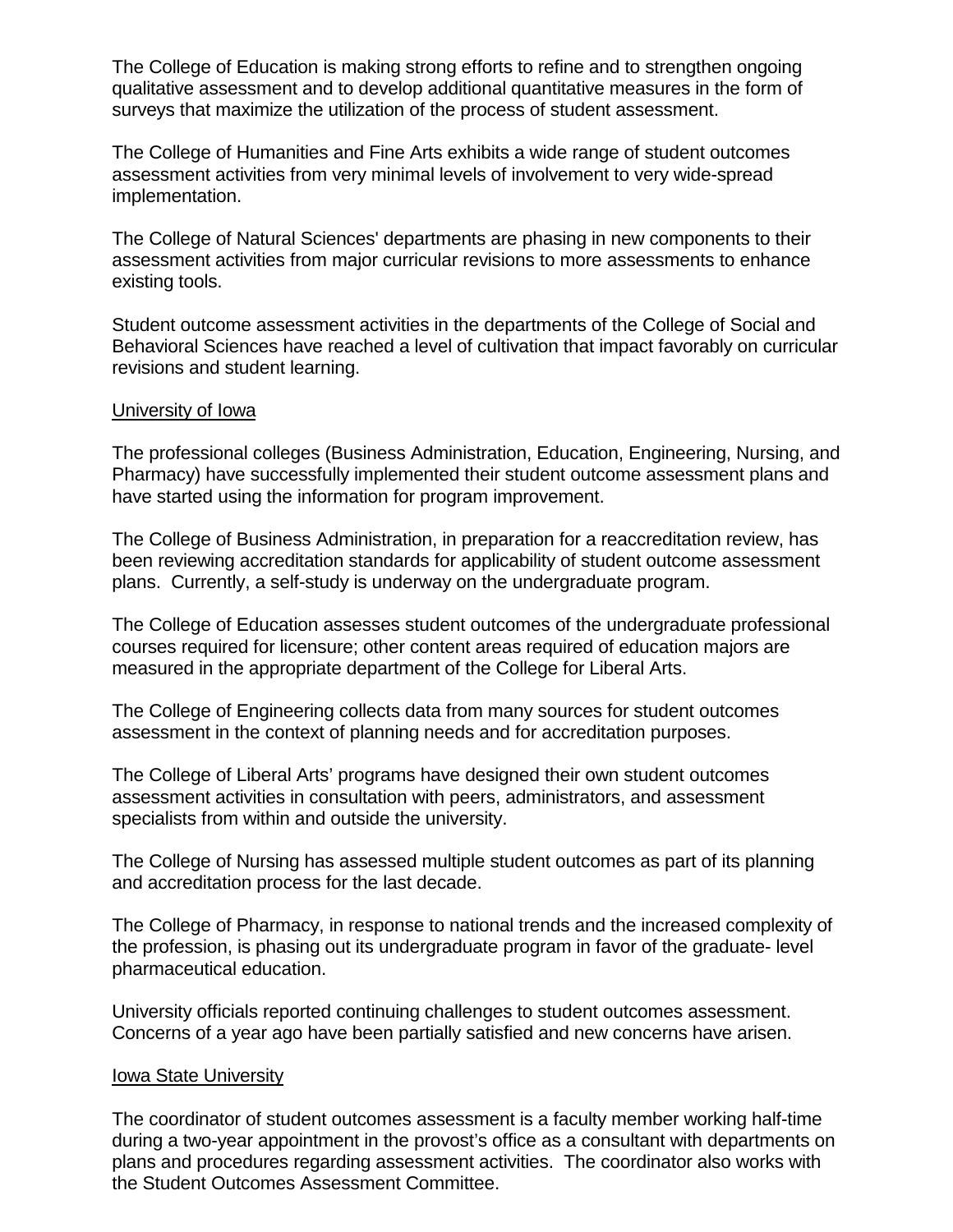Faculty are involved in assessment and reporting at all levels of the assessment process within the university.

The College of Agriculture has focused its recent efforts to articulate better the desired student outcomes for both the college and departments.

The College of Business has done student outcomes assessment quite extensively because of the common collegiate core in which communication skills and group or team skills have been accented.

The College of Design has revised two departmental student outcome assessment goals and is examining other department goals for possible adjustments.

The College of Education has established college-wide objectives for student outcomes in an ongoing process for measurement.

The College of Engineering has a student outcomes assessment task group composed of representatives from each department. The task group has endorsed departmental plans, but additional refinements and improvements are expected through faculty and student feedback.

The College of Family and Consumer Science is currently revising its strategic plan and anticipates revising its student outcome assessment objectives to reflect changes in the strategic plan.

The College of Liberal Arts and Sciences' Cabinet Subcommittee on Outcomes Assessments outlined a two-level approach to assessment by the college and by the department.

The College of Veterinary Medicine aligns its outcomes assessment plan with anticipated contributions of its graduates to the profession and society.

Provost Marlin stated that for the past few years University of Northern Iowa faculty have been working to implement the Board's directive regarding student outcomes assessment. Faculty are constantly assessing individual students and are moving away from the traditional grading system to student outcomes assessment. She said the intent is to use information gathered to feed back into the curriculum to make changes and improve student learning. In terms of assessment, university officials use a wide variety of managers. They ask employers of graduates in what areas students do well and do not do so well. Curriculum is discussed with graduating students. University officials ask students as alumni to reflect on their educational experience.

Provost Marlin noted that the docket memorandum provided a summary of all the student outcomes assessment efforts taking place across the campus. She then introduced Professor Johnson of the History Department.

Professor Johnson discussed the approaches used in his department.

Regent Furgerson ask if these efforts would have any influence on how students will teach history at the secondary level. Professor Johnson responded that even the most unsophisticated students are interested not just in facts but why and the way in which things happen, as well as the fact that there are no absolute truths. For far too long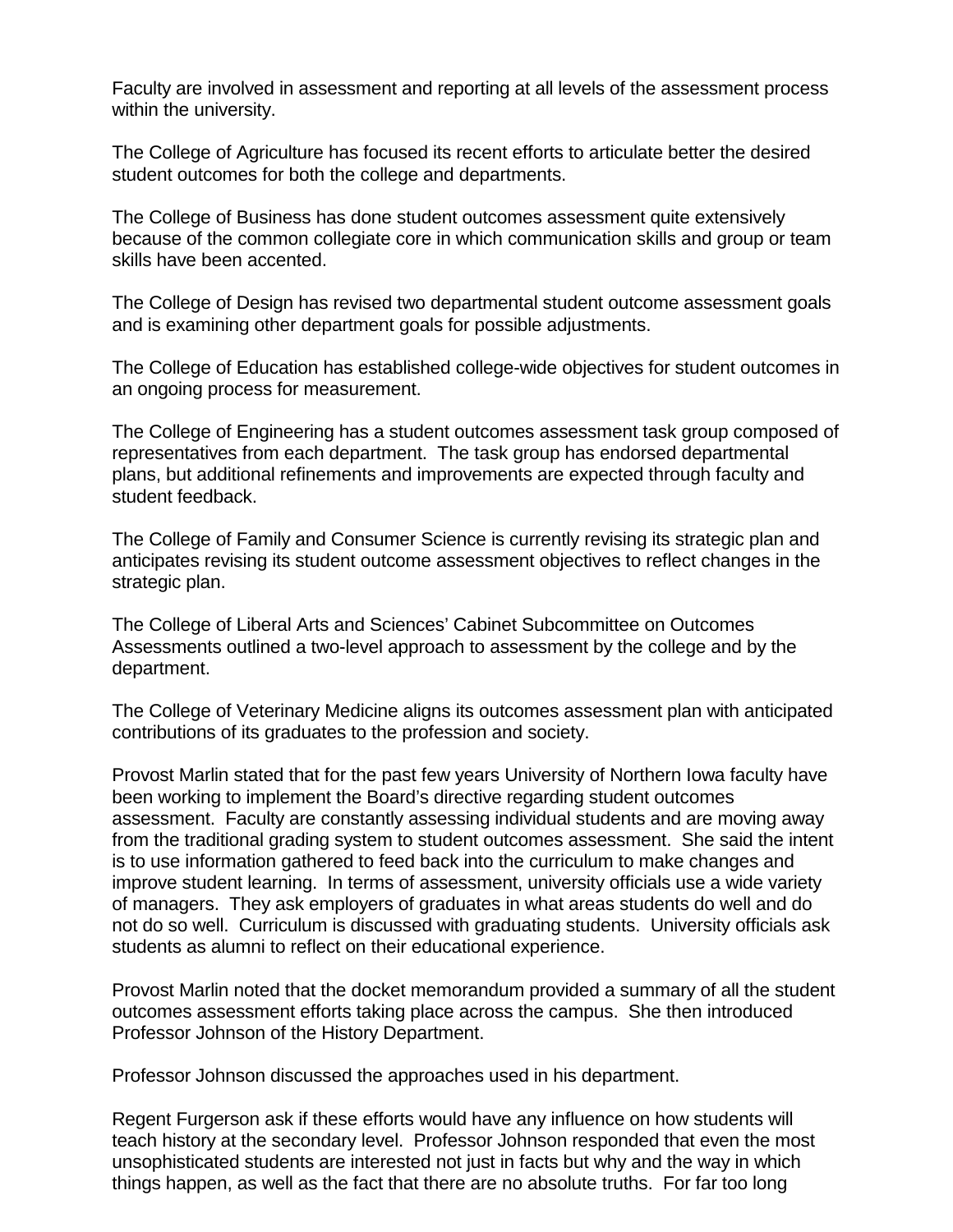history has been taught as facts and dates. There needs to be an emphasis on historical thinking. He said the University of Northern Iowa's students will be able to go to secondary schools and present the idea of history as complexity.

Regent Furgerson noted that the university would be getting a different kind of student in the future as a result of students being taught by the university's graduating student teachers. They may have to start doing some fine tuning.

Professor Johnson responded that the university would be getting better students and students who will be challenging faculty more.

Provost Kozak stated that Provost Marlin did a good job of providing the Regents with an overview of the student outcomes assessment activities. Part of a university's accreditation focuses on student outcomes assessment. He said Iowa State University is in the process of planning for the North Central Association accreditation next year. Iowa State University officials are developing administrative structures to guide the university's outcomes assessment process. They are strengthening the foundation of student outcomes assessment as well as curricular structure.

Provost Kozak stated that Professor Mary Huba, College of Education, whose interest is in outcomes assessment, has been asked to guide the university's student outcomes assessments. He introduced her to provide the Regents with an overview of the ways in which student outcomes assessment efforts take place.

Professor Huba described the composition of Iowa State University's Student Outcomes Assessment Committee. She said the university administration had provided her with a wonderful opportunity to provide guidance to the committee in the development of a set of criteria for fine tuning student outcomes assessment plans. This fall, the effort was expanded to include outcomes in the approved minors as well as interdisciplinary programs. Most of the effort focused in the colleges and departments has been in developing university-wide assessments to distribute to graduating majors. They developed a brief survey for graduating seniors to complete. Another item she hoped to address this semester was embedded more formally in the program review cycle which will provide an opportunity to collect data to be fed into program review. The assessment should be the beginning of discussions regarding student learning.

Regent Dorr asked whether students are involved on the Student Outcomes Assessment Committee. Professor Huba responded that both undergraduate and graduate students are on the committee.

Mr. Richey said this effort among the Regent institutions is distinguished from the national effort. The Board has pushed for the improvement of instruction versus accountability. The whole thrust has been in the area of academics which distinguishes this Board and its institutions.

Regent Dorr asked if these efforts provide for an adequate feedback mechanism. Professor Huba said that was the final stage. This will be a very long-term process.

Provost Nathan discussed the process of developing a comprehensive student outcomes assessment program at the University of Iowa. He said it is very complicated although the university has made considerable progress. He has had to work with the professional colleges to develop individual student outcomes assessment plans, which they have all done. He said there are 56 undergraduate programs in the College of Liberal Arts. They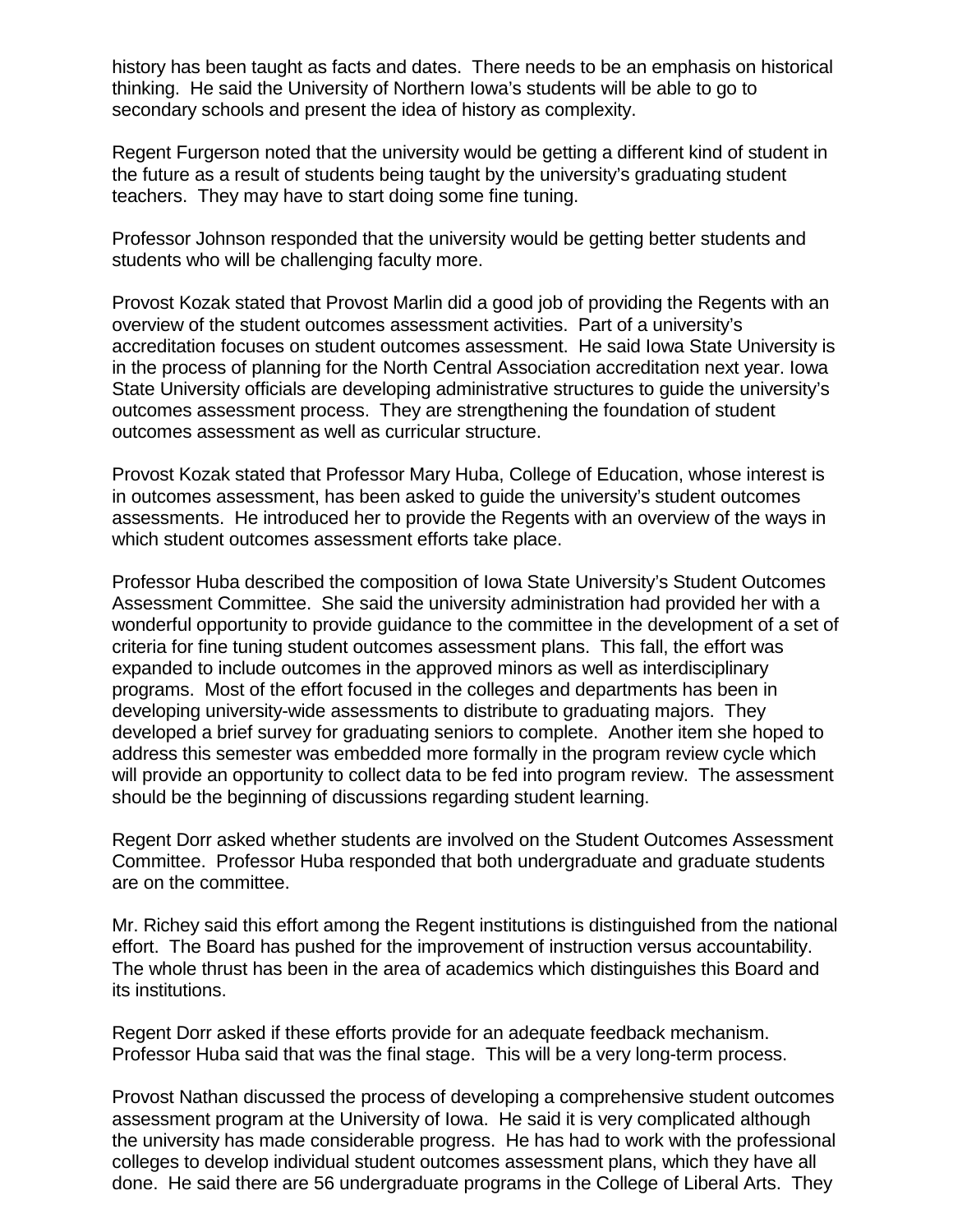have made marked progress although the effort has been formidable. He introduced Professor Don Yarbrough, an accomplished leader in this effort.

Professor Yarbrough stated that much of what he had intended to say had already been said. He said there are many measures being used at the University of Iowa. Their experiences are very similar to those of the other two universities. He stressed the importance of the student outcomes assessment process starting at the local level. A different problem was presented in the professoinal colleges versus the liberal arts college. In the College of Liberal Arts there are so many different programs that designing an outcomes assessment program was almost unique to the program. This year there has been a great deal of sharing of ideas and assessment instruments.

Professor Yarbrough noted that this year's report focused on uses. He was surprised at the amount of effort that has taken place in this short of time. There has been an improvement in advising. Improved liaison with employers and businesses makes the curriculum more integrated. He pointed out the relatively unique approach taking place in Iowa. Faculty see the benefits of this effort.

Regent Hendricks said she sensed that University of Iowa officials were encountering some resistance in the College of Liberal Arts. Professor Yarbrough stated that one of the principles he follows is to never sweep anything under the rug. He included the listing of attitudes he encountered because he wanted it to be visible. There are a few programs and faculty who think that doing more than they already do is not the best use of their time. He noted that attitude tends to show up in programs that are already outstanding. He has not heard anyone say they are against the process.

Regent Hendricks asked for an explanation concerning the University of Iowa's College of Education action that the early practicum was revised to make the student an integral part of the classroom. Professor Yarbrough responded that it had been difficult to sequence the practicum and coursework. Students had to leave their practicum to go take a course which was a disruption.

Regent Dorr asked, if a person had been in a department 3 to 4 years without this elaborate assessment process, whether there should be any question about whether that individual is capable of performing well. Professor Yarbrough responded that individual faculty members monitor one another fairly closely. The issue had more to do with the way good faculty interact with one another versus evaluation at the individual course level.

Regent Newlin asked how many faculty members think the process is a waste of time. Professor Yarbrough said there was some confusion among faculty about effort versus reporting.

Director Barak noted that the Board Office recommended addressing the uniform efforts issue. He said each university has peaks and valleys and they should look closer at some of those valleys.

Regent Tyrrell stated that the Iowa Coordinating Council for Post-High School Education members were recently presented with a treatise from the Association of Governing Boards on Accreditation. The treatise referred to the public demands on higher education and suggested that perhaps there should be national accrediting agencies rather than regional accrediting agencies. Was the concern that was expressed in the treatise valid?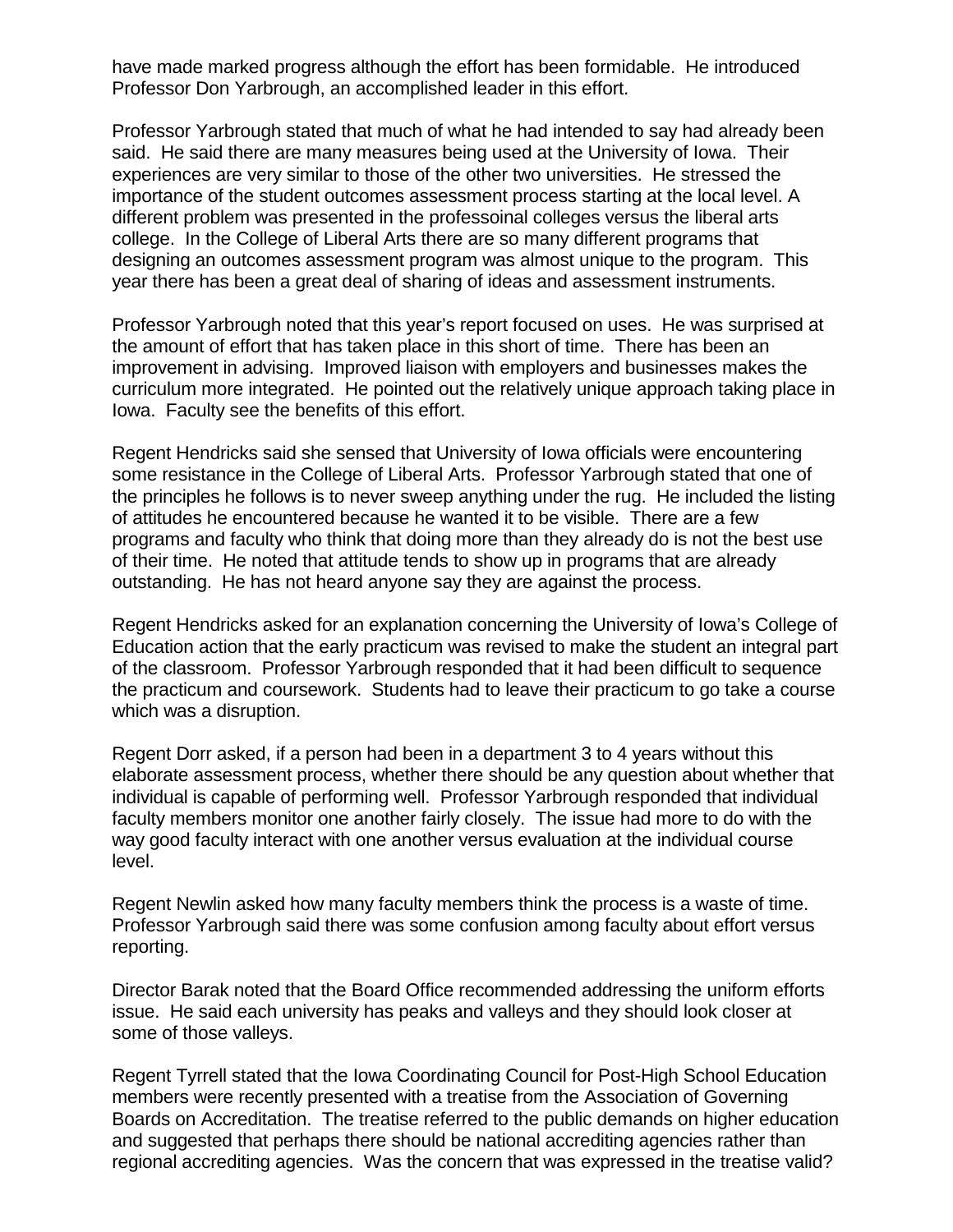He said he had heard nothing in the universities' presentations about relationships with the public.

President Jischke responded that national accreditation organizations seek to serve the public interest in a variety of ways. One is to assure that the public is well informed about the programs of an institution before students enroll, and that the information is accurate and truthful. Secondly, they seek to assure that the institutions have purposes which are legitimate educational purposes, that they are fulfilling those purposes, and that they have some likelihood of being able to continue to fulfill those purposes. He said that is a way of trying to respond to the public interest in higher education.

With regard to the type of assessment programs being discussed at this meeting, President Jischke said there are a variety of ways the public is served. These reports are one way the universities try to respond to the public interest. There are outside agencies for assessing many of the universities' programs. Students are another public to be served. They assess the cumulative impact of educational experiences at the university to determine if the university is fulfilling its mission statement. He said the Board of Regents represents the public of the state of Iowa. He concluded by stating that the universities try to respond to the public interest in a variety of ways.

MOTION: Regent Tyrrell moved to (1) receive the report on student outcomes assessment and (2) request that the universities make more uniform efforts to ensure that the student outcomes assessment data is meaningful and is utilized effectively for the benefit of students' learning in all departments. Regent Furgerson seconded the motion. MOTION CARRIED UNANIMOUSLY.

**ACCREDITATION REPORTS**. (a) B.A. and M.S.W. in Social Work - SUI. The Board Office recommended the Board (1) receive the report and (2) request a report to the Board in September 1995 on the concern raised by the accrediting group regarding integration of liberal arts content into the master's degree program.

The Commission on Accreditation of the Council on Social Work Education granted continuing accreditation through October 2002 to the combined baccalaureate and master's degree programs in social work at the University of Iowa.

The commission noted that the program complied with accreditation standards but identified one concern in the master's program regarding the integration of liberal arts content into the master's curriculum. The commission requested a report from the university on this concern by August 15, 1995.

The accreditation review consisted of a self-study, an on-site visit and report by a review team, a response to the report by the university, and final review by the commission. The School of Social Work and the university appeared to have been very thorough and forthright in addressing the concerns of the review team and were congratulated on receiving the reaccreditation.

Provost Nathan reviewed the report with the Regents. He said one concern of the commission had to do with the integration of liberal arts prerequisites. Faculty were working hard to reach an agreement on the issue.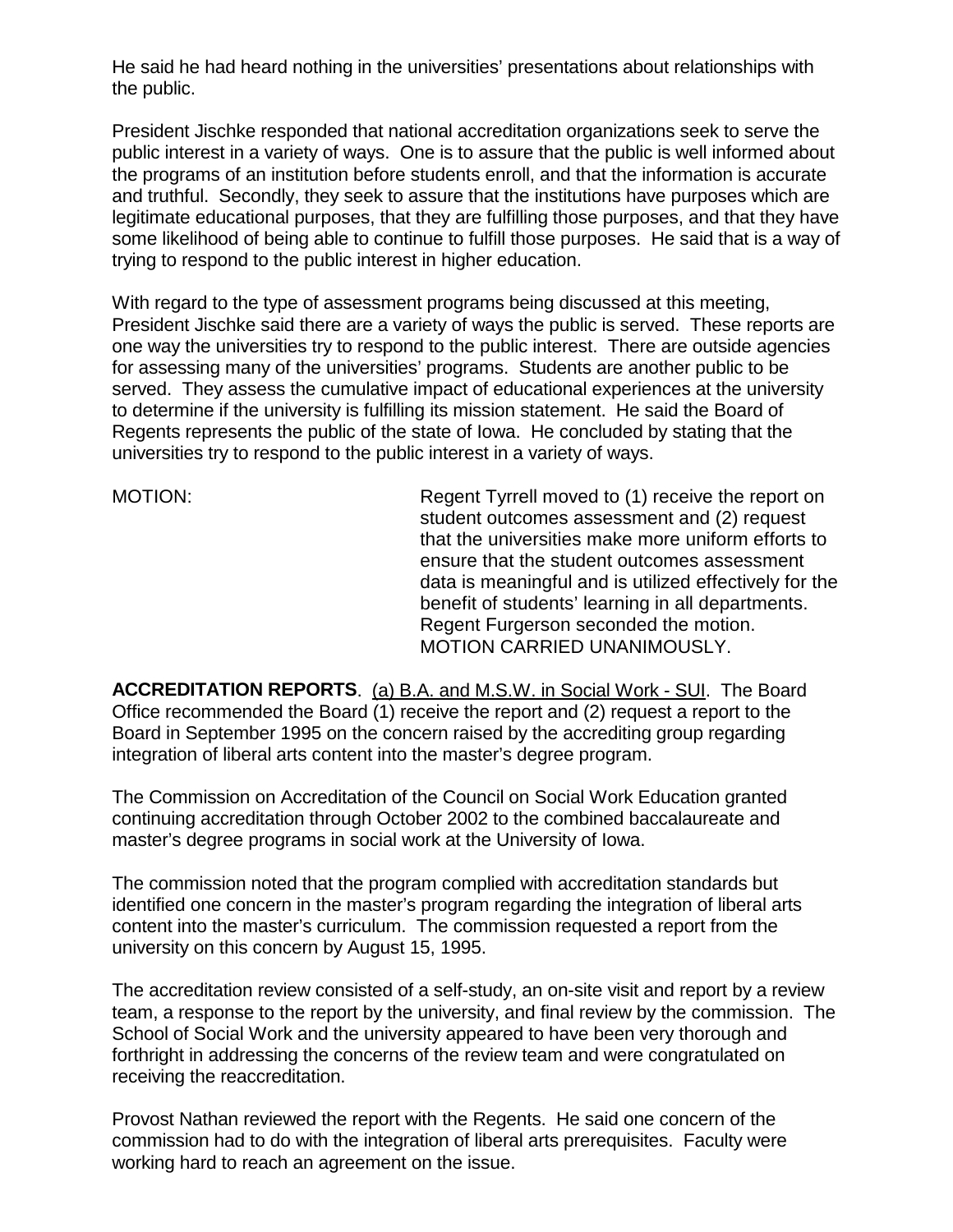ACTION: President Berenstein stated the Board (1) received the report and (2) requested a report to the Board in September 1995 on the concern raised by the accrediting group regarding integration of liberal arts content into the master's degree program, by general consent.

(b) B.S. in Industrial Technology - ISU. The Board Office recommended the Board receive the report.

In July 1993 Iowa State University officials reported that the Bachelor of Science degree program in Industrial Technology had received initial accreditation by the National Association of Industrial Technology (NAIT).

The accreditation process consisted of a self-study, an on-site visit in April 1992 by a review team, a report by the review team, the university's response to the report, and a final review by NAIT's Board of Accreditation.

NAIT granted provisional accreditation after finding that the program had met minimum accreditation standards but was in noncompliance with 2 standards and in partial compliance with 6 other standards. NAIT requested an additional report by September 1, 1994, on the standards and issues involved in the areas of noncompliance and partial compliance.

University officials submitted the requested report in September 1994 and the program was granted full accreditation by NAIT in October 1994. The full accreditation runs through October 1996.

Earning full NAIT accreditation is an important achievement. The Department of Industrial Education and Technology and the university were commended for their efforts.

Provost Kozak reviewed the report with the Regents.

Regent Hendricks said it was her recollection that the Peat Marwick Main study recommended Iowa State University's industrial education program as one of the programs to be disbanded. She said she was lobbied long and hard by a number of business groups interested in the retention of the program. It was also her recollection that the program was being run through the College of Education but certain courses were taken in the College of Engineering, which was one of the inconsistencies concerning where this program really belonged. Where is it now and how is it administered?

Provost Kozak responded that the program is in the College of Education. He said great efforts had been made over the last several years to get colleges to integrate programs and to provide courses to other colleges. Some of the courses which are of interest or importance to this particular program are provided outside the College of Education. He said this was an important way to optimize resources. He then stated that the industrial education program at Iowa State University has absolutely no difficulty placing students. Their marketability is right on the mark.

Regent Tyrrell asked why there was a question about the placement of graduates. Provost Kozak responded that the perception that came out of the accreditation review was a very easy issue with which to deal. The main concern was that graduates were on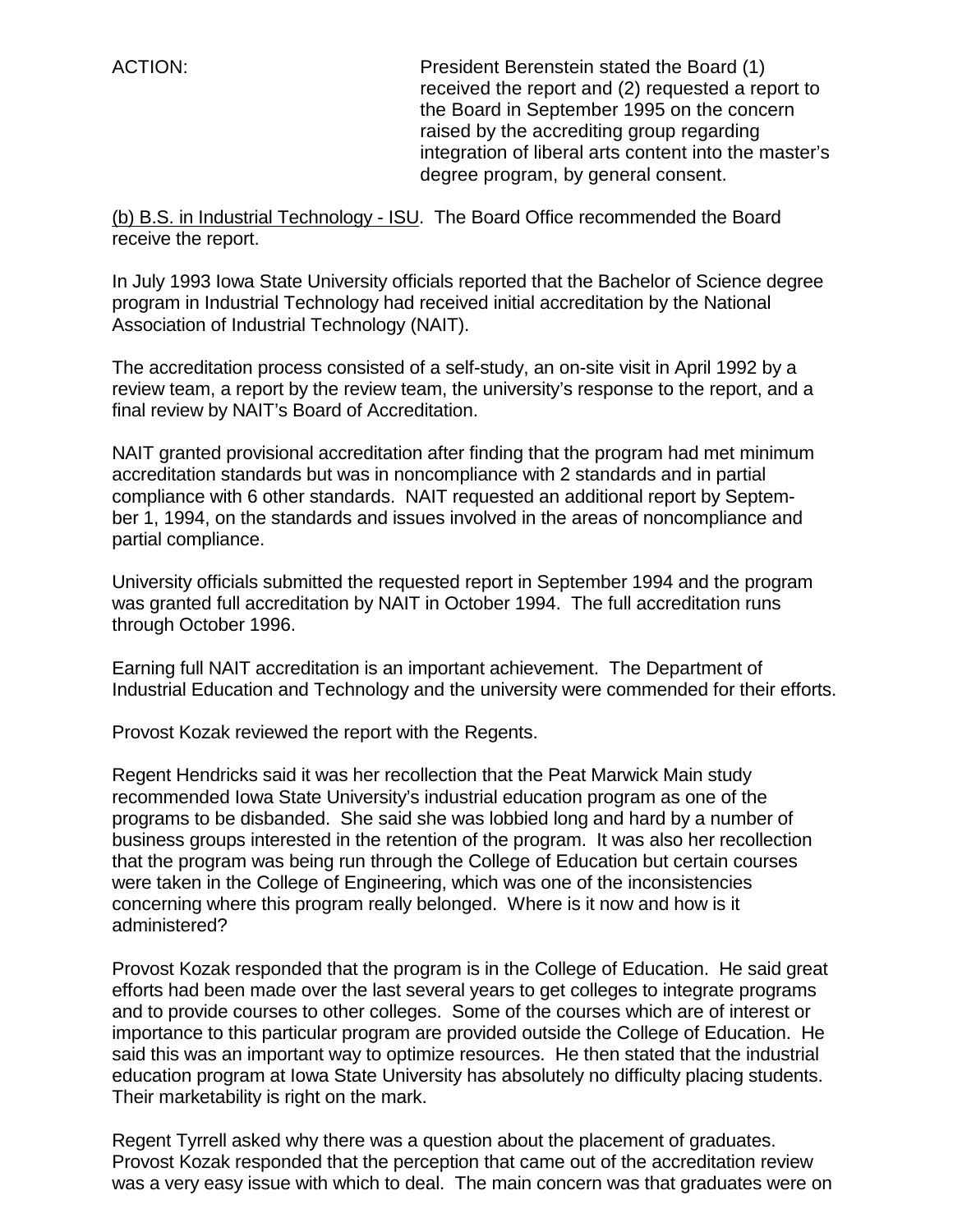their own when it came to seeking employment. Faculty and staff are involved in that process now. There is a very active placement activity in the college.

ACTION: President Berenstein stated the Board received the report, by general consent.

(c) M.A. in Speech Language Pathology and Audiology - UNI. The Board Office recommended the Board receive the report on accreditation of the master's degree program in Speech-Language Pathology and Audiology at the University of Northern Iowa.

The University of Northern Iowa was notified that the Master's degree in Speech-Language Pathology and Audiology was reaccredited for a period of eight years (August 1, 2001).

The program was recognized for excellence by the site visit team in two areas. The site committee also made recommendations for program development and improvement.

The University of Northern Iowa and the Department of Communicative Disorders was congratulated for achieving this reaccreditation.

Provost Marlin stated this was a highly competitive program. She said there are many applicants for each slot as well as a great demand for the graduates. The university had experienced such a great demand for admission to the program that they have made no recruiting efforts. She emphasized that it had been made clear to the new department head that diversity of the applicant pool needs addressed.

Provost Marlin expressed her pleasure about the recent addition of the Sertoma Laboratory for the Advanced Study of Communicative Disorders as well as a gift of \$86,000 for research equipment for the laboratory.

ACTION: President Berenstein stated the Board received the report on accreditation of the master's degree program in Speech-Language Pathology and Audiology at the University of Northern Iowa, by general consent.

**REPORT ON FACULTY DEVELOPMENT LEAVES FOR 1993-94**. The Board Office recommended the Board receive the report on faculty development leaves during the 1993-94 academic year.

Regentwide 158 faculty were on developmental leave during 1993-94. Each university had the following numbers on leave during 1993-94.

Table 1. Number of Faculty on Developmental Leave 1993-94

| <b>University</b>            | <b>Number on Leave</b> |
|------------------------------|------------------------|
| University of Iowa           | 95                     |
| <b>Iowa State University</b> | 43                     |
| University of Northern Iowa  | 20                     |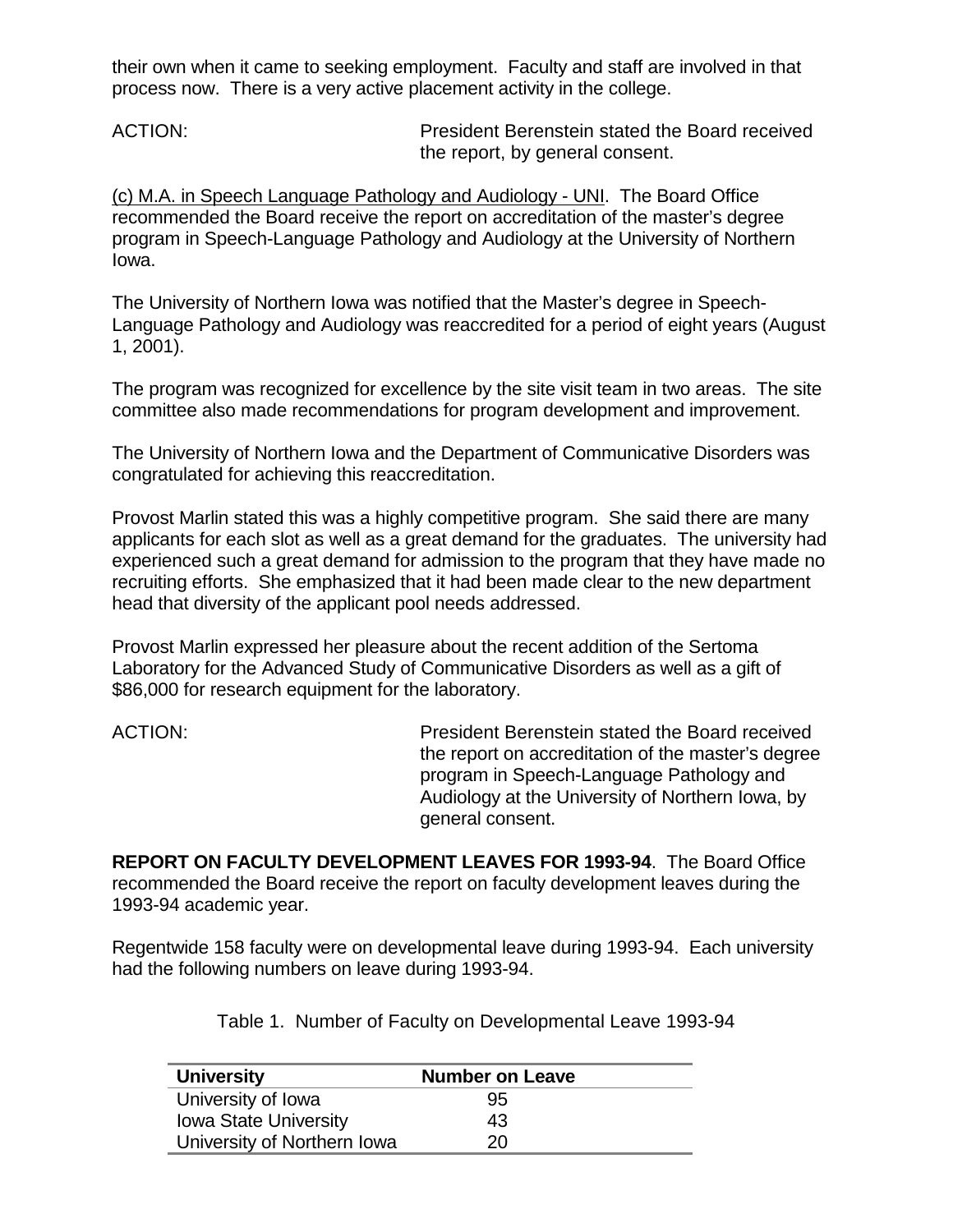Regentwide the percentage of women receiving developmental leave in 1993-94 exceeded their percentage among tenured faculty.

The following chart shows total salary, fringe benefit, and replacement costs of \$5.6 million in 1993-94.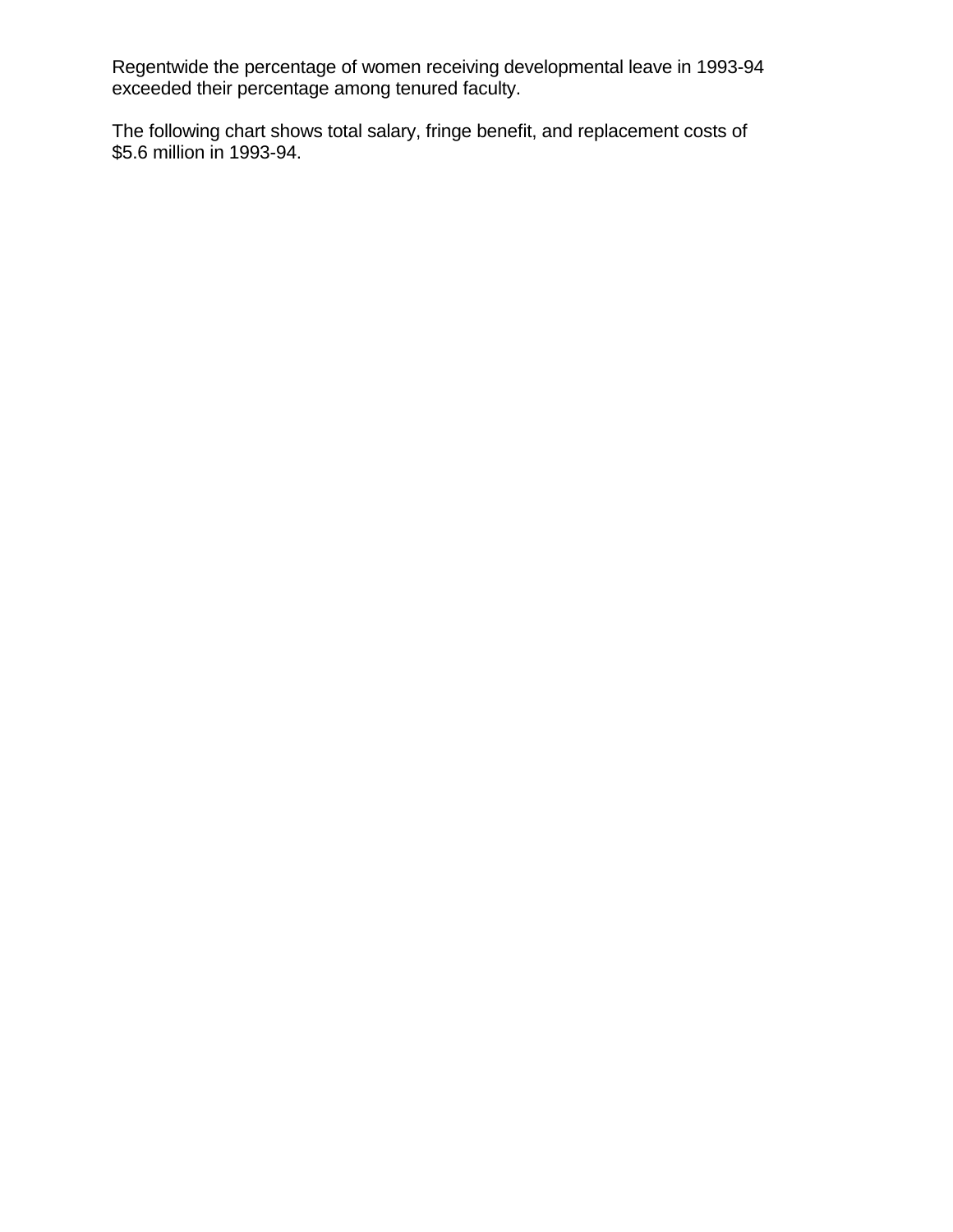

#### **Figure 1. Salaries and Fringe Benefits and Replacement Costs of Faculty on Leave 1993-94**

Salaries and fringe benefits are the actual amounts received by faculty while on developmental leave. Replacement costs are the expenses incurred in hiring replacement faculty to perform specific assignments of faculty on leave.

The number of faculty participating in developmental leaves decreased each of the past three years as shown in the following chart:





University of Iowa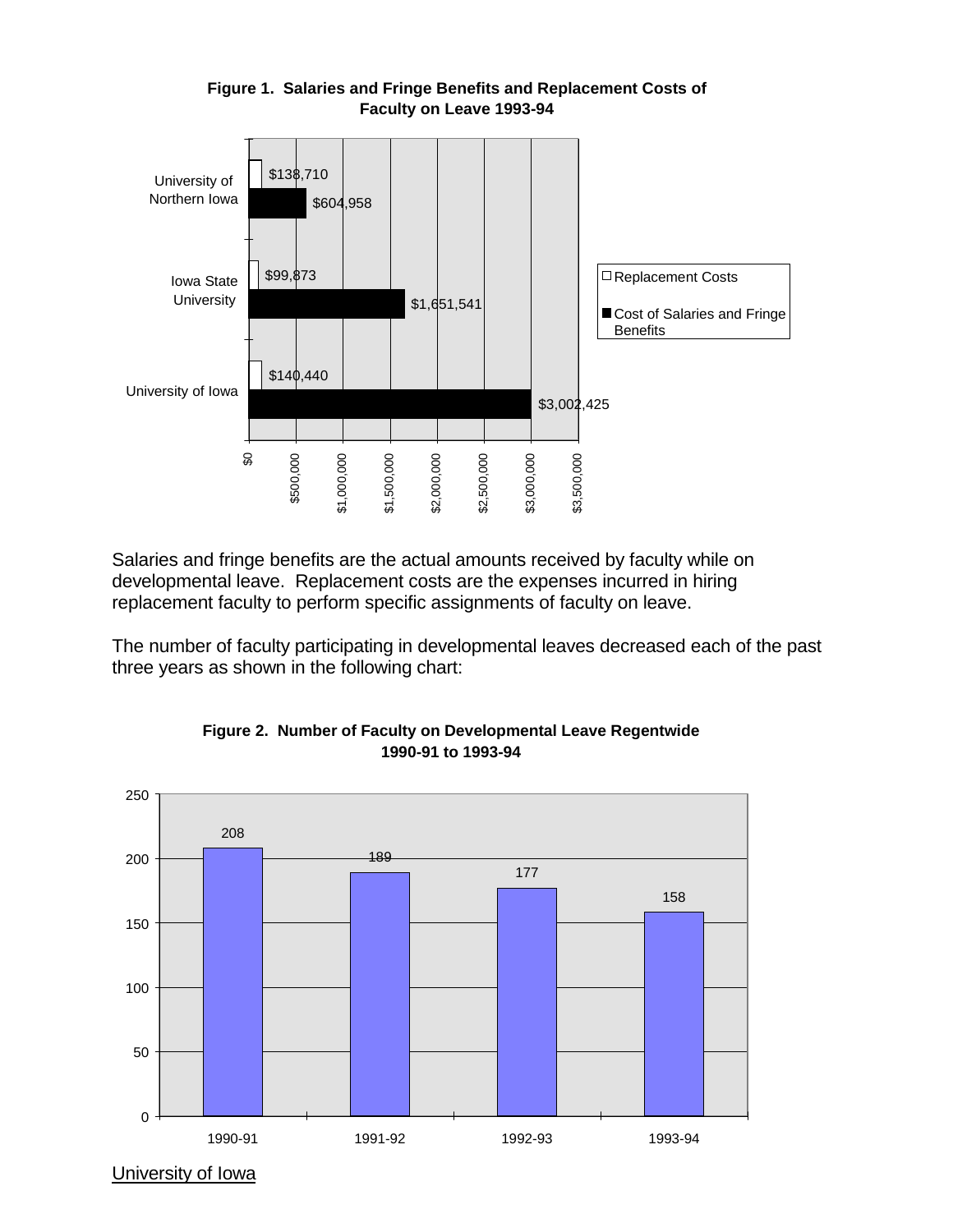| Table 2. University of Iowa Faculty on Developmental Leave |
|------------------------------------------------------------|
|------------------------------------------------------------|

| Year    | No. of Faculty on Leave |
|---------|-------------------------|
| 1990-91 | 136                     |
| 1991-92 | 125                     |
| 1992-93 | 116                     |
| 1993-94 | 95                      |

1990-91 to 1993-94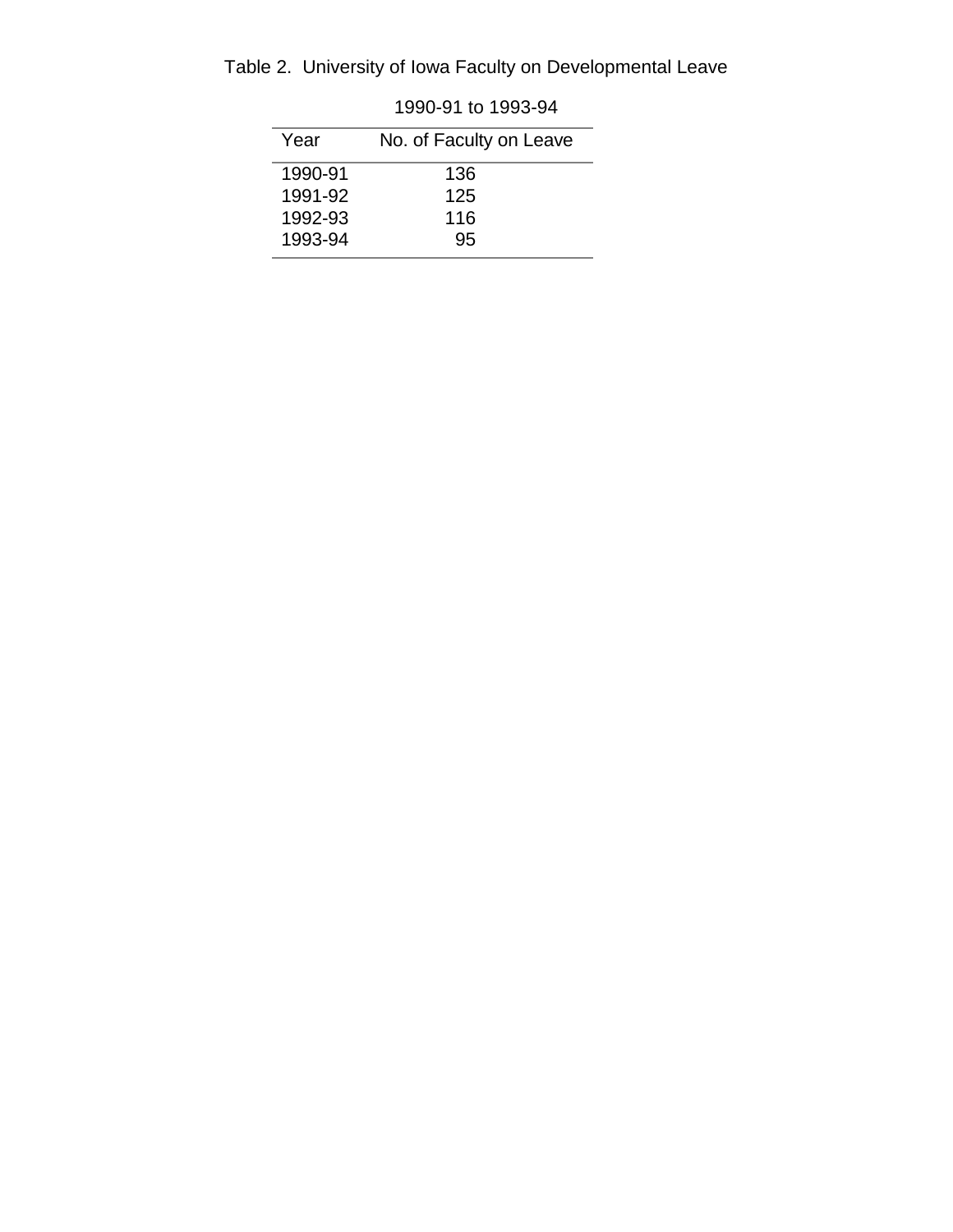| Year    | Replacement | <b>Costs Per Faculty Member</b> |
|---------|-------------|---------------------------------|
|         | Costs       |                                 |
| 1991-92 | \$116,500   | \$932                           |
| 1992-93 | \$112,000   | \$966                           |
| 1993-94 | \$140,440   | \$1,478                         |

**Iowa State University** 

Table 4. Iowa State University Faculty on Developmental Leave

1990-91 to 1993-94

| 1990-91 | 1991-92 | 1992-93 | 1993-94  |  |
|---------|---------|---------|----------|--|
|         | tν      |         | <u>י</u> |  |

Table 5. Iowa State University Replacement Costs

1991-92 to 1993-94

| Year    | <b>Replacement Costs</b> | <b>Costs Per Faculty</b><br>Member |
|---------|--------------------------|------------------------------------|
| 1991-92 | \$307,546                | \$7,152                            |
| 1992-93 | \$216,016                | \$5,400                            |
| 1993-94 | \$99.873                 | \$2,323                            |

Table 6. Iowa State University Duration of Faculty Developmental Leaves

|                | 1993-94      |  |
|----------------|--------------|--|
| Length of Time | No. on Leave |  |
| 2-3 months     | 2            |  |
| 4-5 months     | 19           |  |
| 6-7 months     | 4            |  |
| 8-9 months     | 16           |  |
| 12 months      | 2            |  |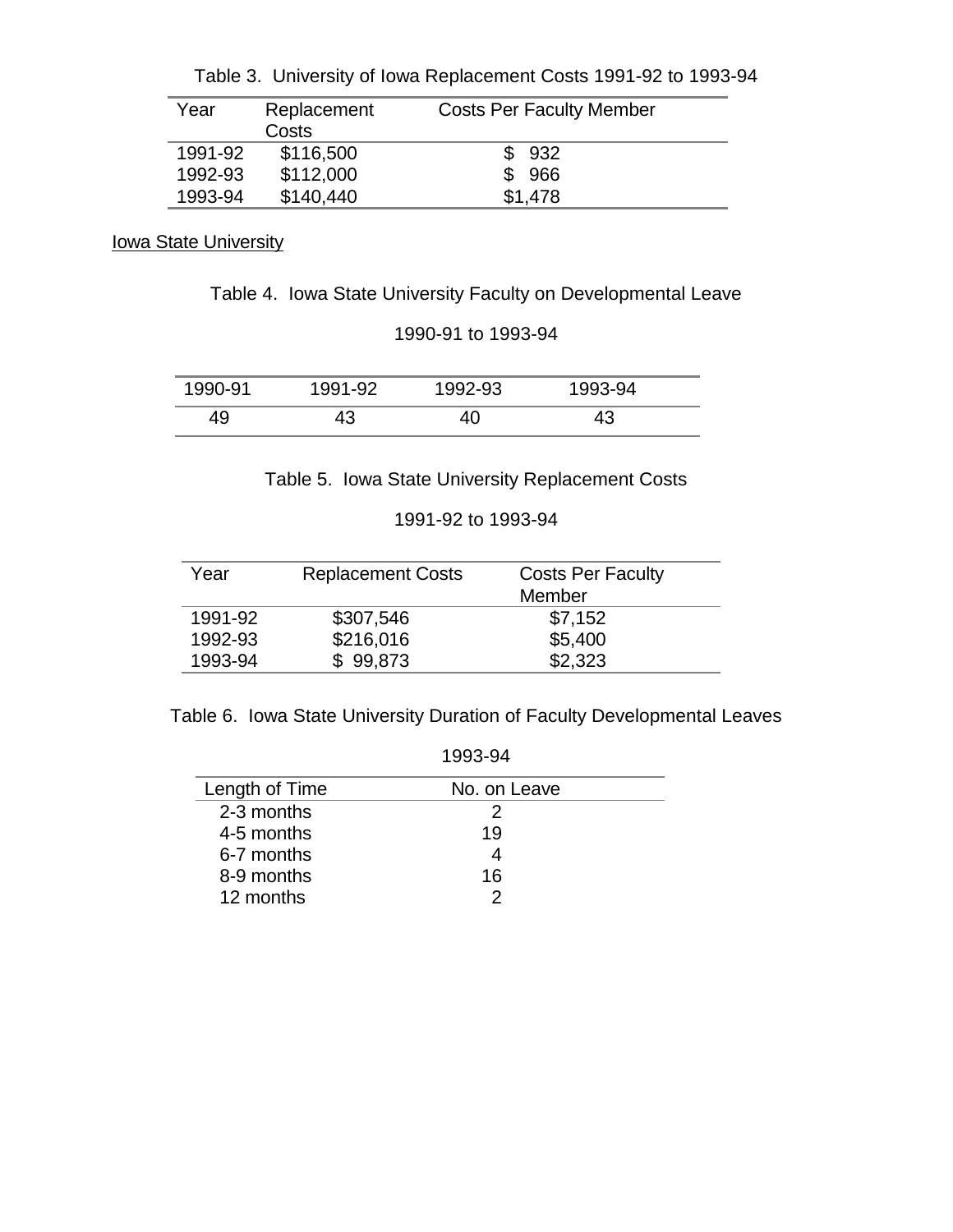Table 7. University of Northern Iowa Number of Faculty on Developmental

| 1990-91 | 1991-92 | 1992-93 | 1993-94 |
|---------|---------|---------|---------|
|         | ິດ 4    |         |         |

Leave 1990-91 to 1993-94

Table 8. University of Northern Iowa Replacement Costs

| Year    | <b>Replacement Costs</b> | <b>Costs Per Faculty</b><br>Member |
|---------|--------------------------|------------------------------------|
| 1991-92 | \$154,980                | \$7,380                            |
| 1992-93 | \$174,650                | \$8,317                            |
| 1993-94 | \$138,710                | \$6,936                            |

| 1991-92 to 1993-94 |  |
|--------------------|--|
|--------------------|--|

Provost Nathan introduced Elizabeth Altmaier, Associate Provost, University of Iowa.

Associate Provost Altmaier provided the Regents with highlights of the University of Iowa's report. She said the report outlined faculty endeavors in teaching, research and service. Faculty report on how each aspect of their responsibilities was benefited by their professional development.

President Berenstein said there was some misunderstanding around the state as to what development leaves are and are not. He stressed that the leaves are not sabbaticals. He asked what university representatives were doing to help communicate the facts to their critics.

Associate Provost Altmaier responded that University of Iowa officials have instituted a series of procedural changes to strengthen the competitiveness by which professional development leave awards are made. She said faculty make fairly lengthy proposals. The proposals are reviewed at the departmental and collegiate level. The proposals that make it through those reviews are then forwarded to her office. Associate Provost Altmaier convenes a central administrative group to review the proposals. She stressed the emphasis on faculty developing products, either research or curriculum. Faculty on developmental leave are involved in work that contributes to what they do when they get back on campus.

Regent Collins asked how the number of developmental leaves to be given each year is regulated. Associate Provost Altmaier responded that it was a complex matter having to do with curriculum coverage and other factors.

Regent Furgerson stated that historically universities' role is to keep up with and develop new knowledge. One way of meeting those kinds of demands on faculty is for faculty to carry out professional development activities. She said she wished that K-12 teachers had an opportunity for developmental leave, also.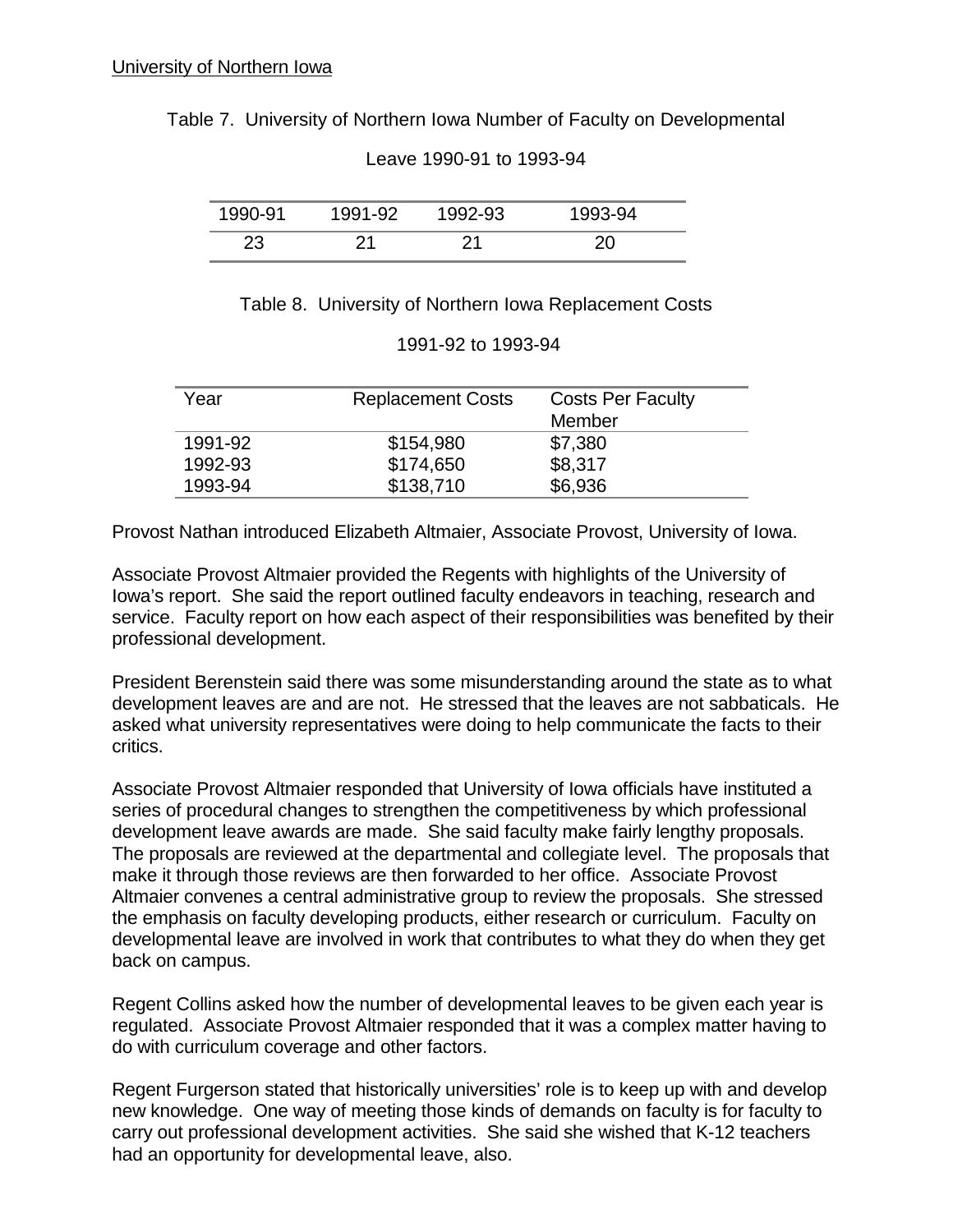Regent Hendricks asked if the percentage of leaves granted for males and females was about the same as the percentage of those applying. Associate Provost Altmaier responded that it was her general sense that the percent of leaves awarded was roughly proportional to the percent applying. She said the awards given are monitored to make sure the decisions are not begin made with bias judgment.

Regent Hendricks said it would be nice to have presentations by the applicants. Associate Provost Altmaier stated that university officials could develop spreadsheets next year in order to provide the Regents with more information concerning the individual leaves.

Provost Kozak stated that the overview provided for the University of Iowa was also accurate for Iowa State University. He said it is often the case that new techniques in the early stages of development can actually be accelerated in laboratories which either are not easily accessible or perhaps demand a longer period of time over which the subtleties of the technique are understood. In those circumstances, the professional development experience of the faculty member has an incredible acceleration factor. When the individual comes back to the campus they are able to provide to their colleagues and the students the details of a particular technique, for example. He said the advantage to the faculty member is only a small part of the advantage of having a system like this in place.

Provost Kozak emphasized that all of the faculty development leaves at Iowa State University are the outcome of a very intense, competitive process. Out of that process faculty over several years refine the proposals they put forward as a result of the faculty peer review.

Regent Dorr asked for the difference between cost of salary and fringe benefits and replacement costs. Mr. Richey responded that replacement costs are the actual outlay of funds; the other is the value of the time actually paid to the faculty.

Regent Dorr said they would serve themselves well if they would be less ambiguous by defining the costs as additional costs and replacement costs. Mr. Richey responded that the Board Office meant to be factual and honest in the presentation.

President Berenstein suggested the next time this information is presented, the Board Office combine fringes and salary and talk about dollars.

Provost Marlin stated that faculty development leaves are a mechanism by which faculty continue their professional development. She noted that the word "leave" was a bit of a misnomer; oftentimes faculty are working on research on the campus. Students may be working in the laboratories with them. She said it was more of a reassignment for one semester. It is necessary for universities to invest in the professional development of faculty.

Regent Tyrrell noted that University of Northern Iowa's costs for replacing faculty were considerably larger than those for the other two institutions. Provost Marlin responded that the teaching loads of University of Northern Iowa faculty are greater than those of the other two universities. They have to replace more faculty.

Regent Hendricks noted that some faculty took leave to write books. She asked if royalties for books go to the individual faculty member or the university.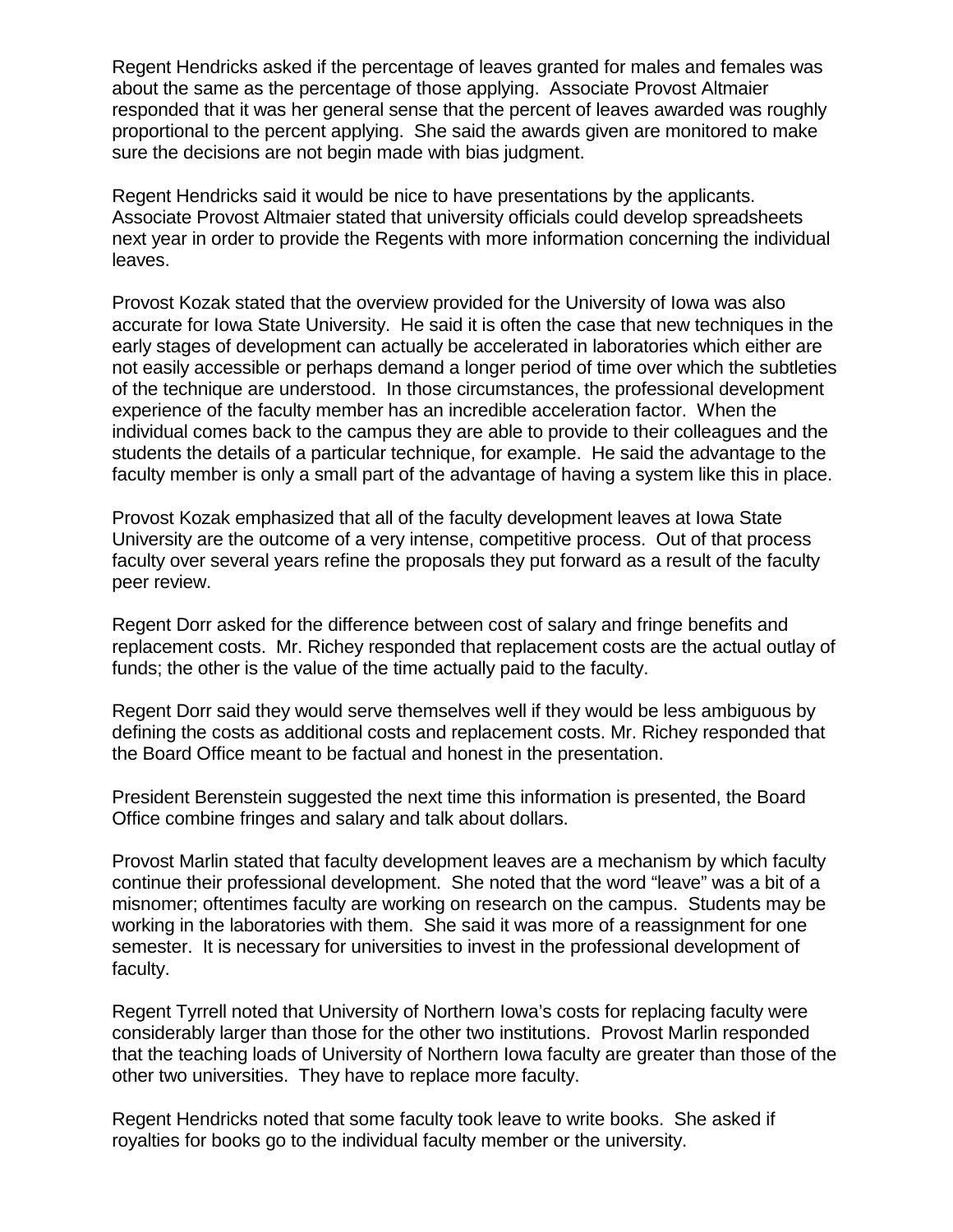Provost Marlin stated that at the University of Northern Iowa royalties go to the faculty members unless the book is assigned in courses those faculty teach, in which case the royalties go to the university.

Regent Collins stated that all the professionals he knows are required to have a minimum number of hours of continuing education to keep them proficient in their fields.

Provost Marlin said this issue gets back to the mission of a university, part of which is to generate new knowledge. She emphasized the generation of new knowledge versus dissemination of new knowledge.

ACTION: President Berenstein stated the Board received the report on faculty development leaves during the 1993-94 academic year, by general consent.

**PROPOSED FACULTY DEVELOPMENT LEAVES FOR 1995-96**. The Board Office recommended the Board (1) approve the requests for faculty developmental assignments at the three universities for 1995-96 and (2) request that the universities supply information on the number of minority faculty members recommended for aid. This information should be provided separately for each minority group.

For 1995-96 Regent universities submitted requests for a total of 172 faculty developmental assignments. Total costs in salary and benefits, replacement costs, and reimbursed research-related expenses were estimated to be \$7.4 million.

Developmental leaves for faculty ensure that faculty maintain their vitality and that high quality faculty can be recruited and retained.

Criteria for evaluating leave proposals appear to be stringent and systematic and faculty are required to complete reports on their leave accomplishments in a thorough and timely manner.

The number of leaves approved by the Board in 1994-95 and proposed for 1995-96 were as follows:

| University                       | 1994-95 | 1995-96 |
|----------------------------------|---------|---------|
| University of Iowa               | 86      | 96      |
| <b>Iowa State University</b>     | 50      | 53      |
| University of Northern Iowa      | 19      | 23      |
| <b>Total Regent Universities</b> | 155     | 172     |

Number of Leaves Approved 1994-95 and Requested 1995-96

Regentwide the percentage of faculty recommended for leave who are female exceeds the proportion of tenured faculty who are female.

#### University of Iowa

University of Iowa officials requested 96 faculty development leaves including 6 new faculty scholars and 21 continuing faculty scholars.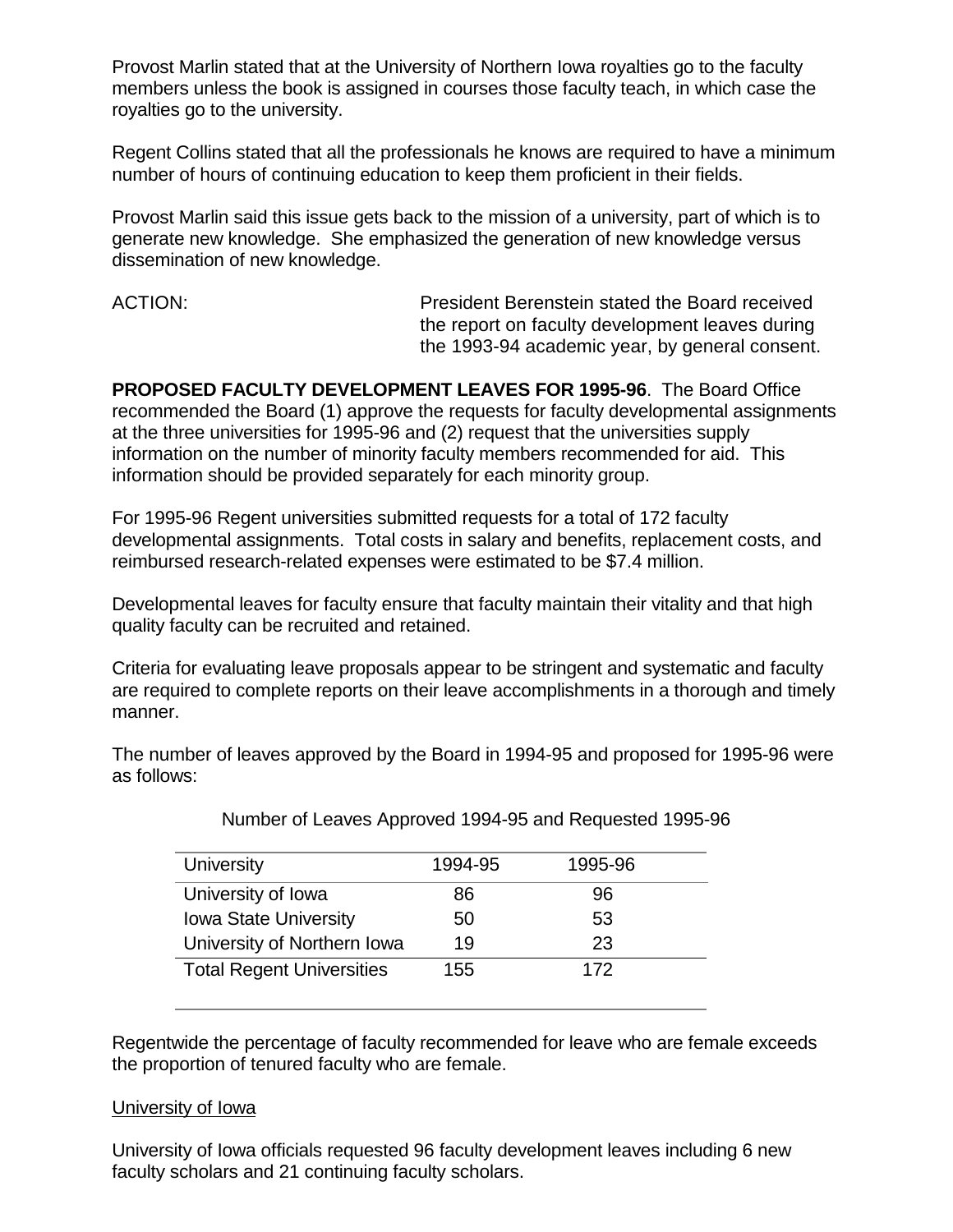Total projected cost of the program was \$4,256,504 which included \$4,065,504 in salary and fringe benefits, \$107,000 in replacement costs, and \$84,000 for research- related expenses of faculty scholars.

The University of Iowa requires ten semesters of service before developmental leaves can be granted. Normally, these leaves are only received by tenured faculty. Only one member of the faculty recommended for appointment in 1995-96 was without tenure and she was on a one-year tenure extension.

Currently, 84 percent of the tenured faculty are male while 16 percent are female. Leaves were recommended for 82 males (85 percent) and 14 females (15 percent).

Ranks of faculty recommended for leave included 55 full professors, 39 associate professors, and 2 assistant professors.

Faculty were requesting leave to write scholarly works and textbooks, to develop new research techniques and skills, to collaborate with colleagues in other places, to write novels, to produce artistic works, and to develop curricula.

#### Iowa State University

University officials requested approval of 53 developmental leave applications. Projected costs totaled \$2,306,295 which included \$2,145,452 in salaries and fringe benefits and \$160,843 in net replacement costs.

The percentage of total tenured faculty who were women was 15 percent in 1993-94. University officials requested approval of leave for 14 women (26 percent) and 39 men (74 percent).

Included in the university's leave request were 1 distinguished professor, 26 full professors, 20 associate professors, 4 assistant professors, 1 instructor, and 1 associate vice provost.

Leaves were requested for periods of several months to a full year. The university pays full salary for up to six months. It pays 67 percent of salary for nine-month faculty leaves and 50 percent of salary for twelve-month faculty leaves when leaves are seven months or longer.

Faculty requested leaves for a variety of purposes including research, writing, advanced study, and collaboration with other colleagues in the United States and foreign countries.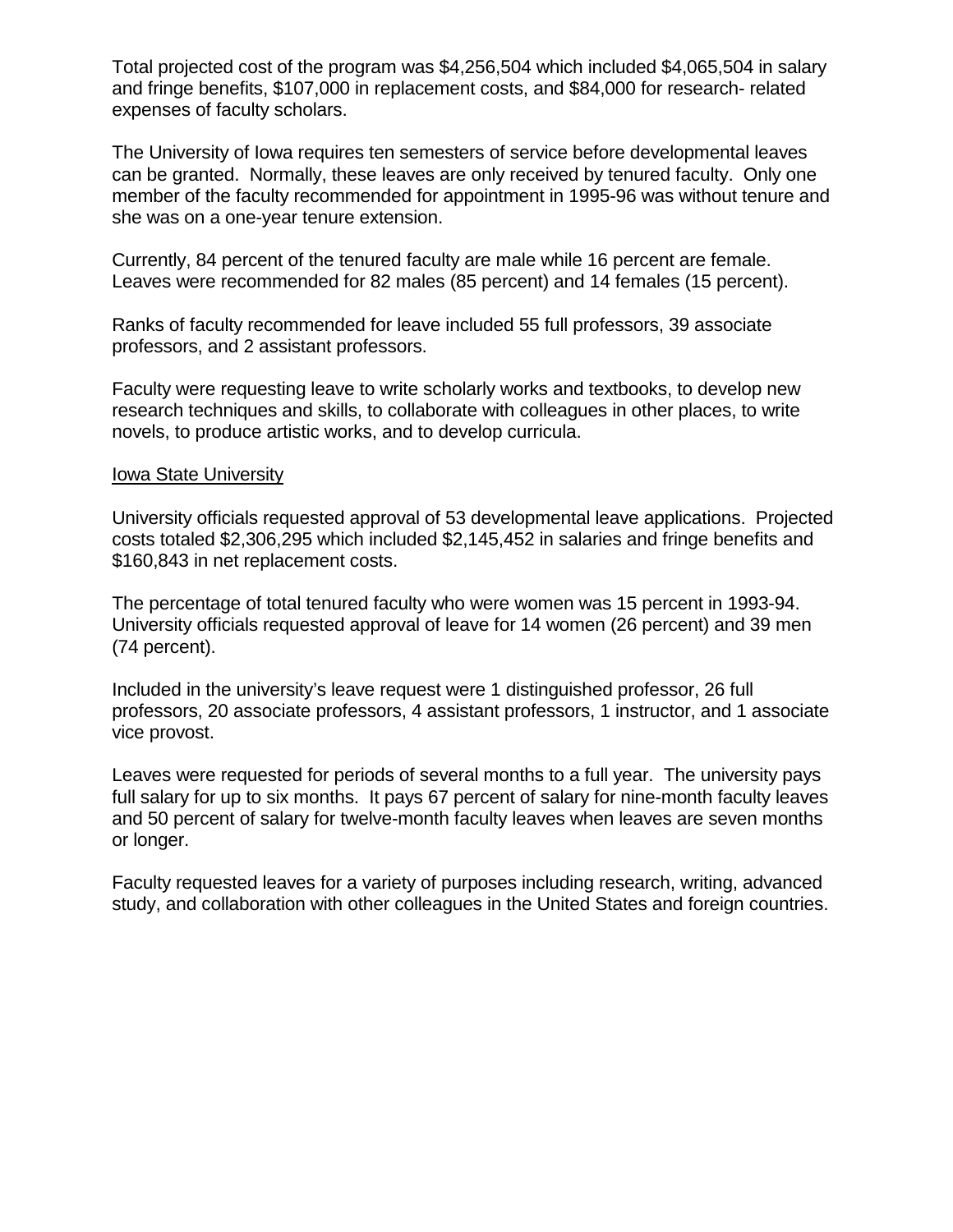#### University of Northern Iowa

The university's Professional Development Leave Committee reviewed and approved professional leave requests for 23 faculty in 1995-96. Estimated salary and fringe benefits costs were \$724,645 while replacement costs were \$138,705. Total cost was thus expected to be \$863,350.

Leaves were requested for a period of one semester at full pay or two semesters at half pay. Leave requests were consistent with the University of Northern Iowa United Faculty Contract.

Male faculty were recommended for 17 (70 percent) of the leaves and female faculty for 6 (30 percent). In 1993-94 women comprised 20 percent of tenured faculty at the University of Northern Iowa.

Leave were requested for 11 full professors, 10 associate professors, and 2 instructors. Faculty requested leave to conduct research, create artistic and scholarly works, explore ways in which curriculum and instruction can be improved, develop skills, collaborate with others, and complete doctoral dissertations.

MOTION: Regent Pellett moved to (1) approve the requests for faculty developmental assignments at the three universities for 1995-96 and (2) request that the universities supply information on the number of minority faculty members recommended for aid. This information should be provided separately for each minority group. Regent Johnson-Matthews seconded the motion. MOTION CARRIED UNANIMOUSLY.

**REPORT ON THE FEBRUARY MEETING OF THE IOWA COORDINATING COUNCIL FOR POST-HIGH SCHOOL EDUCATION**. The Board Office recommended the Board receive a verbal report of the February meeting of the Coordinating Council.

The Iowa Coordinating Council for Post-High School Education met in regular session on Wednesday, February 18, 1995, at Central College in Pella.

Regent Tyrrell stated that Regent Johnson-Matthews and he were in attendance at the February meeting of the Iowa Coordinating Council. He said the council continued to wind its way toward resolution of the placement of programs from various institutions through use of the Iowa Communications Network. The morning session was spent listening to a report on the political climate for the state as well as the Federal climate perspective including problems that may arise concerning funding for scholarships under the new administration as well as new initiatives.

President Curris stated that although he was unable to attend the February Coordinating Council meeting, he had heard there were some concerns expressed regarding program offerings.

President Rawlings stated that one program for the University of Iowa was held up and tabled until further discussion. He said it would require a great deal of further discussion.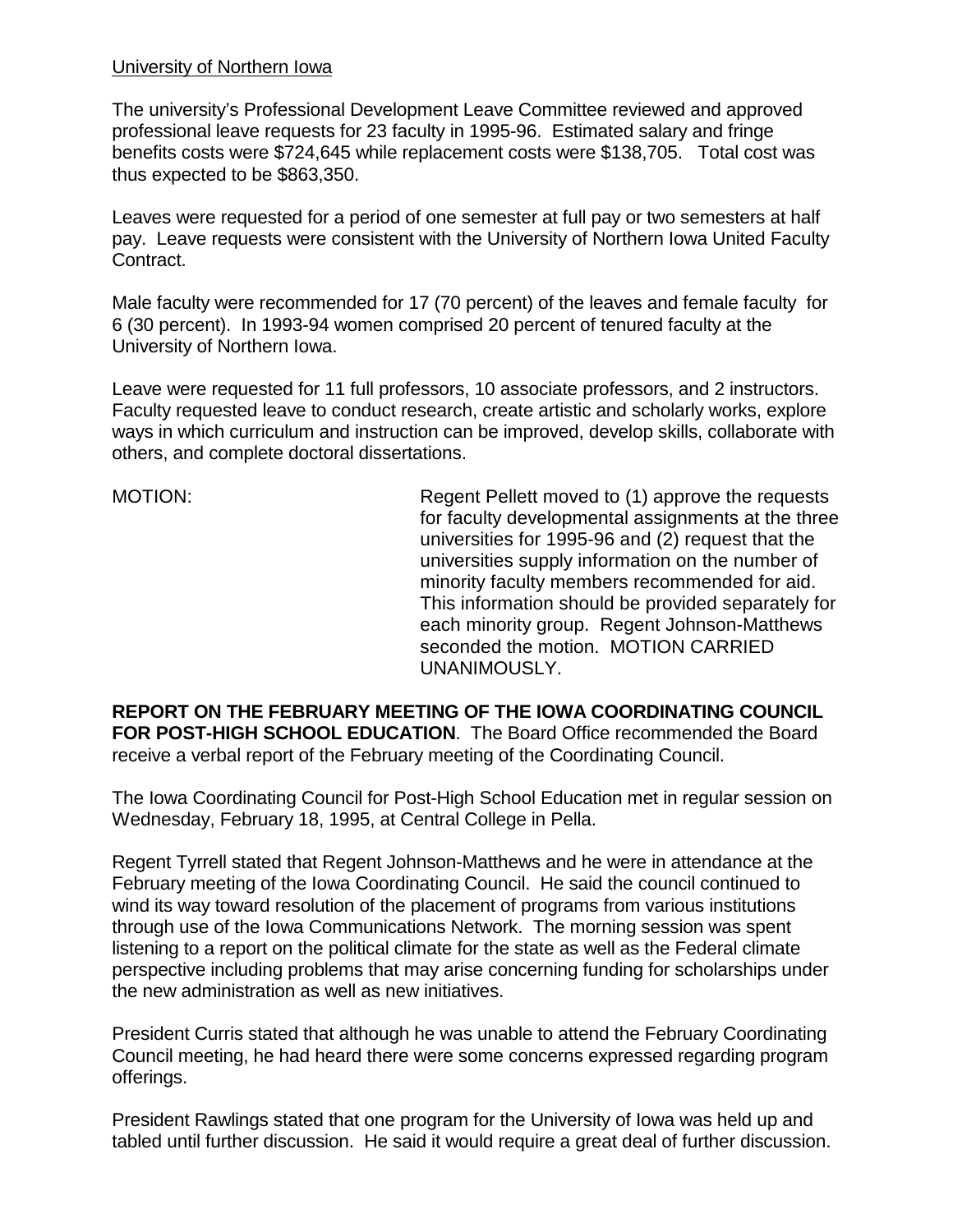ACTION: President Berenstein stated the Board received the report of the February meeting of the Coordinating Council, by general consent.

**REPORT ON 1995 LEGISLATIVE SESSION**. The Board Office recommended the Board receive the report on the 1995 legislative session.

On January 24 and 25, 1995, the university presidents and special school superintendents presented their FY 1996 and FY 1997 budget requests to the Joint Education Appropriations Subcommittee.

On February 1, 1995, the Executive Director appeared before the Joint Education Appropriations Subcommittee to discuss issues related to the operating and capital budgets and to answer questions.

At the above presentations, subcommittee members expressed concerns regarding the level of custodial services at the universities and Board and institutional priorities relating to fire safety and deferred maintenance.

On February 6, 1995, the university presidents and the Executive Director presented the Board's FY 1996 capital requests to a meeting of the Joint Transportation, Infrastructure and Capitals Appropriation Subcommittee; the Joint Education Appropriations Subcommittee also attended this meeting.

On February 7, 1995, Vice President Henri Manasse, Associate Dean Roger Tracy, and Director R. Edward Howell of the University of Iowa Hospitals and Clinics appeared before the Joint Education Appropriations Subcommittee to discuss the Board's requests related to health sciences.

On February 14, 1995, universities' representatives were scheduled to make a presentation on technology transfer activities to the Joint Economic Development Appropriations Subcommittee and the Joint Education Appropriations Subcommittee.

Mr. Richey provided the Regents with an overview of legislation proposed to date. He stated that during discussion of operating budgets, very serious concerns were expressed about the state of custodial services at each institution. Mr. Richey said he indicated to the legislators that custodial services was an area over the last 15 years that has suffered severely as a result of budget cuts. The legislators asked that the issue be addressed. Mr. Richey said he indicated to the legislators that there would be a review of the issue to determine what could be done.

Regent Collins referred to HF 56, limiting semester hours at the resident student tuition rate, to which the Board Office recommended opposition. He said that the next meeting of the committee studying the 4-year graduation rate could have an effect on the feelings of legislators toward HF 56. He suggested that rather than taking an official position against the legislation, he would prefer not taking a position until after the next committee meeting.

President Berenstein asked if Regent Collins would be more comfortable with a position of "monitor" versus "oppose". Regent Collins responded affirmatively. President Berenstein directed that the Regents' position be changed to "monitor" on HF 56.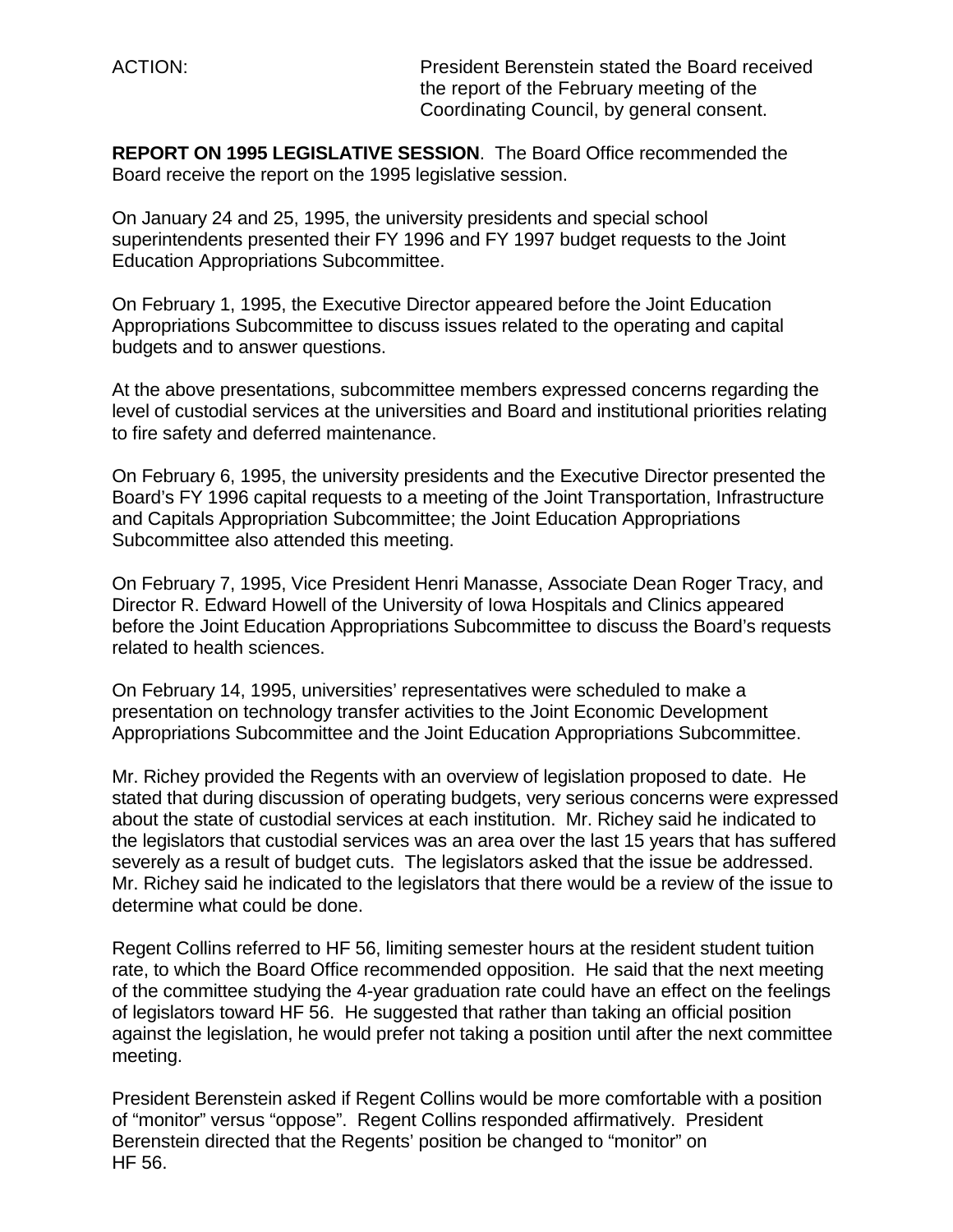MOTION: Regent Dorr moved to receive the report on the 1995 legislative session, and that the Regents' position on HF 56 be "monitor". Regent Furgerson seconded the motion. MOTION CARRIED UNANIMOUSLY.

**REPORT ON STATUS OF COLLECTIVE BARGAINING NEGOTIATIONS**. The Board Office recommended the Board receive the report.

AFSCME: The State concluded negotiations with AFSCME on Monday, January 30. The compensation package for the next two years is as follows:

1995-96 3% across-the-board increase Step increases for eligible employees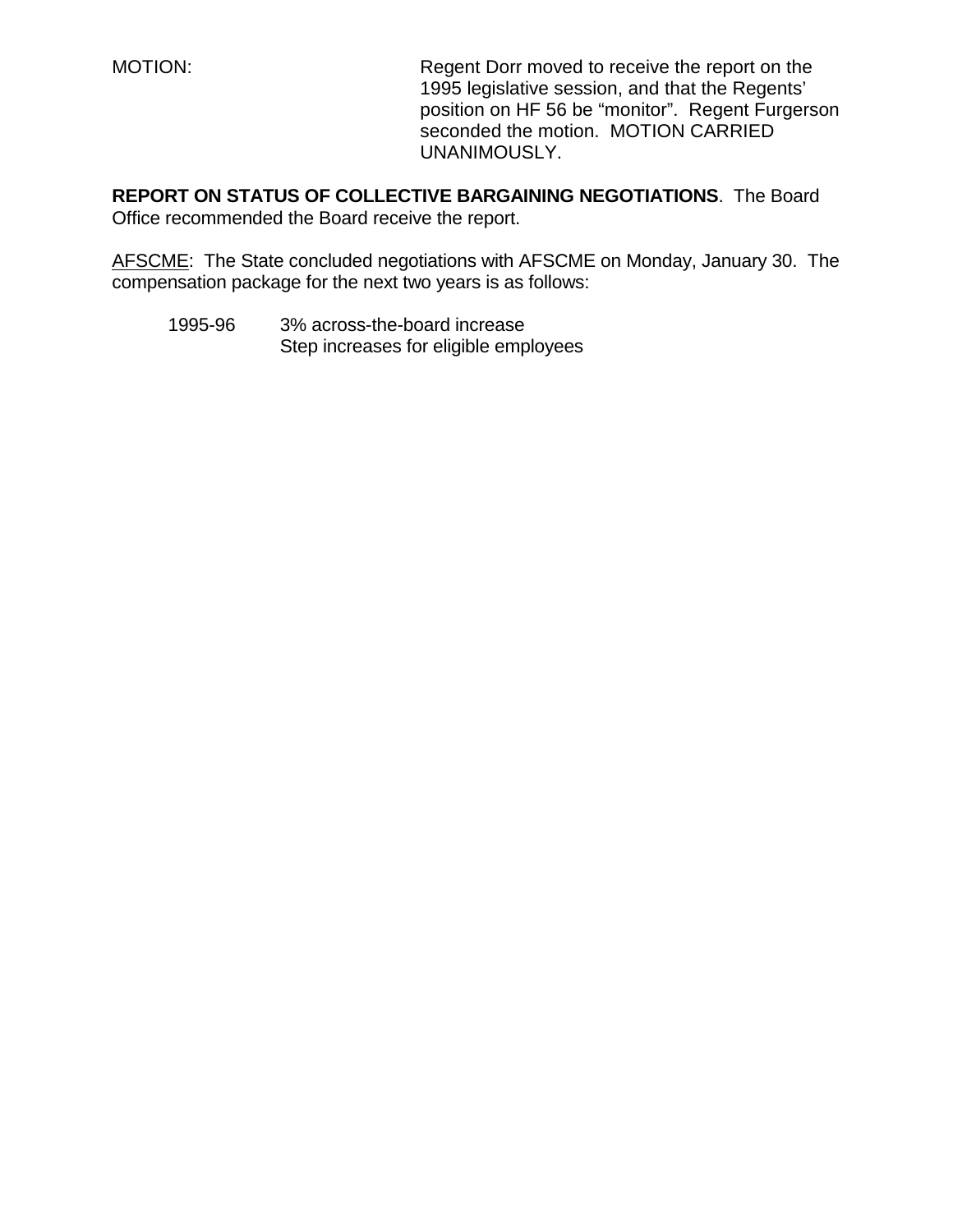1996-97 2.5% across-the-board increase Step increases for eligible employees \$300 lump sum payable in December 1996 to those employees at the top step of their pay grades

AFSCME is currently in the process of seeking ratification of the agreement from its members. Approximately 7,700 employees are covered by the AFSCME contract at Regent institutions.

IOWA UNITED PROFESSIONALS: The Iowa Department of Personnel (IDOP) and the Iowa United Professionals (IUP) were in fact finding. IUP asked the fact finder to find for a 4.5 percent increase in wages in each year of the two-year agreement plus step increases to eligible employees. IDOP asked the fact finder to find for a 2 percent increase in wages in each of the two years.

STATE POLICE OFFICERS COUNCIL: IDOP, after concluding a fact finding session, agreed with the State Police Officers Council (SPOC) to an economic package similar to the total package bargained with AFSCME. The detailed allocation of funds differs from the AFSCME agreement. SPOC will take the agreement to its members for ratification.

UNITED FACULTY: The Board of Regents' bargaining team and the United Faculty of the University of Northern Iowa scheduled a bargaining session on February 8 beginning at 4 p.m. Both sides waived fact finding and agreed to arbitration if no settlement is obtained at this meeting. The key issues remaining for resolution were compensation and benefits.

ACTION: President Berenstein stated the Board received the report, by general consent.

**REPORT OF THE BANKING COMMITTEE**. The Board Office recommended the Board accept the report of the Banking Committee including recommended approval of a preliminary resolution for the sale of up to \$15,500,000 Center for University Advancement Revenue Bonds, Series S.U.I. 1995.

The bid opening and award is scheduled for Wednesday, April 19, 1995.

Since the center will be used by the foundation in the private business of a  $501(c)(3)$ entity, it will be necessary to conduct a public hearing on the matter of the issuance of the bonds pursuant to Federal tax laws.

The facility will be owned by the university and leased to the foundation. Approval of the lease will be included as part of the final resolution.

Total cost of the project was estimated to be \$17.8 million excluding furnishings, with \$12 million to be financed from the proceeds from the bond sale and the balance to come from foundation gift moneys the foundation has or will have on hand by time of project completion.

The size of the bond issue including project costs, issuance costs, capitalized interest and debt service reserve currently was estimated at \$15,500,000.

The repayment period will be 15 years. The bonds will be payable solely from rental payments for the lease of the space to the foundation by the university. The foundation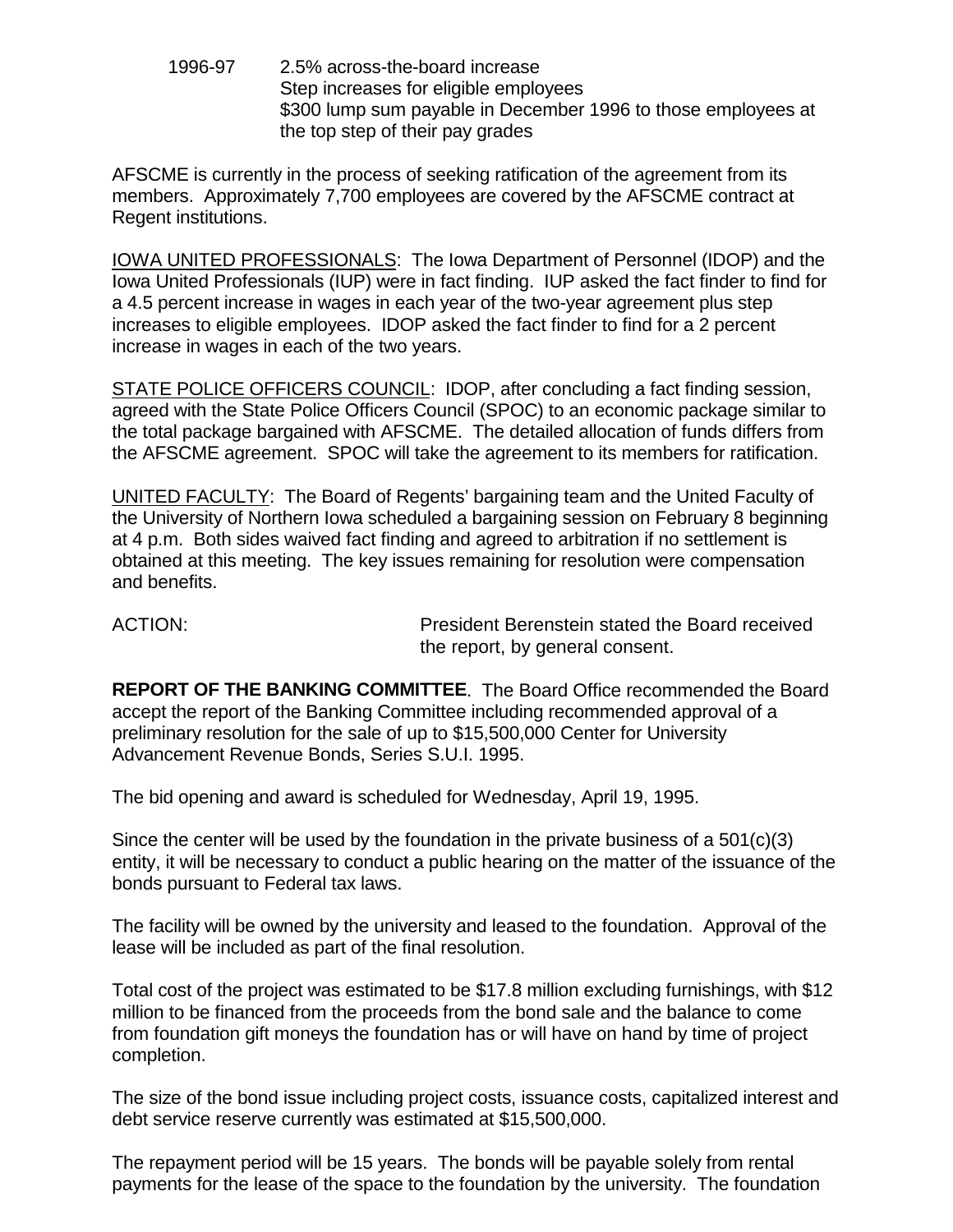expects the primary source of the lease payments to be receipts of gifts for the project to be received over several years. Secondary sources of payment will be unrestricted net revenues and unrestricted fund balances of the foundation.

The bonds also will be secured by a debt service reserve equal to the lesser of 10 percent of the issue amount or one year's debt service.

The resolution authorizing the Executive Director to fix the dates of sale of the bonds and conduct a public hearing was prepared by the Ahlers law firm and reviewed by Springsted.

Regent Hendricks stated that the Banking Committee members discussed and took action on the preliminary resolution for the sale of up to \$15,500,000 Center for University Advancement Revenue Bonds, Series S.U.I. 1995. She noted that this was a somewhat different type of bond issue. The bond payments will be paid by the University of Iowa Foundation through private revenues; the university will not use any State funds to finance the bonds. Due to the nature of the bonds, it was necessary to hold a public hearing. She asked that the Board adopt the resolution.

President Berenstein asked if the Attorney General's Office had reviewed the lease associated with this bond sale. Regent Hendricks said the Banking Committee members had talked about the lease but had not yet seen it.

President Berenstein said the Regents should approve the lease before the bonds are sold. Mr. Richey stated the bonds would not be sold until after the Regents had seen and approved the lease.

Vice President True stated that the requested action was to authorize the executive director to proceed so the bonds could be sold in a couple of months. At that same time the Board would be asked to approve the lease. He said the lease would soon be in final form at which time it would be provided to the Board Office. University officials requested the Board take the recommended action so the executive director can put the sale in motion.

President Berenstein said he wanted to be sure that counsel reviews the lease document. Mr. Richey said the Board Office would bring the lease to the Board in March and the bond issue in April.

Regent Newlin said he was concerned about the encumbrance of unrestricted funds of the foundation. Vice President True stated that the primary source of repayment was gifts. He said the foundation has both the cash in hand as well as the expectation to raise money over a period of time to amortize the debt. However, it was necessary to present the rating agencies and others with a further stream of revenue which was the unrestricted funds of the university foundation which it raises from year to year. University officials feel confident that the rating agencies will find the revenue sources satisfactory. Preliminary discussions have already taken place. He was comfortable that the gift money will occur over a reasonable period of time. There is a great commitment on the part of the foundation and its board of directors to support this project. He said he would be happy to provide more detailed information in terms of the foundation's financial condition and its anticipation of the amortization of these bonds.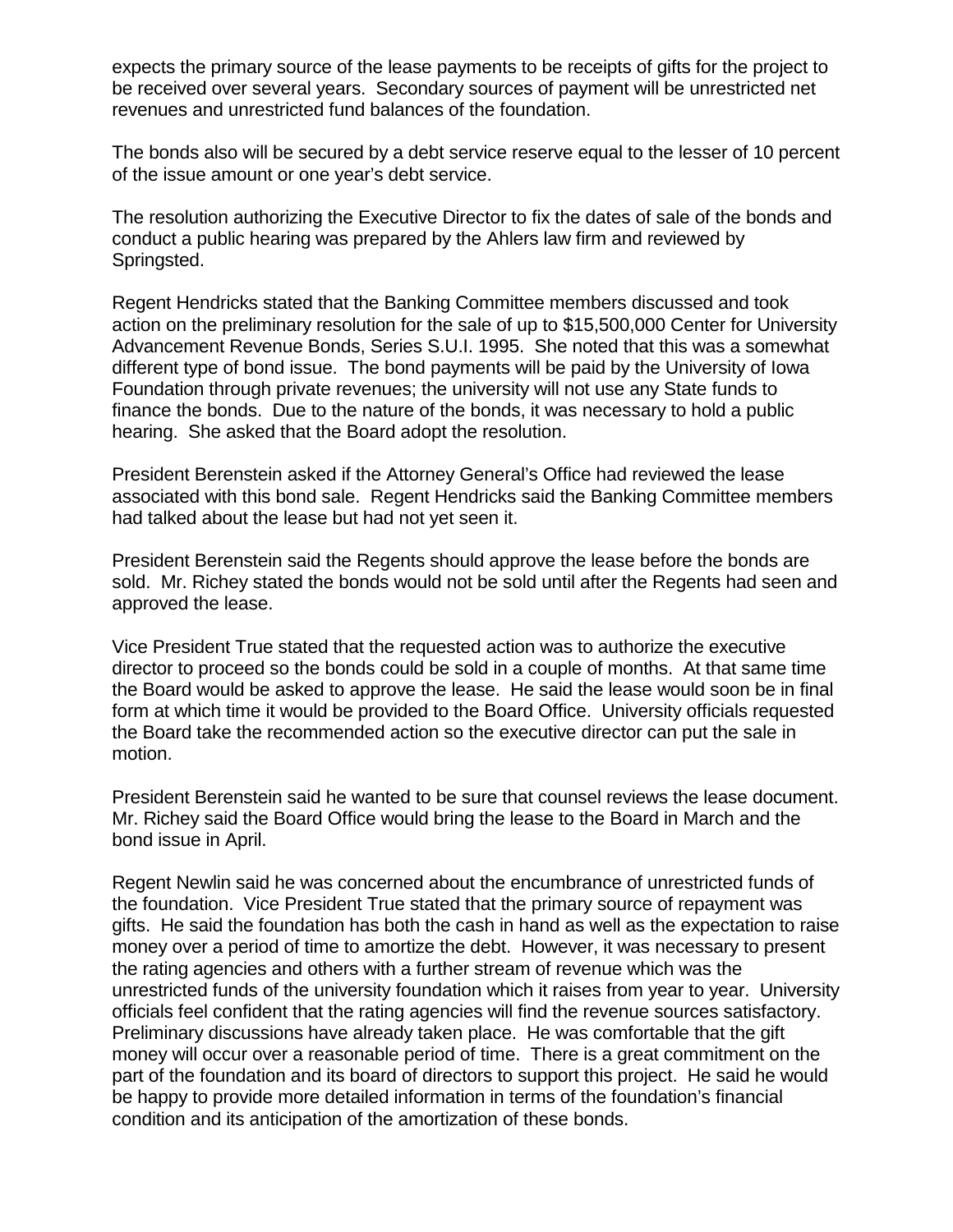President Berenstein asked what would happen if the foundation did not raise the funds through private fund-raising efforts. Vice President True responded that the foundation is obligated to pay. The project is based on restricted funds specifically for this purpose.

Regent Hendricks asked if the foundation currently had funds to back the project. Vice President True said it did, in the amount of \$15 million.

MOTION: Regent Hendricks moved to adopt a Resolution authorizing the Executive Director to fix the date or dates for the sale of up to \$15,500,000 Center for University Advancement Revenue Bonds, Series S.U.I. 1995, and directing the Executive Director to call a public hearing on the proposal to issue said bonds. Regent Dorr seconded the motion, and upon the roll being called, the following voted: AYE: Berenstein, Collins, Dorr, Furgerson, Hendricks, Johnson-Matthews, Newlin, Pellett, Tyrrell. NAY: None. ABSENT: None.

MOTION CARRIED UNANIMOUSLY.

Regent Hendricks stated that the Banking Committee members discussed a proposed University of Iowa telecommunication bond sale; received the quarterly investment and cash management reports; discussed the internal audit report on the Iowa State University Computation Center; received the University of Northern Iowa's bond fund audit reports; and discussed the special audit report on University of Northern Iowa Transportation Services.

ACTION: President Berenstein stated the Board received the report of the Banking Committee, by general consent.

**NOTICE OF INTENDED ACTION TO AMEND ADMINISTRATIVE RULES REGARDING PURCHASING**. The Board Office recommended the Board (1) give preliminary approval to the revised version of the proposed changes in Chapter 8 of Section 681 of the Iowa Administrative Code regarding purchasing, and (2) submit Notice of Intended action to the Administrative Rules Coordinator.

In the December 1994 annual purchasing report the Board recommended that Chapter 8 of the Board of Regents Procedural Guide be reviewed by the Board Office and institutions, and that recommended revisions be presented if potential purchasing efficiencies were identified.

Several revisions that will be recommended as a result of this review must first be adopted in the Iowa Administrative Code. Preliminary Board approval is the first step in the administrative rules process; the Board Office will submit the required "Notice of Intended Action" and bring the proposal back to the Board for final approval after all required steps in the administrative rules process have been completed.

Recommended revisions to the Procedural Guide will be brought to the Board after the Iowa Administrative Code changes have been adopted.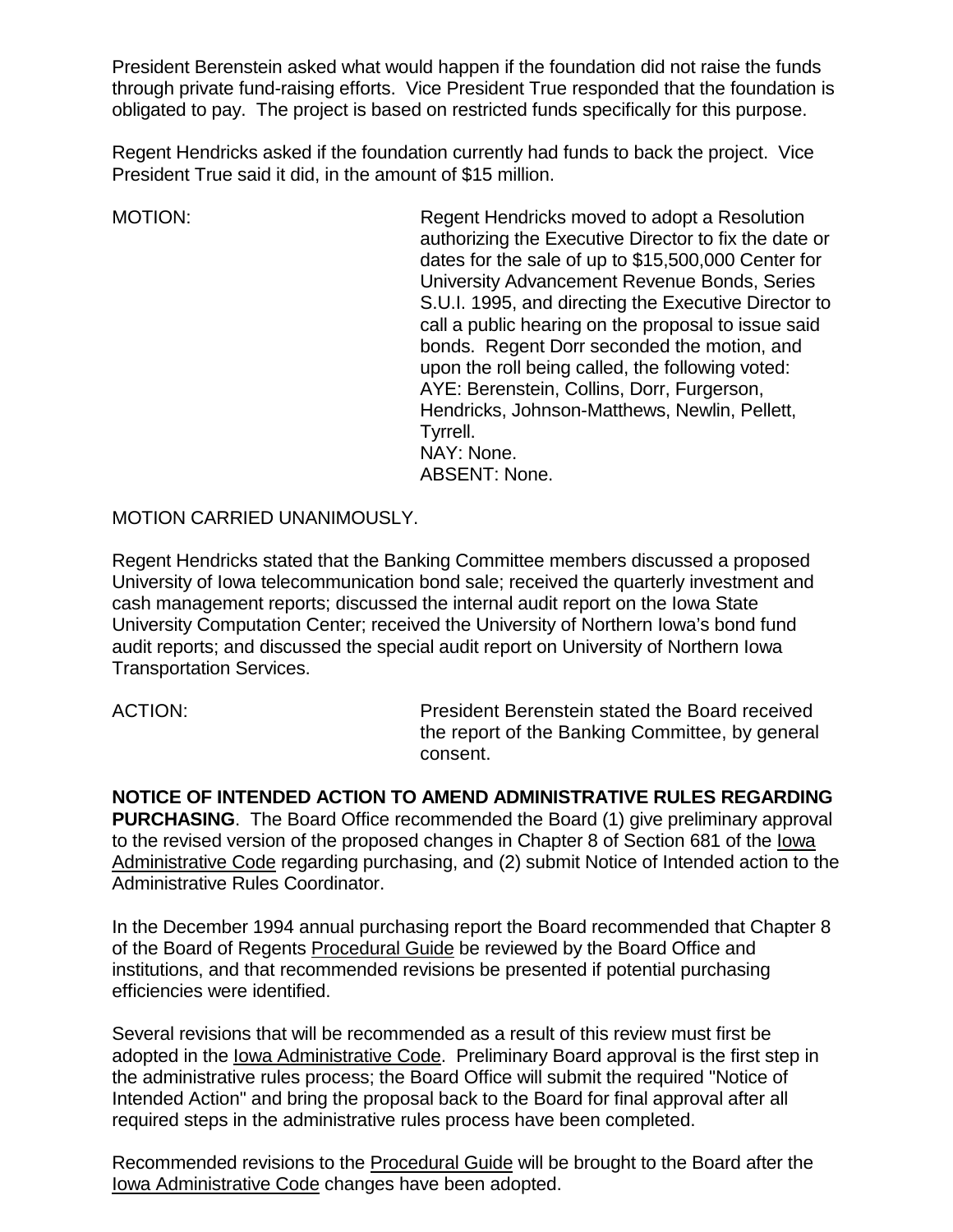MOTION: MOTION: Regent Dorr moved to table this item. Regent Furgerson seconded the motion. MOTION CARRIED UNANIMOUSLY.

# **APPOINTMENTS TO EDUCATIONAL TELECOMMUNICATIONS ADVISORY**

**COMMITTEE**. The Board Office recommended the Board receive the report and approve recommended appointees by President Berenstein to serve as members and alternates of the Educational Telecommunications Council (ETC).

Senate File 2089 establishes the Iowa Telecommunications and Technology Commission (ITC). The ITC is assisted in its work by several advisory councils including an eighteen member Educational Telecommunications Council (ETC), fifteen Regional Telecommunications Councils, a Telemedicine Advisory Committee, and a Telecommunications Technology Committee, as well as others to be appointed as the need arises.

The Educational Telecommunication Council (ETC) has responsibility for recommending scheduling and site usage policies for educational users and enhancements for educational applications, and coordinates regional councils and proposes rules for recommendation to the commission. Membership on the ETC includes two persons each representing the Regents, community colleges, AEAs, local school boards, school administrators, private colleges, the ISEA, three persons with specified backgrounds by the Department of Education, and one person by public broadcasting.

In July, the Board appointed Regents Dorr and Furgerson to the Educational Telecommunication Council (ETC). At the request of Regents Dorr and Furgerson, President Berenstein asked for the appointment of two new regular and two new alternate members, as follows:

#### Regular Members

Emmett Vaughan Robert J. Barak University of Iowa Board of Regents

#### Alternate Members

Richard Varn Marcia Bankirer University of Northern Iowa Iowa State University

Dr. Barak served as an alternate on the ETC and on the Narrowcast Committee, a forerunner of the ETC. Dean Vaughan has served as an alternate on the ETC and has been extensively involved in the development of the Iowa Communications Network. This membership will ensure a continuity of representation for the Regents and Regent institutions.

The proposed alternate members are highly knowledgeable and have significant responsibilities in the field of educational telecommunication. Both alternates will be encouraged to attend all meetings of the ETC and to participate in the discussions.

A monthly report on ETC meetings will be provided to the Board.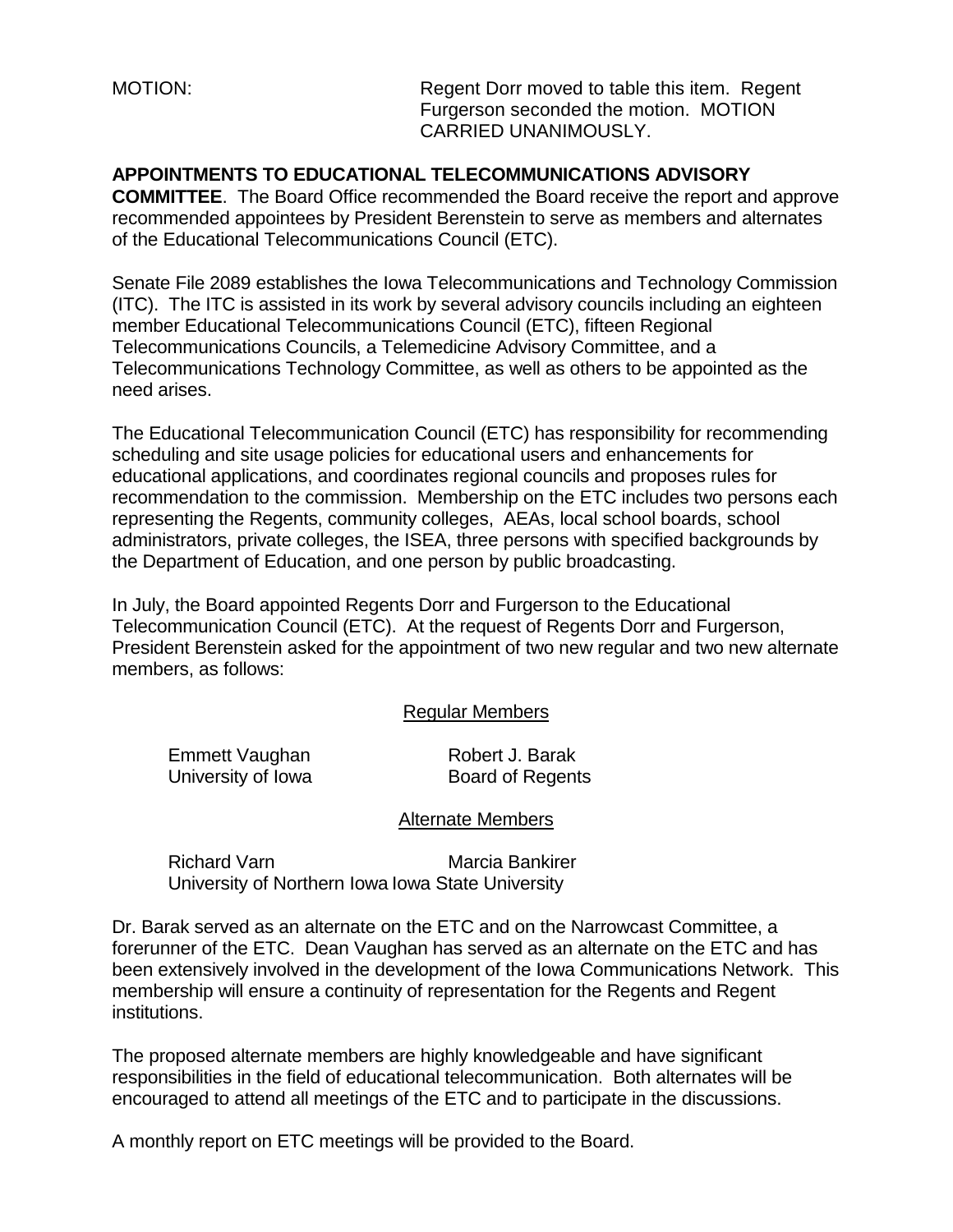Regent Dorr said he suggested the Board be provided with monthly reports because of the inordinate amount of activity taking place. Many decisions are being made that will impact the Regents system.

MOTION: Regent Dorr moved to receive the report and approve recommended appointees by President Berenstein to serve as alternate members of the Educational Telecommunications Council (ETC). Regent Furgerson seconded the motion. MOTION CARRIED UNANIMOUSLY.

**AFFILIATED ORGANIZATION: REPORT ON IOWA 4-H FOUNDATION**. The Board Office recommended the Board receive the report on the Iowa 4-H Foundation (ISU).

The annual report and financial information of the organization presented in this report is on file at the Board Office.

The Iowa 4-H Foundation, which was founded in 1949, was established to support the development of the Iowa 4-H Camp at Madrid, and serves today to assist Iowa's youth in becoming productive, self-directed, contributing members of society.

The foundation provides financial assistance for 4-H and youth programs and projects for which tax moneys are insufficient or ineligible.

The old bathhouse was removed, the area around the new bathhouse was landscaped, and major improvements were made to several of the trails this year.

In addition to 27 state camps held at the 4-H Center, the facilities were used by campers, other agencies, and Iowa State University departments.

A total of \$117,798 was received from 136 corporate and business partners for fiscal year 1994. Camp income decreased as a result of the 1993 floods.

An independent audit for the fiscal year ended August 31, 1994, found that the 4-H Foundation complied in all material respects. For the fiscal year ended August 31, 1994, revenue of \$1,074,264 exceeded expenditures of \$1,054,328 by \$19,936. As a result of the net income and a (\$9,000) prior period adjustment, the fund balance increased from \$1,735,565 on August 31, 1993, to \$1,746,501 on August 31, 1994.

ACTION:  $\blacksquare$  This report was received by consent.

**BOARD OFFICE PERSONNEL TRANSACTIONS**. The Board Office recommended the Board ratify the Register of Personnel Transactions which included the following:

APPOINTMENT: RUTH PURVIS as Secretary IV at an annual salary of \$31,803.20 plus the usual fringe benefits effective February 10, 1995.

RESIGNATION: JANET CALHOUN, Secretary IV, effective January 6, 1995.

MOTION: Regent Johnson-Matthews moved to ratify personnel transactions, as presented. Regent Furgerson seconded the motion. MOTION CARRIED UNANIMOUSLY.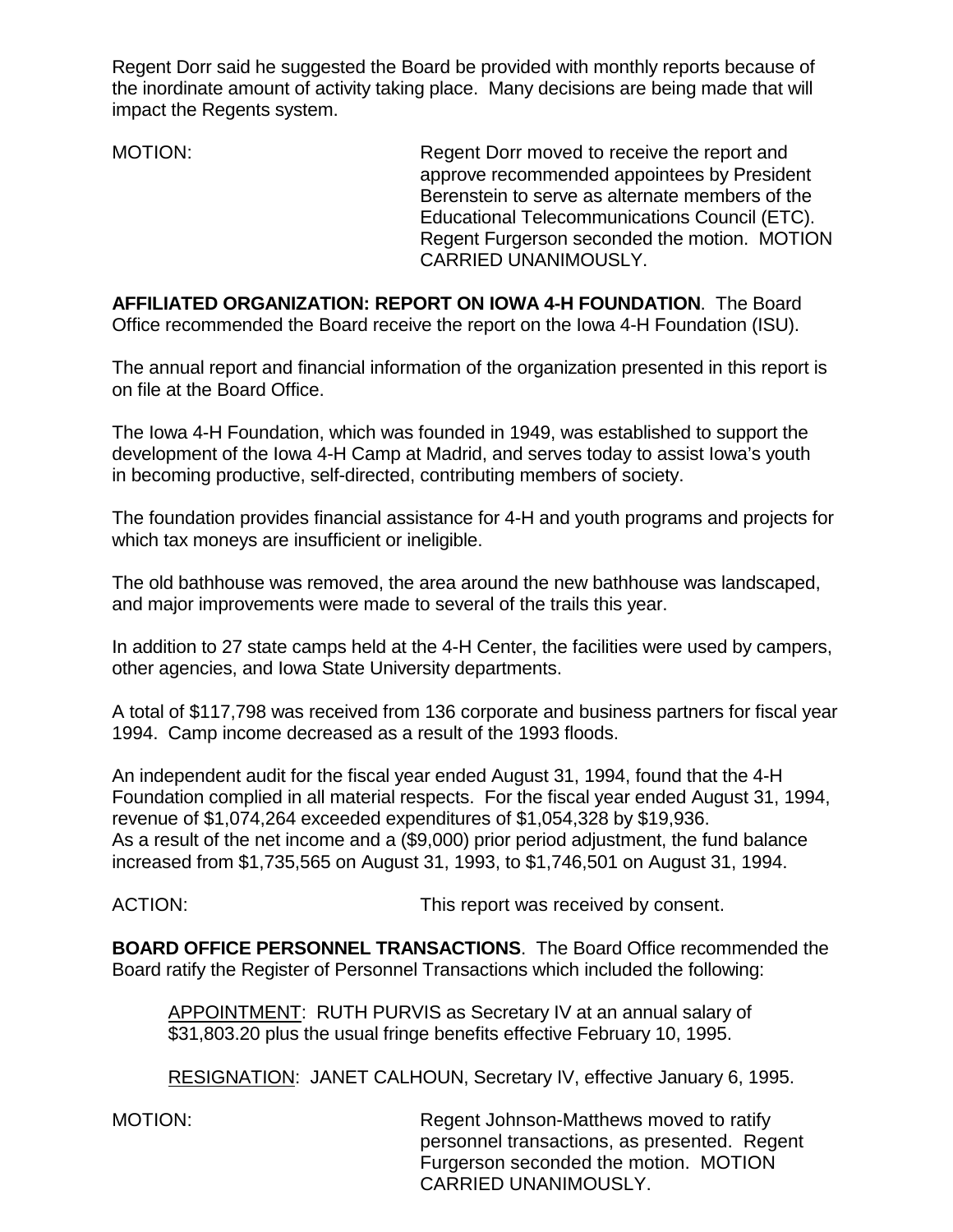# **STATUS REPORT ON BOARD OFFICE BUDGET FOR FISCAL YEAR 1995**. The

Board Office recommended the Board receive the report.

Expenditures through January 31 of fiscal year 1995 were running about 3 percent ahead of budget. The expenditures for recruitment of new staff and the payment of moving expenses accounted for most of the excess. It was anticipated that most of the increase in the budget would be offset by additional receipts from reimbursements by outside agencies.

Some additional expenditures were experienced for temporary employees and for annual leave payout. However, it was anticipated that expenditures for personal services would be within the approved budget at the conclusion of the fiscal year.

The projections of expenditures through the remainder of the fiscal year did not include any allowance for the presidential searches underway at the University of Iowa and the University of Northern Iowa.

ACTION: This report was received by consent.

**BOARD MEETINGS SCHEDULE**. The Board Office recommended the Board approve the Board Meetings Schedule.

| March 15-16, 1995  | <b>Iowa State University</b> | Ames                  |
|--------------------|------------------------------|-----------------------|
| <b>April 19-20</b> | University of Iowa           | <b>Iowa City</b>      |
| May 17-18          | Iowa School for the Deaf     | <b>Council Bluffs</b> |
| June 21-22         | University of Northern Iowa  | <b>Cedar Falls</b>    |
| <b>July 19-20</b>  | Iowa State University        | Ames                  |
| September 20-21    | University of Iowa           | <b>Iowa City</b>      |
| October 18-19      | University of Northern Iowa  | <b>Cedar Falls</b>    |
| November 15-16     | <b>Iowa State University</b> | Ames                  |
| December 13-14     | To be determined             | Des Moines            |
| January 17, 1996   | Telephonic                   |                       |
| February 21-22     | University of Iowa           | lowa city             |
| <b>March 20-21</b> | University of Northern Iowa  | <b>Cedar Falls</b>    |
| April 17-18        | <b>Iowa State University</b> | Ames                  |

ACTION: The Board Meetings Schedule was approved, by consent.

President Berenstein then asked Board members and institutional officials if there were additional general or miscellaneous items for discussion. There were none.

# **EXECUTIVE SESSION**.

President Berenstein requested the Board enter into closed session pursuant to Code of Iowa section 20.17(3) to conduct a strategy meeting of a public employer for collective bargaining.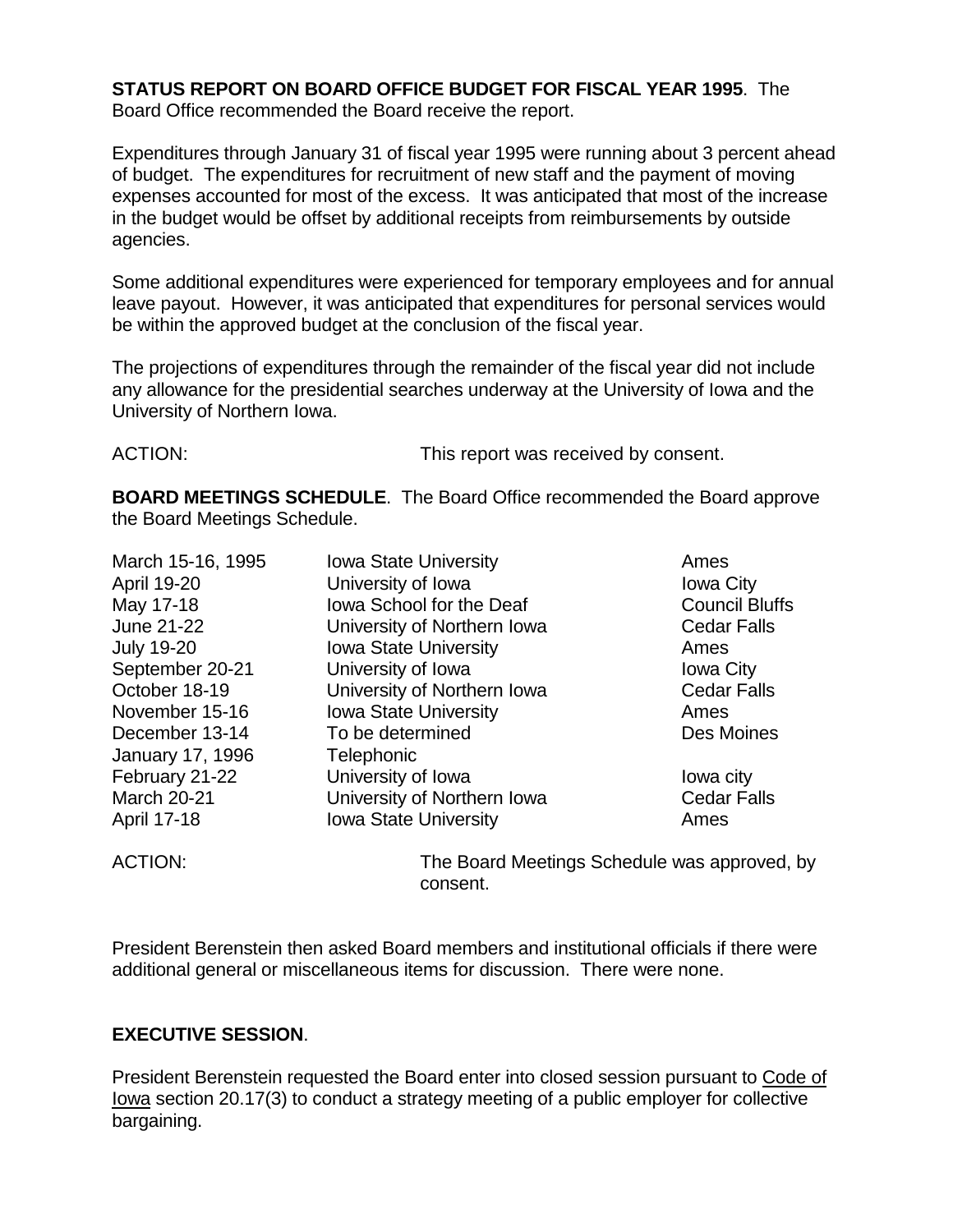MOTION: Regent Dorr moved to enter into closed session. Regent Johnson-Matthews seconded the motion, and upon the roll being called, the following voted: AYE: Berenstein, Collins, Dorr, Furgerson, Johnson-Matthews, Newlin, Pellett, Tyrrell. NAY: None. ABSENT: Hendricks.

# MOTION CARRIED UNANIMOUSLY.

The Board having voted at least two-thirds majority resolved to meet in closed session beginning at 1:22 p.m. on Wednesday, February 15, 1995, and adjourned therefrom at 1:46 p.m. on that same date.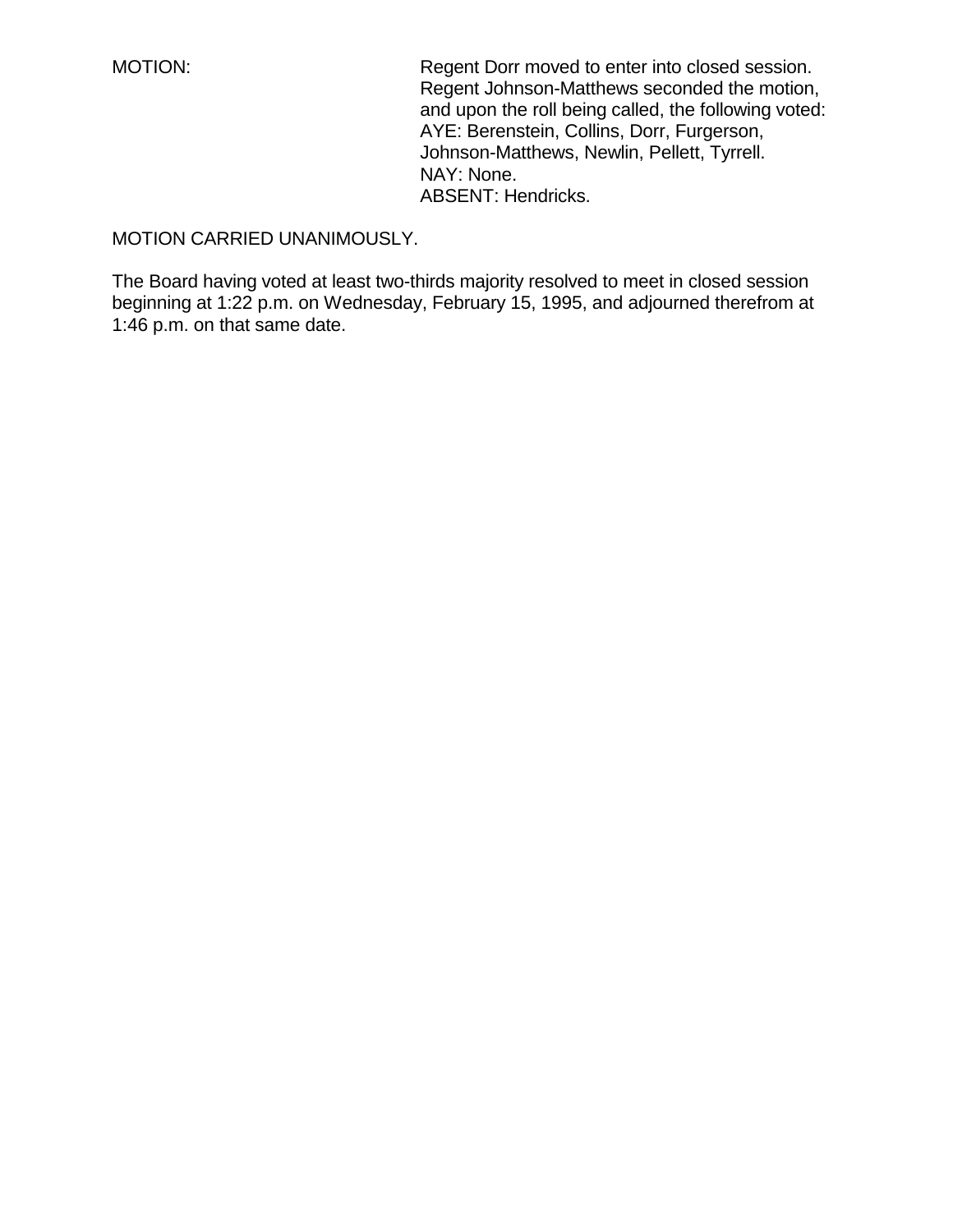# STATE UNIVERSITY OF IOWA

The following business pertaining to the State University of Iowa was transacted on Wednesday, February 15, 1995.

**RATIFICATION OF PERSONNEL TRANSACTIONS**. The Board Office recommended the Board ratify personnel transactions, as follows:

Register of Personnel Changes for November and December 1994.

MOTION: Regent Johnson-Matthews moved to ratify personnel transactions, as presented. Regent Furgerson seconded the motion. MOTION CARRIED UNANIMOUSLY.

**DEGREE NAME CHANGE: MASTER OF ARTS (WITH MAJOR IN ACCOUNTING)/ MASTER OF ACCOUNTANCY**. The Board Office recommended the Board refer the university's request to the Interinstitutional Committee on Educational Coordination and the Board Office for review and recommendation.

University of Iowa officials proposed that the name of the Master of Arts (with a major in Accounting) degree program be changed to the Master of Accountancy degree program. Two major factors contributed to this request: (1) A new State law requires that by the year 2001 individuals must have completed 150 semester hours of academic credit in order to apply for a Certified Public Accountant (CPA) certificate; and (2) a shift in the master's-level degree toward professional training.

The change in the title from Master of Arts to Master of Accountancy will conform with a recommendation by the Council of Graduate Schools that such professional programs carry a title of "Master of (discipline)" to distinguish these programs from the usually more academic and research-oriented "Master of Arts" and "Master of Science" degree programs.

This name change does not result in any new costs.

ACTION: This request was referred by consent.

**DEGREE NAME CHANGE: MASTER OF ARTS (WITH MAJOR IN NURSING)/ MASTER OF SCIENCE IN NURSING**. The Board Office recommended the Board refer the university's request to the Interinstitutional Committee on Educational Coordination and the Board Office for review and recommendation.

University of Iowa officials requested a change in the name of the Master of Arts (MA) with major in Nursing degree program to a Master of Science in Nursing degree (MSN) program.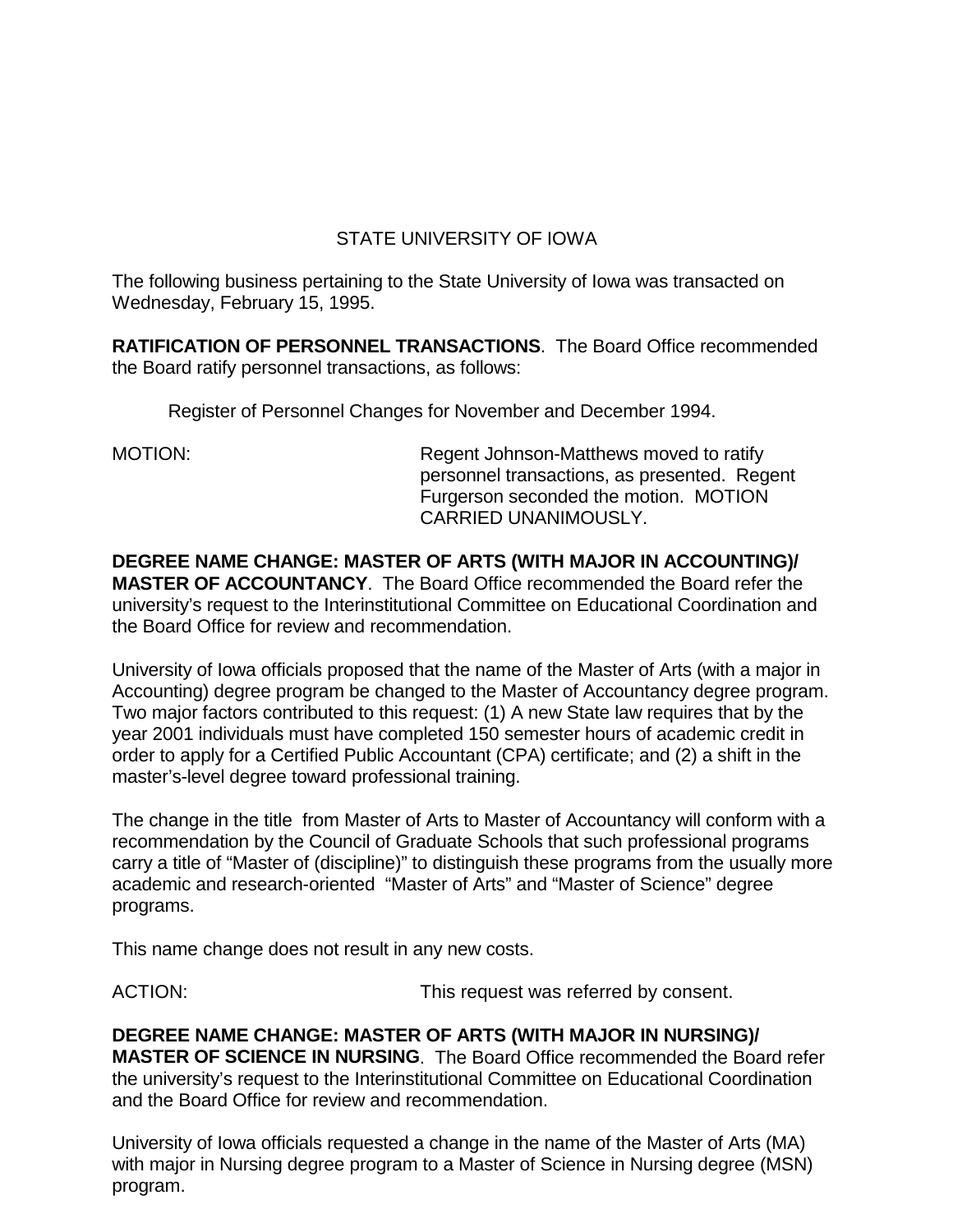There has been a nationwide movement toward the use of the Master of Science in Nursing degree title. The University of Iowa is the only Research I University with a Master of Arts rather than the Master of Science in Nursing.

There are no new costs as a result of this name change.

ACTION: This request was referred by consent.

**DISCONTINUE MINOR PROGRAM: ACTUARIAL SCIENCE**. The Board Office recommended the Board refer the university's request to the Interinstitutional Committee on Educational Coordination and the Board Office for review and recommendation.

University of Iowa officials proposed to discontinue the minor in Actuarial Science. This request was based on the inability of the minor program to provide for the program enrichment and technical skills necessary for employment in the field, thus limiting its practical value for graduates.

Only three students have completed the minor program since fall 1990. There were no identified savings as a result of discontinuing this program.

ACTION: This request was referred by consent.

**GRADUATE DEGREE NAME CHANGES: SPORT, HEALTH, LEISURE, AND PHYSICAL STUDIES DEPARTMENT**. The Board Office recommended the Board refer the university's request to the Interinstitutional Committee on Educational Coordination and the Board Office for review and recommendation.

University of Iowa officials requested approval to change the name of the Ph.D. in Physical Education to the Ph.D. Major in Sport, Health, Leisure, and Physical Studies and to combine the Master of Arts degree with a major in Leisure Studies in to a single Master of Arts degree with major in Sport, Health, Leisure and Physical Studies.

In 1993 the Board of Regents approved a merger of the Department of Physical Education and Sports Studies with the Department of Leisure Studies. This restructuring resulted in a need to restructure the new combined department's programs. With the approval of the proposed changes, all the programmatic restructuring will be complete.

The name changes were proposed to bring into line the names of the programs with the name of the administrative unit housing the programs. The combined program will be strengthened as a result of the combined course offerings and faculty support.

There were no new programs proposed here nor were there any additional costs or major savings to be identified as a result of this action.

ACTION: This request was referred by consent.

**REPORT ON POLICY FOR NON-TENURE TRACK CLINICAL FACULTY**. The Board Office recommended the Board receive the information regarding a proposed University of Iowa policy to establish a clinical faculty track.

To meet the growing need for service from its colleges and to retain the flexibility needed for its programs, University of Iowa officials sought to create a non-tenure track faculty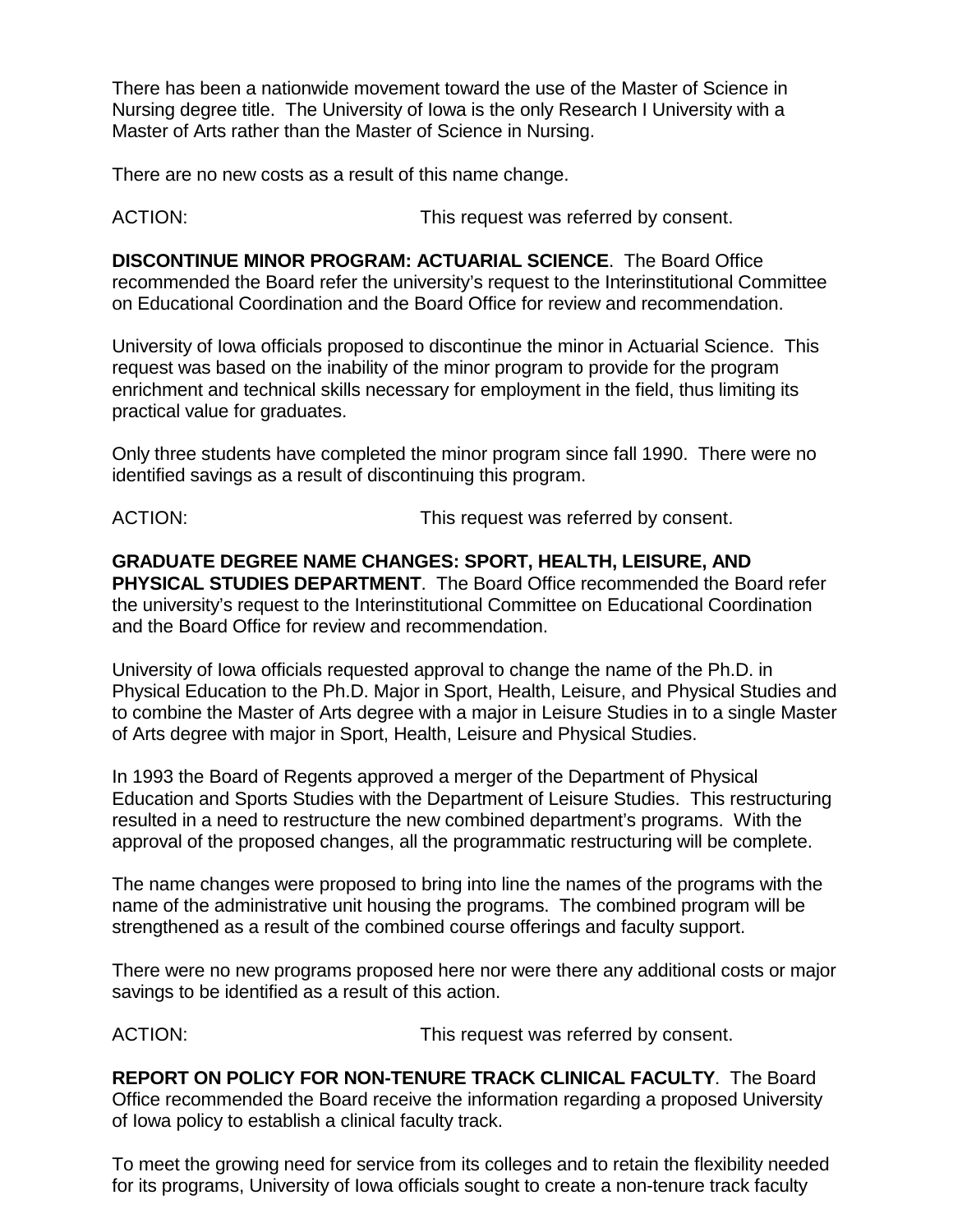classification whose primary responsibilities are clinical in nature. These faculty members would contribute to the service, teaching, and outreach efforts needed as the university enters the Twenty-first Century.

All colleges within the university could choose to employ clinical faculty within guidelines developed by the colleges and approved by the provost, who is responsible to ensure that standards and policies are appropriate and uniformly applied across colleges. Individual colleges offering clinical faculty appointments will be required to develop policy statements on participation in collegiate governance, appointment, reappointment and promotion, teaching, and professional activity expected beyond clinical service.

Clinical faculty will be appointed to ranks comparable to other faculty; i.e., instructor, assistant professor, associate professor, and professor. Titles for all clinical faculty will contain the term "clinical."

Clinical faculty hold renewable term appointments of one to five years, depending on rank, and are not eligible for tenure.

Appointments would be salaried or nonsalaried in which nonsalaried clinical appointments do not receive salary or benefits apart from nominal remuneration. No more than 20 percent of the total salaried faculty within a college may hold salaried clinical appointments. No limit will exist for numbers of nonsalaried clinical faculty appointments.

Salaried clinical faculty will participate in collegiate faculty governance as determined by each college. Nonsalaried clinical faculty will not participate in faculty governance.

Termination of employment of salaried clinical faculty is subject to rules of procedure similar to probationary tenure-track faculty Terminations can occur for failure to meet written standards of competence and performance as established within units and colleges or can be based on changing economic or programmatic circumstances within the unit. Faculty dispute procedures are applicable to salaried clinical faculty.

Grounds for termination of nonsalaried clinical faculty will be adopted by individual colleges and approved by the provost. Appeals of termination for nonsalaried clinical faculty will be reviewed by the dean of the college in which the faculty member was appointed.

Over a year in study, this policy was written with broad input from the colleges of the university. This policy was endorsed by the Faculty Council.

Provost Nathan stated the purpose of the policy change was to permit units of the university to create flexibility that will enable them to respond far more nimbly to market conditions, particularly for the College of Medicine and University of Iowa Hospitals and Clinics. He said it was important that these individuals be given faculty titles. They will be doing teaching but service will be their number one responsibility. The proposed policy received approval of every faculty group which considered it.

Regent Collins asked if this proposed policy was innovative or was prevalent other places. Provost Nathan responded that there are models similar to it elsewhere. Vice President Manasse stated that 80 percent of the U.S. colleges of medicine offer this particular option. Within the Big 10 conference, all but two universities have this type of policy.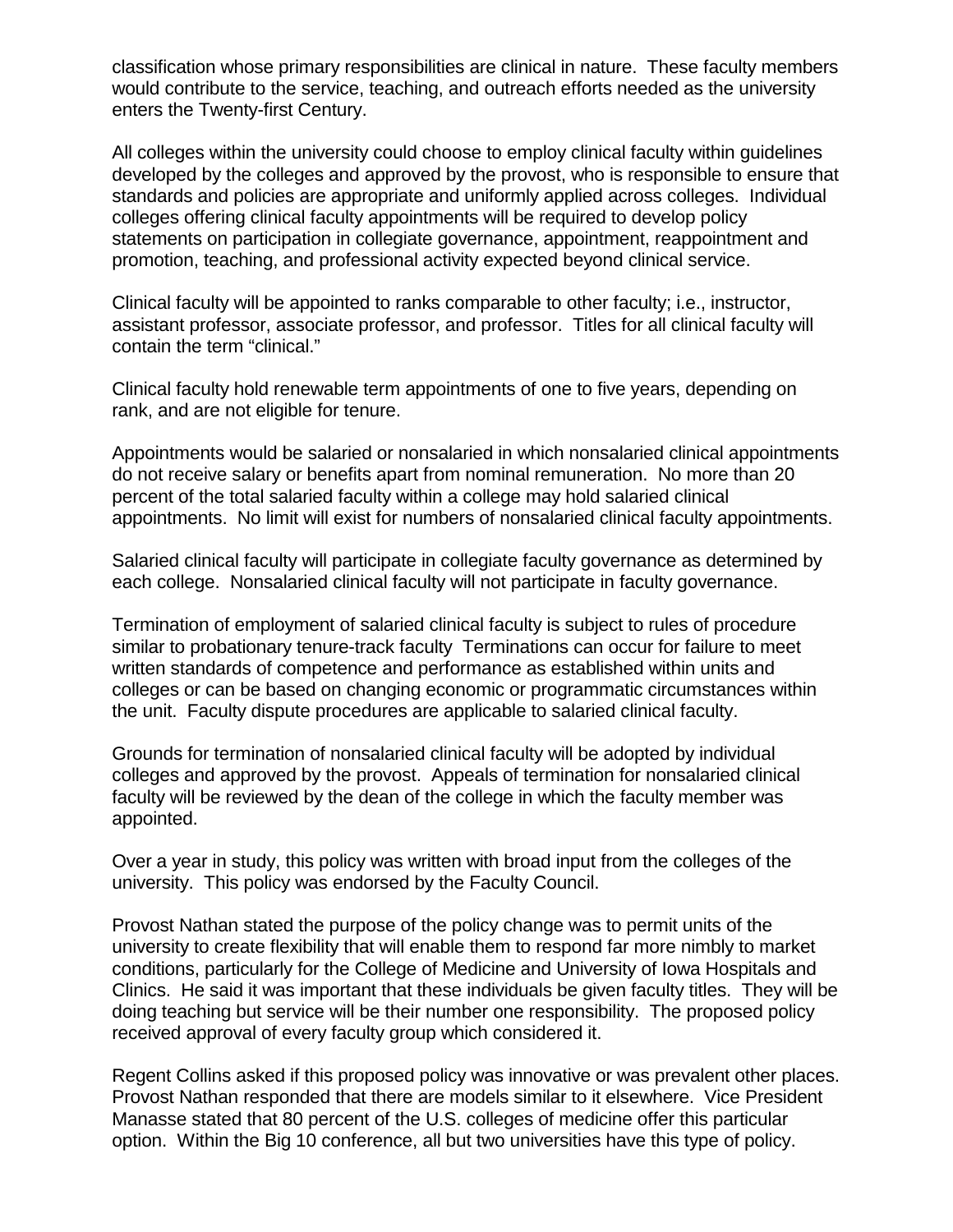President Berenstein asked if the University of Northern Iowa and Iowa State University have similar policies. Regent Furgerson said the other two universities have adjunct faculty but this was not for adjunct faculty.

Regent Dorr said he felt the proposal was an interesting and innovative approach to addressing some of the university's needs.

Provost Nathan said the real credit goes to the faculty. University officials were very grateful to the faculty.

ACTION: President Berenstein stated the Board received the information regarding a proposed University of Iowa policy to establish a clinical faculty track, by general consent.

**CENTER FOR TEACHING**. The Board Office recommended the Board (1) approve the proposed Center for Teaching at the University of Iowa and (2) encourage the three Regent university units on teaching to collaborate with each other to offer richer offerings than might be offered by only one university.

University of Iowa officials proposed a Center for Teaching which will be an internal unit of the university which will administratively report to the provost.

The center will have three major objectives: (1) To sponsor workshops, seminars, orientation sessions, and other efforts to improve the teaching environment on campus; (2) To acquaint faculty and TAs with innovative instructional techniques, research on effective teaching, and state-of-the-art technology to enhance instruction; and (3) To support individual faculty and TAs, departments, and other academic units in their efforts to achieve their instructional goals.

The center will foster Goal 1 of the university's strategic plan: comprehensive strength in undergraduate education.

Both Iowa State University and the University of Northern Iowa have similar units for their faculty and staff.

A budget of \$60,000 was proposed consisting of \$10,000 for release time for the director, \$40,000 salary for an associate director and \$10,000 for general expense. All these funds will be reallocated internally within the university.

This name change does not result in any new costs.

Provost Nathan introduced Richard Hurtig, President of the University of Iowa Faculty Senate, and Ralph Russo, Chair of the Council on Teaching.

Professor Hurtig stated the proposal came from the faculty. He said faculty can share with each other and various resources on campus can be consolidated.

Associate Professor Russo stated the proposal has been in development over several years. Faculty hope to create a community of teachers. He said the provost's office will provide the core funding. The center's budget is very conservative. The center enjoys strong support across the disciplines. It is endorsed by the Faculty Senate. A senior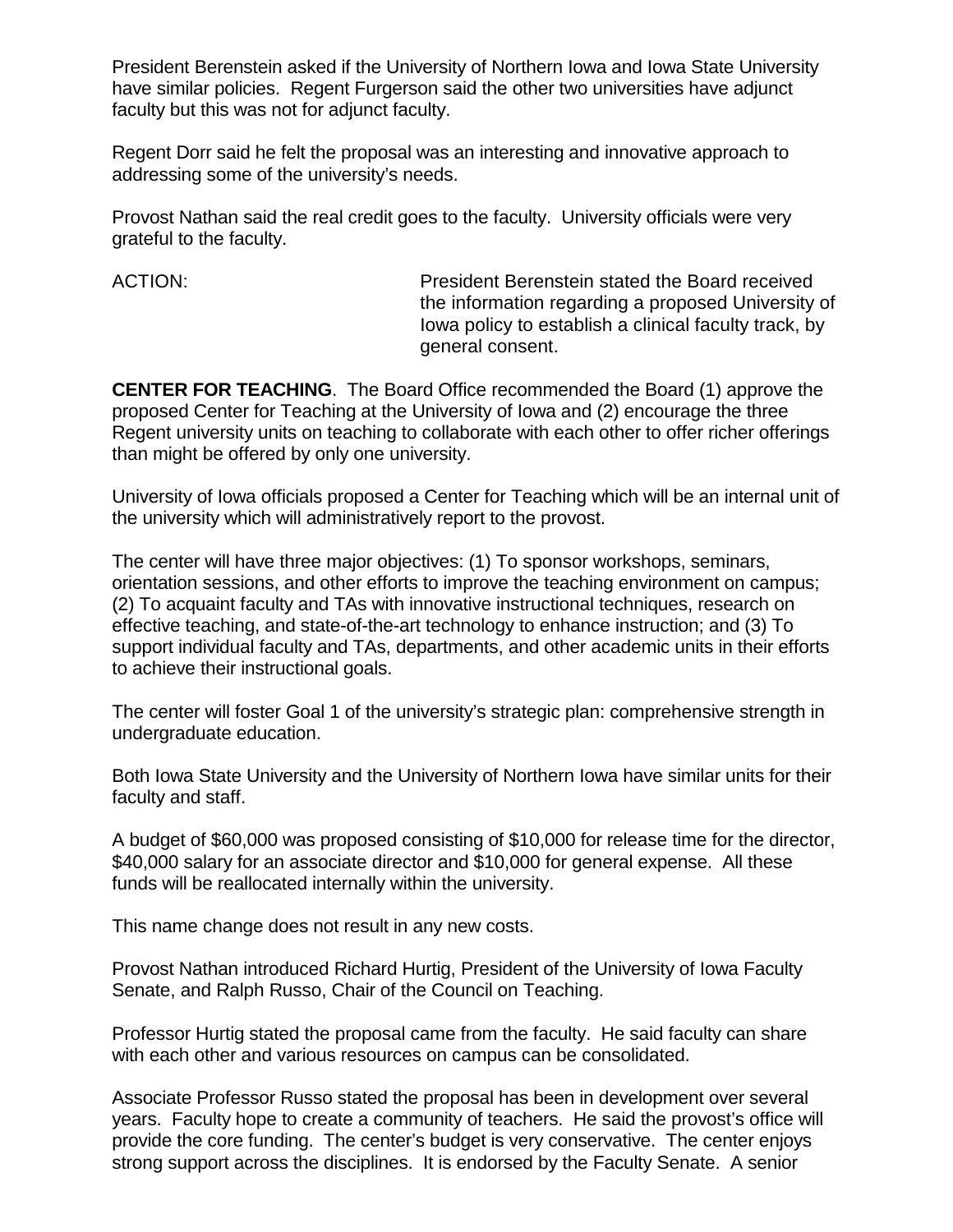faculty member with superior teaching is being sought to serve one-half time as director of the center.

MOTION: Regent Johnson-Matthews moved to (1) approve the proposed Center for Teaching at the University of Iowa and (2) encourage the three Regent university units on teaching to collaborate with each other to offer richer offerings than might be offered by only one university. Regent Furgerson seconded the motion.

Regent Furgerson stated this was a major objective and one which was admirable.

Regent Johnson-Matthews said she was pleased that the center was not only targeting faculty but also teaching assistants.

VOTE ON THE MOTION: The motion carried unanimously.

**ANNUAL REPORT ON STATEWIDE FAMILY PRACTICE TRAINING PROGRAM**. The Board Office recommended the Board receive the annual report on the Statewide Family Practice Training Program.

Established by the Iowa Legislature in 1973, the Statewide Family Practice Training Program is administered by the Dean of the University of Iowa's College of Medicine which provides educational and technical support to community-based family practice training programs formally affiliated with the university.

Nine family practice residency programs are located in seven major cities. Each has a model office to serve as its base for training activities and sponsorship by 13 of Iowa's largest hospitals.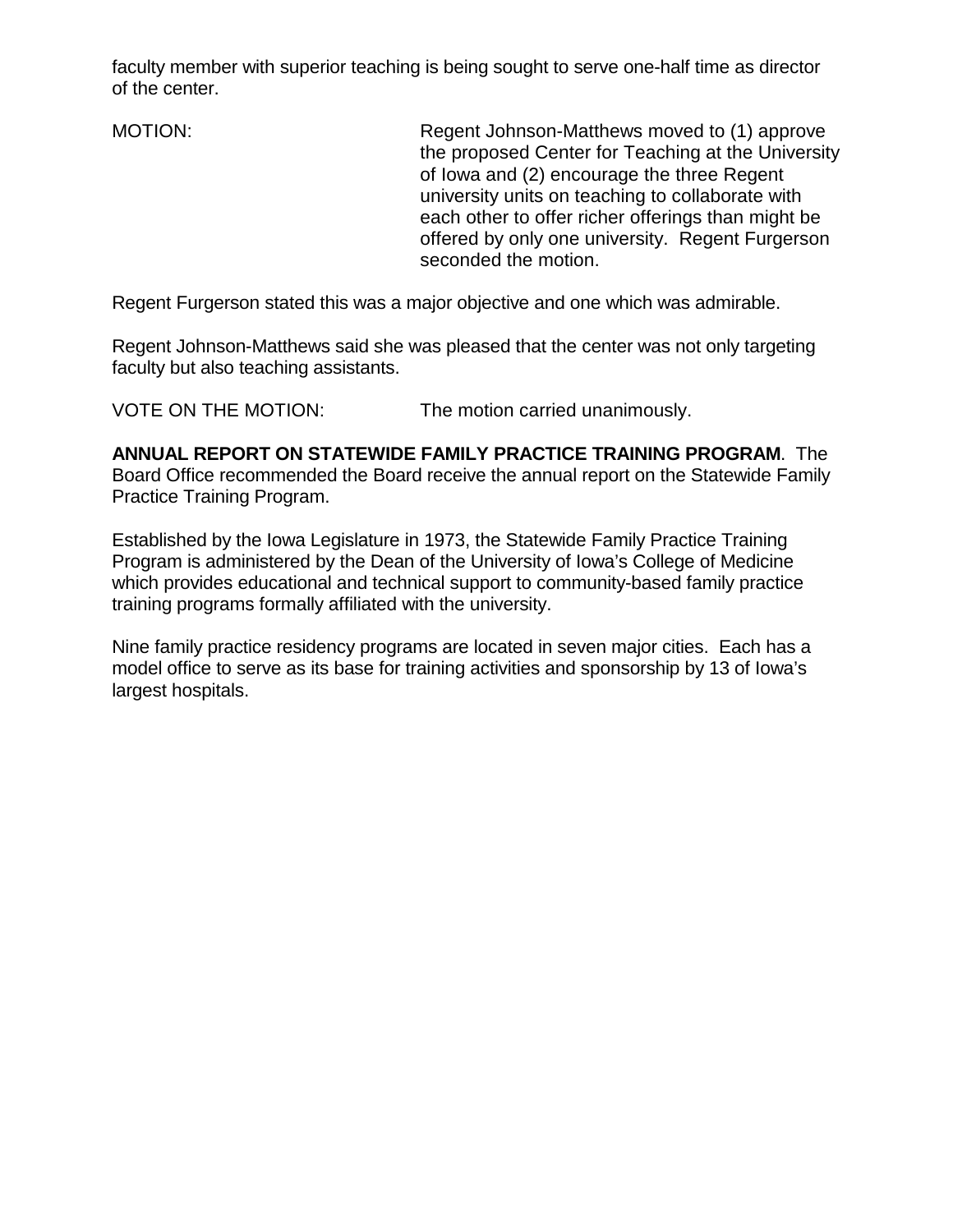## Statewide Family Practice Training Program Sponsors

| Program Location                              | Sponsor(s)                              |
|-----------------------------------------------|-----------------------------------------|
| <b>Broadlawns Medical Center (Des Moines)</b> | <b>Broadlawns Medical Center</b>        |
| <b>Cedar Rapids</b>                           | <b>Mercy Medical Center</b>             |
|                                               | St. Luke's Methodist Hospital           |
| Davenport                                     | <b>Genesis Health Systems</b>           |
| Des Moines General Osteopathic Hospital       | Des Moines General Osteopathic Hospital |
| Iowa Lutheran Hospital (Des Moines)           | Iowa Lutheran Hospital/Iowa Health      |
|                                               | <b>Systems</b>                          |
| <b>Mason City</b>                             | North Iowa Mercy Health Center          |
| <b>Sioux City</b>                             | <b>Marian Health Center</b>             |
|                                               | St. Luke's Regional Medical Center      |
| University of Iowa                            | University of Iowa Hospitals & Clinics  |
|                                               | <b>Mercy Hospital</b>                   |
| Waterloo                                      | <b>Allen Memorial Hospital</b>          |
|                                               | <b>Covenant Medical Center</b>          |

While the national average for medical students entering family practice is 14 percent, over 30 percent of the last two graduating classes from the University of Iowa College of Medicine have entered family practice.

In aggregate, the Statewide Family Practice Training Program had 6 applications for each of the 57 first-year training positions offered last year. This year's residents represent 42 medical schools across the country.

Current enrollment in the program is 160 with 63 percent males and 37 percent females. Collectively, 50-60 physicians graduate from the community-based programs annually.

Studies have shown that regional placement of a physician's graduate training program is a key determinant of the physician's practice location, which increases the likelihood of graduates choosing to practice in Iowa if the residency training is through one of the University of Iowa programs.

In the last 20 years, 60 percent of the graduates have selected Iowa communities for their initial practice location. Iowa communities with populations under 10,000 received 44 percent of these physicians.

Currently, 459 graduates of the Statewide Family Practice Training Program practice medicine in Iowa. They are distributed in all portions of the state.

Patient visits continue to grow. 1993-1994 recorded just under 232,000 visits, almost 60 percent growth over 10 years ago.

The Iowa Family Practice Opportunities Fair afforded 62 community groups opportunities to meet with 73 family practice residents and 16 physician assistant students.

The State appropriation for the residency program provided 6 percent of the aggregate costs for the program (\$1,796,919 of the \$26,701,825 total). Of that amount, \$1,437,535 went to training grants and \$359,384 went for education support systems.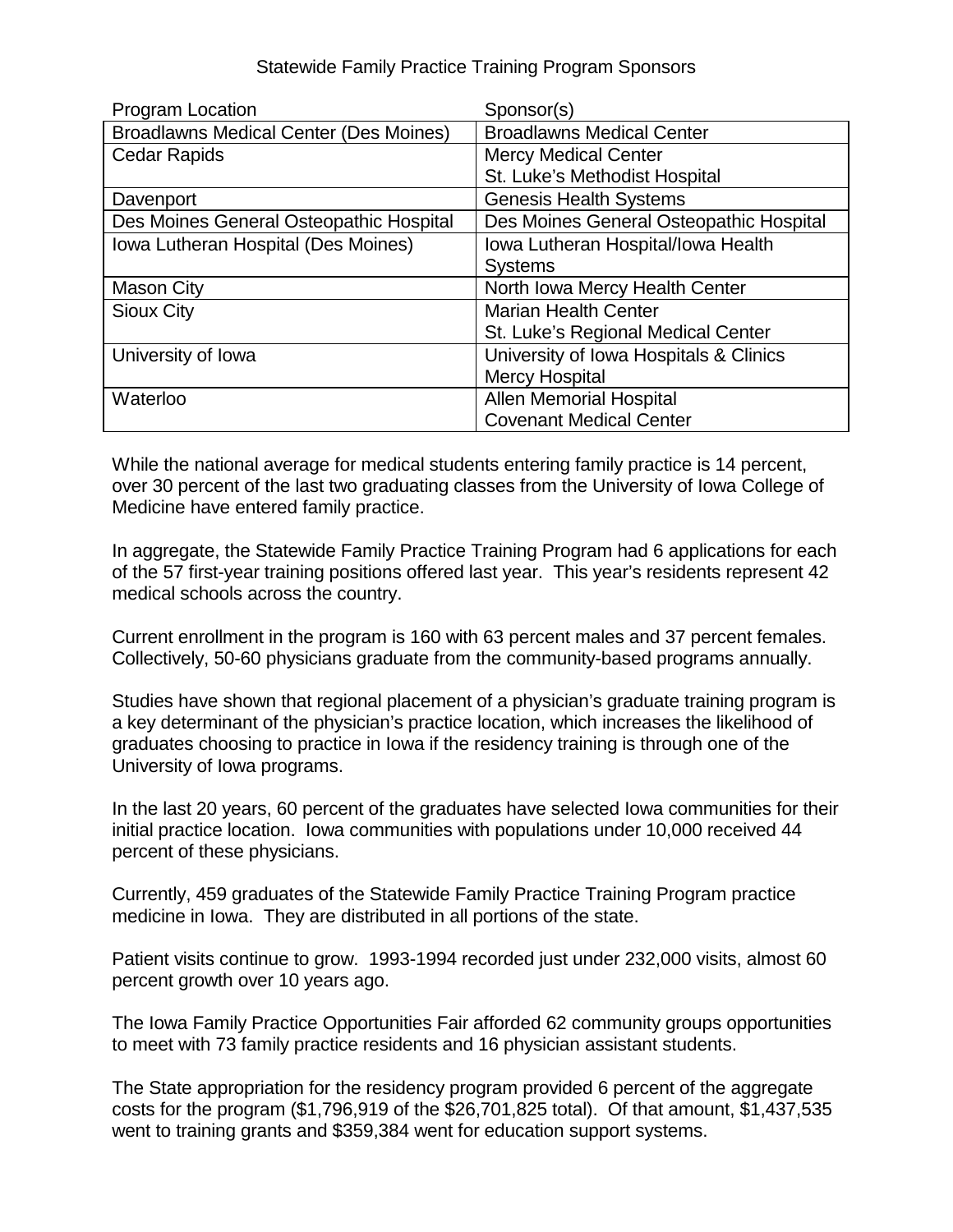During its 23 years, Iowa family practice residents have participated in 825 private practice preceptorships in 135 Iowa communities. Over 56 percent of these took place in communities with populations under 10,000.

The sites of preceptorships are important links in determining a resident's eventual selection of a practice site. Nearly 60 percent of Iowa family practice residents had at least one preceptorship in their initial practice site.

Vice President Manasse stated that the data in the report was quite impressive. The program has facilitated many community-based activities. The Statewide Family Practice Training Program is a significantly leveraged program, with funding coming from various communities. The program represents a dramatic commitment on the part of the communities in the preparation of a large number of family practitioners.

President Berenstein stated the program in Sioux City is a great project.

Regent Furgerson thanked university officials for the good report.

ACTION: President Berenstein stated the Board received the annual report on the Statewide Family Practice Training Program, by general consent.

## **RENAMING OF THE CONNIE BELIN NATIONAL CENTER FOR GIFTED EDUCATION**.

The Board Office recommended the Board approve the renaming of the Connie Belin National Center for Gifted Education to the Connie Belin and Jacqueline N. Blank International Center for Gifted Education and Talent Development.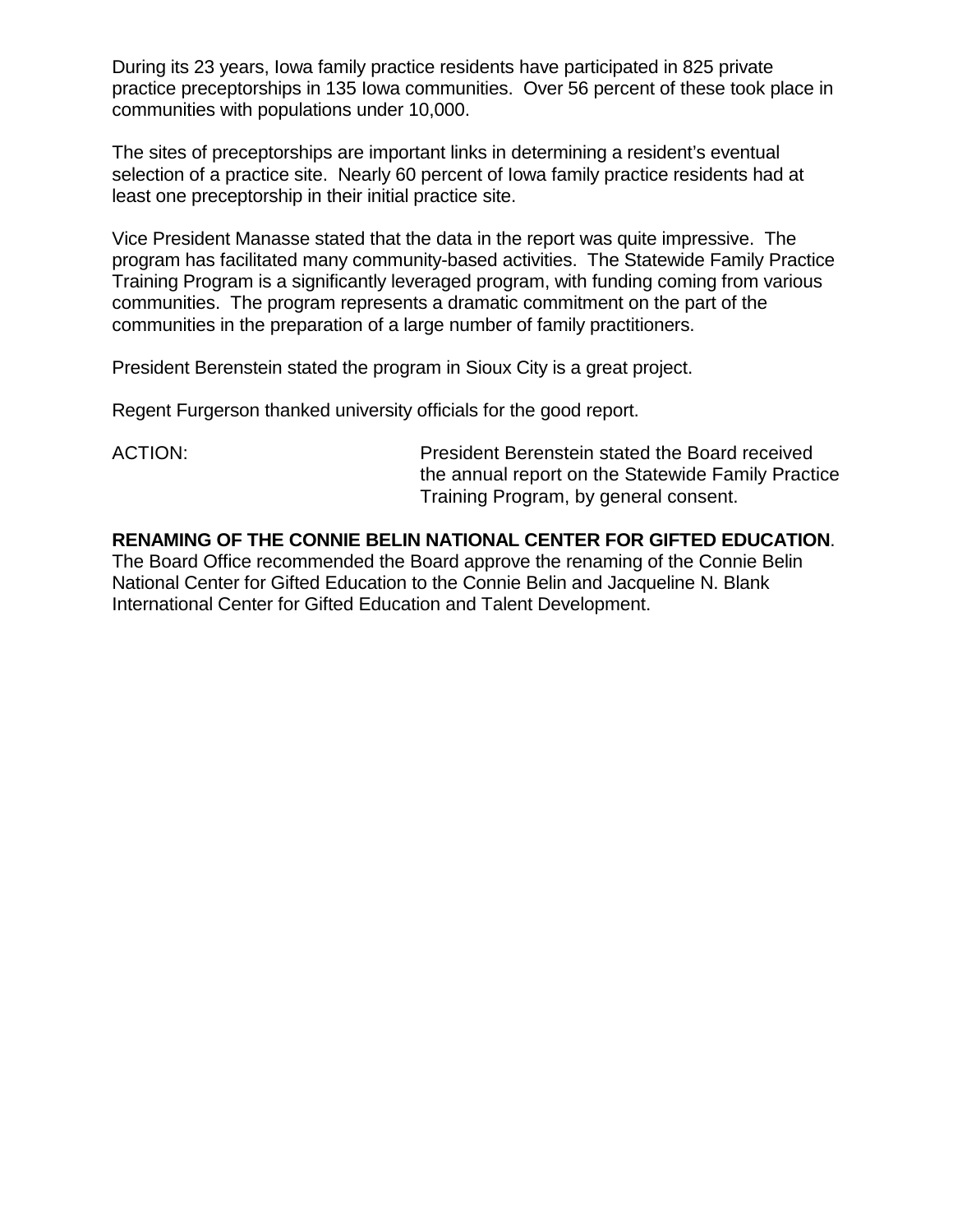Jacqueline N. Blank and her husband Myron Blank were instrumental in creating the Connie Belin National Center for Gifted and Talented Education to honor and recognize their friend and colleague, Connie Belin, a former member of the State Board of Regents and long-time activist for gifted education in Iowa.

In 1988, through a major gift to the University of Iowa Foundation, the Blanks endowed a faculty chair in gifted and talented education. Subsequently in 1994, they endowed the Myron and Jacqueline Blank Scholarships, a program they had supported annually and which provided financial aid to students enrolled in the center's summer programs.

In 1988, a total of 80 students participated in the center's summer programs, and by summer of 1994, the number had increased to more than 700 students. In addition, more than 7,000 elementary-aged students have participated during the past two years in the center's Annual Belin Elementary Student Talent Search.

The decision to rename the center will appropriately recognize the continuing generosity of the pioneers and primary supporters of the Belin Center, and will provide the support to enable the center to establish leadership at the national and international level.

The gifts of the Blank family will position the center to be the recognized national leader in gifted education and research on gifted education as well as provide support to University of Iowa efforts to pursue Federal initiatives for major program improvements.

President Rawlings stated that the Blank family has been enormously generous to the University of Iowa. He noted that the National Center for Gifted Education has a national reputation.

MOTION: Regent Tyrrell moved to approve the renaming of the Connie Belin National Center for Gifted Education to the Connie Belin and Jacqueline N. Blank International Center for Gifted Education and Talent Development. Regent Furgerson seconded the motion. MOTION CARRIED UNANIMOUSLY.

**NAMING OF THE MUSIC BUILDING AS THE VOXMAN MUSIC BUILDING**. The Board Office recommended the Board approve naming the Music Building the Voxman Music Building.

University of Iowa officials requested approval to name the Music Building the Voxman Music Building in honor of the School of Music's former director, Emeritus Professor Himie Voxman.

The request to rename the Music Building was generated by current and former faculty, alumni, friends, and administrative colleagues of Professor Voxman throughout the country, and has the full support of the School of Music, the College of Liberal Arts and the university administration.

Professor Voxman was the leader in the development of the Doctor of Musical Arts degree at the university that is now the standard for advanced study of applied music in the United States. He holds a B.S. with high distinction in chemical engineering and a M.A. in the psychology of music from the University of Iowa. He joined the University of Iowa faculty in 1939 and served as Director of the School for Music from 1954 to 1980.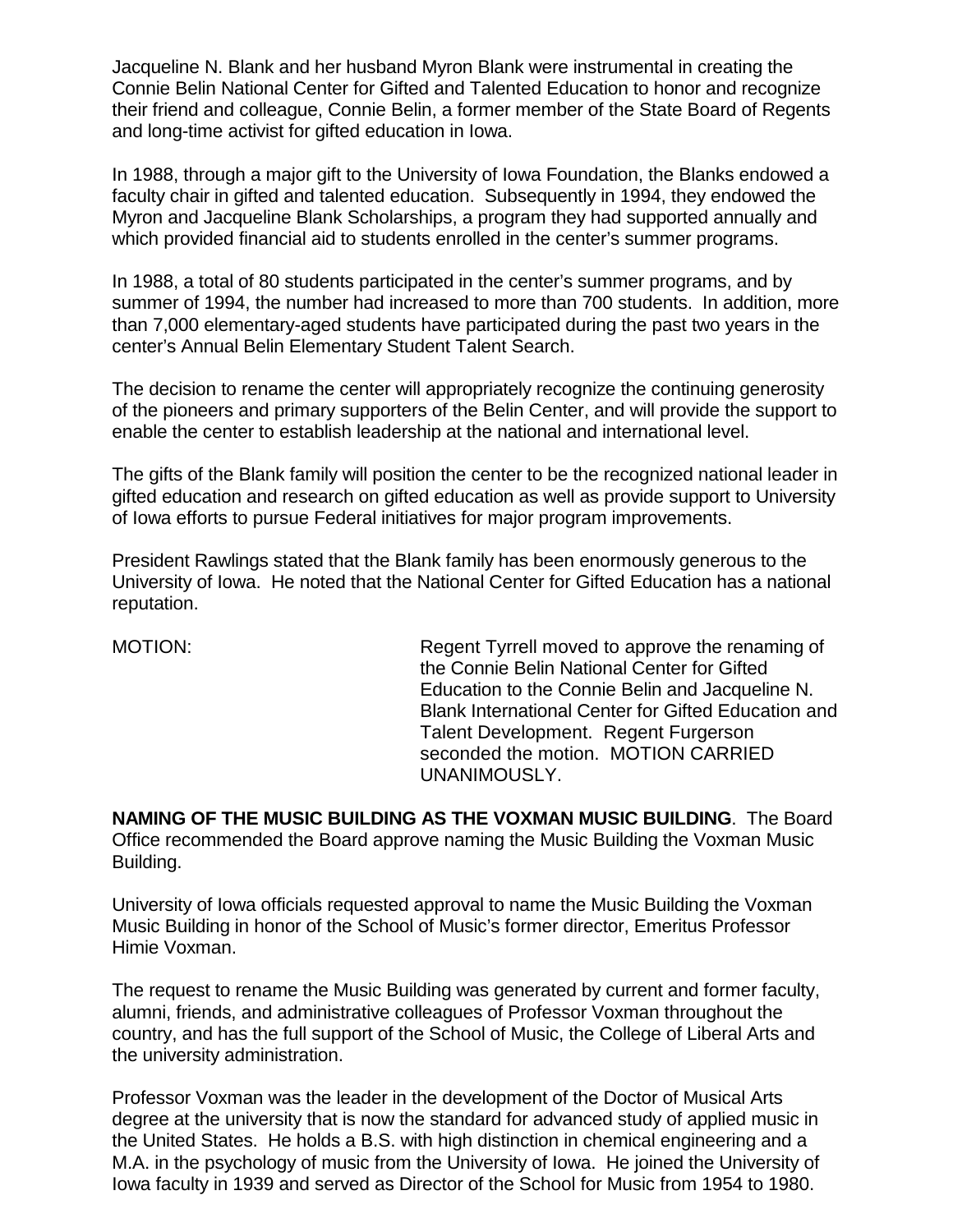Voxman's publications are a hallmark of pedagogy throughout the world and include approximately 300 editions, articles, and compilations for wind instruments; he has coauthored four bibliographies of woodwind literature.

Professor Voxman is largely responsible for the steady growth and development of the School of Music for over a quarter of this century; his lifelong dedication to music education brings tremendous recognition to the University of Iowa.

MOTION: Regent Furgerson moved to approve naming the Music Building the Voxman Music Building. Regent Johnson-Matthews seconded the motion. MOTION CARRIED UNANIMOUSLY.

**REGISTER OF CAPITAL IMPROVEMENT BUSINESS TRANSACTIONS**. The Board Office recommended that the Register of Capital Improvement Business Transactions for the University of Iowa be approved with the understanding that the building program for the Biological Sciences Renovation/Replacement will be brought forward for Board approval prior to the beginning of schematic design.

## PERMISSION TO PROCEED WITH PROJECT PLANNING

## National Advanced Driving Simulator

University officials requested permission to proceed with project planning for the development of the National Advanced Driving Simulator to be constructed at the Oakdale Research Park.

According to the present schedule for this project, the vendor responsible for the design and construction of the project system is to be selected by the National Highway and Traffic Safety Administration (NHTSA) in June 1995. The selection of the project system will provide the necessary program information to allow the building design to proceed. The university is required to deliver building construction cost estimates and a planning schedule to NHTSA in November 1995. Because of these deadlines, university officials believe it is appropriate to initiate the architectural selection process at this time.

Based on preliminary information, university officials expect the building to contain approximately 28,800 gross square feet of space with an estimated project cost of \$5,700,000. These numbers are subject to change depending on the project system selected and the schedule for project delivery.

The university will initiate the search for the design consultant following the Board's architectural selection process for major construction projects. University officials will return to the Board following this process for approval of its recommendation.

PROJECT DESCRIPTIONS AND BUDGETS

Pharmacy Building--Remodel Zopf Auditorium **\$561,730** Source of Funds: Gifts to the University

Preliminary Budget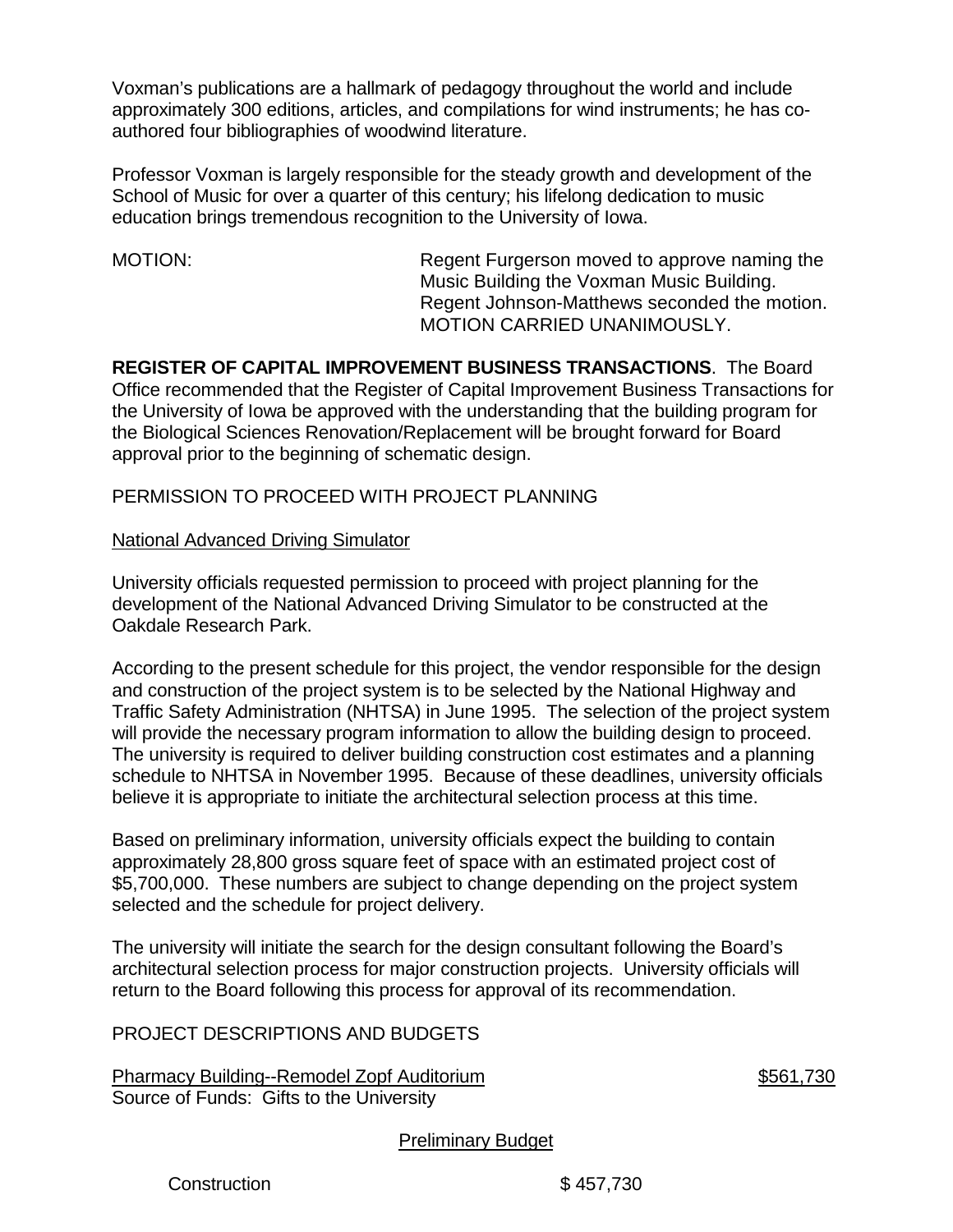| Design, Inspection and Administration |           |
|---------------------------------------|-----------|
| Consultants                           | 41,000    |
| <b>Architect/Engineering Services</b> | 17,200    |
| Contingencies                         | 45,800    |
| <b>TOTAL</b>                          | \$561,730 |

University officials requested approval of a project description and budget to remodel Zopf Auditorium in the Pharmacy Building. The auditorium is a 348-seat facility which was designed to accommodate the large lectures that were a major part of the college curriculum. However, changes in the educational programs of the college have resulted in smaller class groups and an increased reliance on contemporary instructional technologies which cannot be utilized in the present facility. The auditorium also requires modification to provide adequate access to persons with disabilities.

The 3,808 square feet auditorium area will be replaced with two sloped floor classrooms of 130 seats each. The new rooms will be fully accessible to persons with disabilities, and will be equipped with up-to-date instructional equipment. The project will include the replacement of air conditioning, carpeting, fixed seating, ceiling and lights. The associated rest rooms and lobby will also be upgraded and made fully accessible to persons in wheelchairs.

\* \* \* \* \* \* \*

Pharmacy Building Addition August 1993 Budget \$16,495,000 February 1995 Budget \$17,171,000

Project Budget

|                                           | <b>Budget</b><br>Approved<br>Aug. 1993 | Revised<br><b>Budget</b><br>Feb. 1995 |
|-------------------------------------------|----------------------------------------|---------------------------------------|
|                                           |                                        |                                       |
| Construction                              | \$12,135,400 \$12,876,400              |                                       |
| Design, Inspection and Administration     | 1,970,000                              | 2,016,000                             |
| <b>Utility Extensions</b>                 | 1,303,700                              | 1,303,700                             |
| <b>Equipment and Furnishings</b>          | 375,000                                | 375,000                               |
| Art in State Buildings                    | 83,500                                 | 83,500                                |
| Contingencies                             | 627,400                                | 516,400                               |
|                                           |                                        |                                       |
| <b>TOTAL</b>                              | $$16,495,000$ $$17,171,000$            |                                       |
|                                           |                                        |                                       |
| Source of Funds:                          |                                        |                                       |
| 73rd General Assembly Appropriation       | $\mathbb{S}^-$<br>1,080,000 \$         | 1,080,000                             |
| 73rd General Assembly (2nd Session)       |                                        |                                       |
| <b>Academic Building Revenue Bonds</b>    |                                        |                                       |
| (Fire Safety)                             | 118,000                                | 118,000                               |
| 75th General Assembly (1st Session)       |                                        |                                       |
| Academic Building Revenue Bonds 8,139,000 |                                        | 8,139,000                             |
| <b>Pharmaceutical Services Reserve</b>    | 2,508,000                              | 3,184,000                             |
| Treasurer's Temporary Investments and     |                                        |                                       |
| <b>Building Usage Allowance</b>           | 3,650,000                              | 3,650,000                             |
| <b>Private Gifts</b>                      | 1,000,000                              | 1,000,000                             |
|                                           |                                        |                                       |
| TOTAL                                     | <u>16,495,000</u><br>\$                | <u>\$17,171,000</u>                   |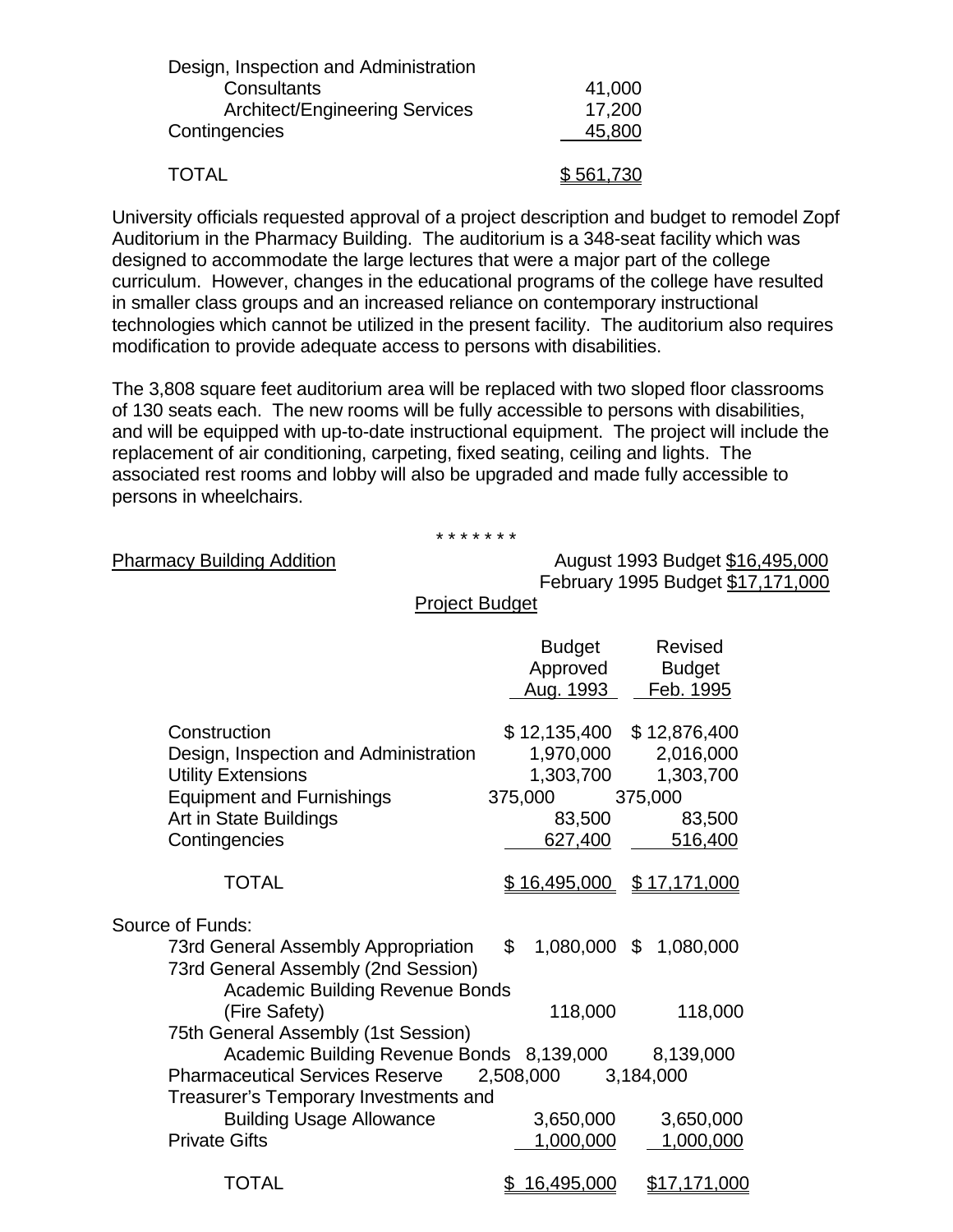University officials requested approval of a revised project budget in the amount of \$17,171,000, an increase of \$676,000, to address revised regulations of the Food and Drug Administration (FDA). The regulations govern the activities of Pharmaceutical Services, which is a critical component of the college.

The FDA regulations will require improvements to the quality of water that will be provided to a number of the new laboratories. These regulations also governed the Pharmaceutical Services Remodeling which was approved by the Board in October 1994. Pharmaceutical Services' earnings is the source of funds for the increased budget.

The highly purified water, which is used for mixing drugs, will require the addition of purification equipment and storage capacity, and the modification of the distribution system from a standard design plastic system to a recirculating stainless steel system with very precise design and construction specifications (estimated cost - \$380,000). To ensure the improved water quality, water quality and process control data collection points necessary for continuous quality validation will be added to the control systems (estimated cost - \$140,000). Additional duct work (estimated cost - \$39,000) will also be added to the HVAC system serving the laboratories. Testing and FDA "validation" services will be needed as construction proceeds (estimated cost - \$180,000). Validation engineers will monitor the installation process and verify that FDA requirements are being met.

This project was inactive for approximately one year prior to the start of construction due to the deappropriation of the initial funding for the project. During this time the administration of the college changed. The new administration has requested several changes to the project plans which can be accomplished within the previously-approved budget. The project contractor, Mid-America Construction Company of Iowa, has agreed to complete the additional work at a cost of \$69,353.

\* \* \* \* \* \* \*

University officials reported four new projects with budgets of less than \$250,000. The titles, source of funds and estimated budgets for the projects were listed in the register prepared by the university.

\* \* \* \* \* \* \*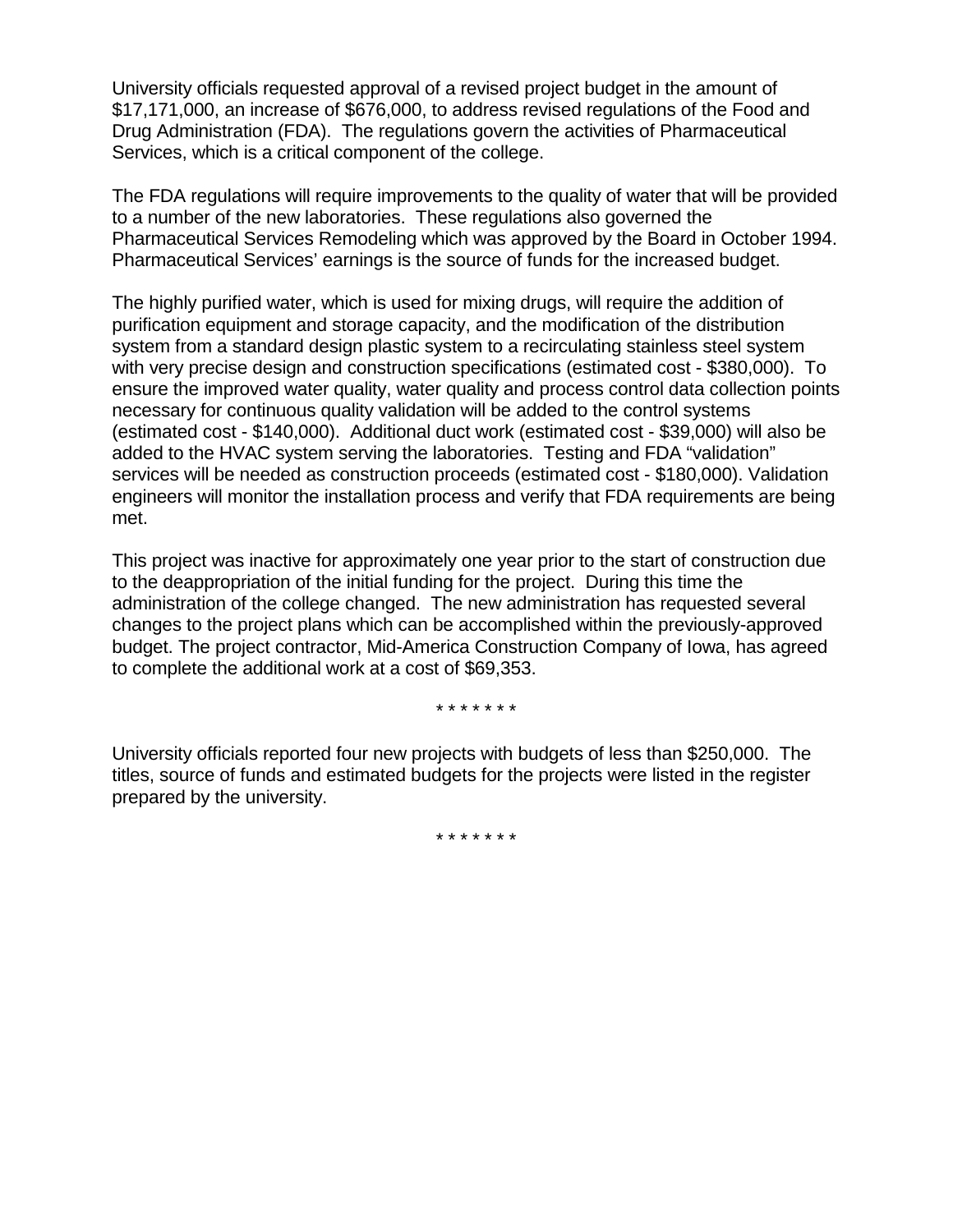## ARCHITECT/ENGINEER AGREEMENTS

University Hospitals and Clinics--Boyd Tower Clinical  $$195,568.24$ Microbiology Unit Development Rohrbach Carlson, Iowa City, Iowa

University officials requested approval of an agreement with Rohrbach Carlson to provide design services for the connection of the former 6 Boyd Tower Operating Room Suite to the Department of Pathology's Microbiology and Virology Clinical Laboratories. This project is one component in the expansion and consolidation of the Clinical Microbiology, Virology and Special Microbiology Laboratories into an integrated Microbiology Unit.

The agreement provides for basic services as a percentage of construction. The fee is estimated at \$175,568.24, with reimbursables not to exceed \$20,000. The services also include a study to update a November 1993 study, which is obsolete.

#### Biological Sciences Renovation/Replacement  $$176,200.00$ Brooks Borg and Skiles, Des Moines, Iowa

University officials requested approval of the negotiated agreement. The agreement provides for design services up to and including the preparation of project estimates and the completion of schematic design. Brooks Borg and Skiles proposes to provide these services for a sum not to exceed \$146,200. The agreement will also provide for the validation of the building program as included in the 1991 master plan for an amount not to exceed \$20,000 and reimbursables not to exceed \$10,000, for a total agreement of \$176,200. After the validation study has been completed and prior to beginning schematic design, the building program will be presented for Board approval. The contract contains a provision which allows the university to cancel the agreement at any time.

Mr. Richey noted that the Board Office recommended approval of the university's capital register with the understanding that the building program for the Biological Sciences Renovation/Replacement would be brought forward for Board approval prior to the beginning of schematic design. He suggested that university officials look closely at whether money should be spent to renovate the annex.

Vice President True said the Board Office recommendation was a good idea. This was a complex project. They need to be particularly concerned with fire safety issues.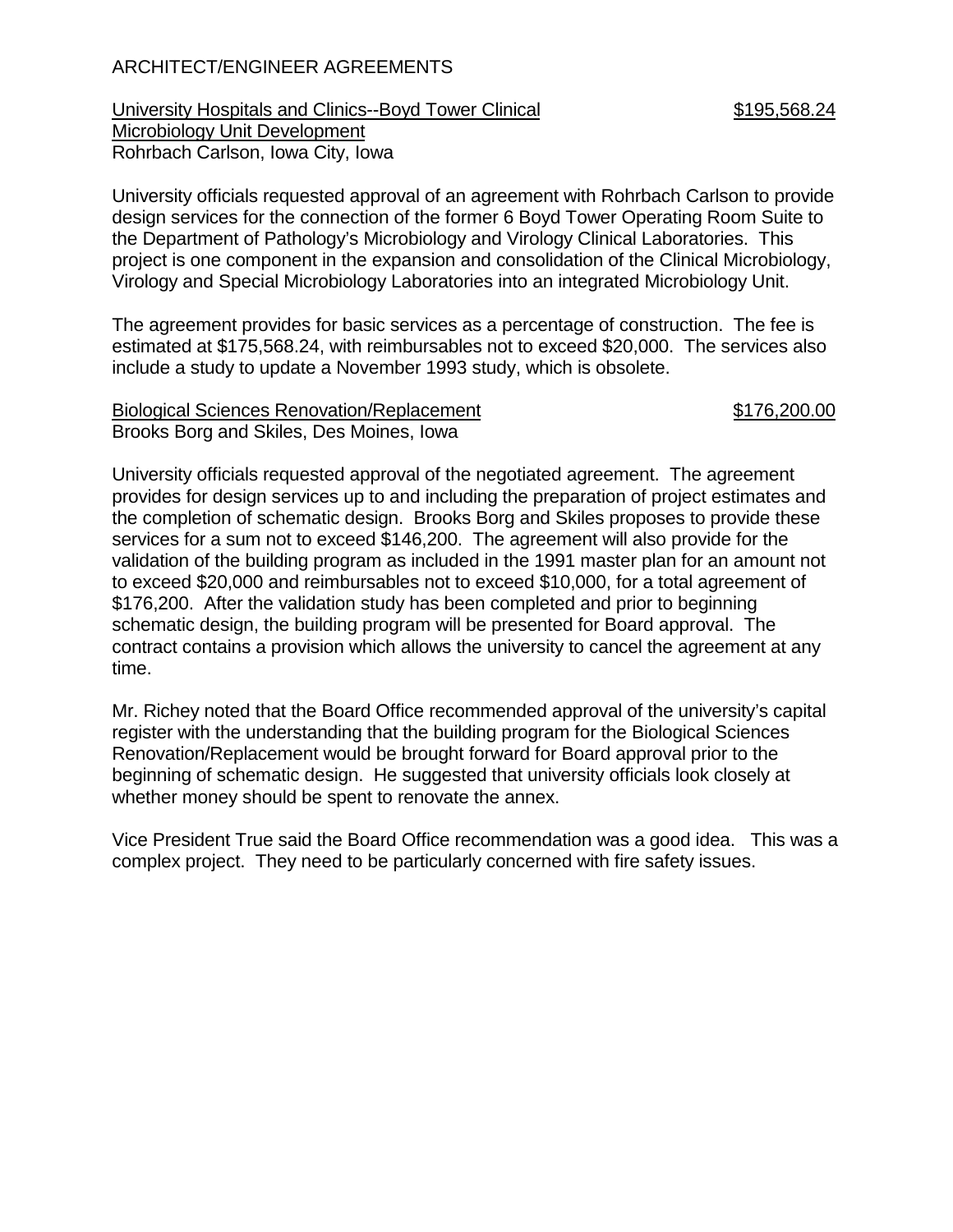Pharmacy Building Addition **Building Addition 1998** 166,648.00 BES Company, Inc., Kansas City, MO

University officials requested approval to enter into an agreement with BES Company to provide validation services as required by new Food and Drug Administration regulations governing the activities of the Division of Pharmaceutical Services.

BES Company was recommended by staff of Pharmaceutical Services based on their knowledge of firms performing these very specialized services. The firm's credentials were reviewed by University of Iowa Architectural/Engineering Services and were considered satisfactory.

The agreement provides for a fee of \$166,648, including reimbursables.

Oakdale Campus--Utility Systems Study 6136,200.00 Burns and McDonnell, Kansas City, MO

University officials requested approval of an agreement with Burns and McDonnell for a study to evaluate existing utility systems on the Oakdale Campus. The study will provide the university with a recommendation for the most reliable and cost effective means of providing services to the Oakdale Campus.

The responsibility for the Oakdale Campus was transferred to the Board of Regents and the university in 1967 by the State of Iowa. The campus included a power plant, domestic water system and storm and sanitary sewer systems. Electrical power is supplied by private companies. During the intervening years, the university has maintained these services while upgrading and removing other buildings on the campus. A Master Plan of the Oakdale Campus was recently completed to guide future development, but the plan does not address utilities.

The agreement provides for a fee not to exceed \$136,200, including reimbursables.

University Hospitals and Clinics--IVF Laboratory and Operating Room \$50,404.00 Hansen Lind Meyer, Iowa City, Iowa

University officials requested approval of an agreement with Hansen Lind Meyer to provide design services for finishing shell space located adjacent to the Main Operating Room Suite. The project will permit construction of an InVitro Fertilization Laboratory, adjoining operating room suite with a pass-through, a non-sterile transfer room and support space.

The agreement provides for a fee of \$50,404, including reimbursables.

University Hospitals and Clinics--UIHC Back-up Boiler \$35,610.00 Hansen Lind Meyer, Iowa City, Iowa

University officials requested approval of an agreement with Hansen Lind Meyer to provide design services for the installation of an emergency boiler in the Pomerantz Family Pavilion mechanical room. The agreement provides for a fee of \$35,610, including reimbursables.

Amendments: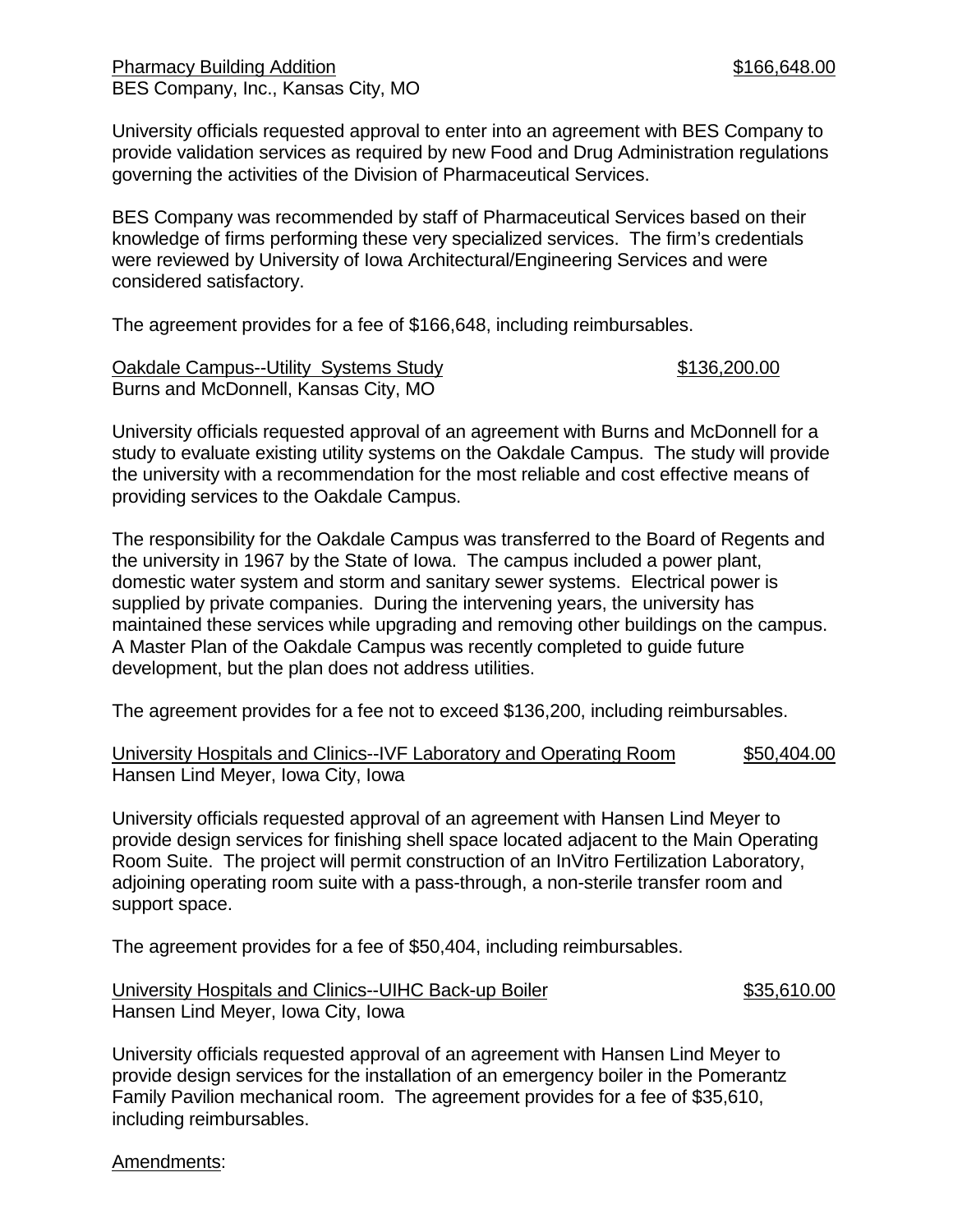University officials requested approval of Amendment No. 3 in the amount of \$28,950 to the agreement with Herbert Lewis Kruse Blunck. The amendment will provide for additional services and site visits, and the preparation of additional construction documents.

The amendment includes \$12,950 for additional services because of the extended schedule and additional construction observation site visits. Additional reimbursable expenses in the amount of \$16,000 will allow the reproduction of separate construction documents to bid the lower level locker package and graphics package as separate projects.

Amendment No. 3 will not result in an increase in the total project budget.

| Bowen Science Building--Microbiology Laboratory Remodeling--                                                | Deduct \$15,000   |
|-------------------------------------------------------------------------------------------------------------|-------------------|
| Cores 3-300 and 3-600                                                                                       |                   |
| Brooks Borg and Skiles, Des Moines, Iowa                                                                    |                   |
| $\mathbf{a}$ , and $\mathbf{a}$ , and $\mathbf{a}$ , and $\mathbf{a}$ , and $\mathbf{a}$ , and $\mathbf{a}$ | , , , , , , , , , |

University Hospitals and Clinics--Southwing and Radiation Add \$6,050 Oncology Chiller Replacement ZBA, Inc., Iowa City, Iowa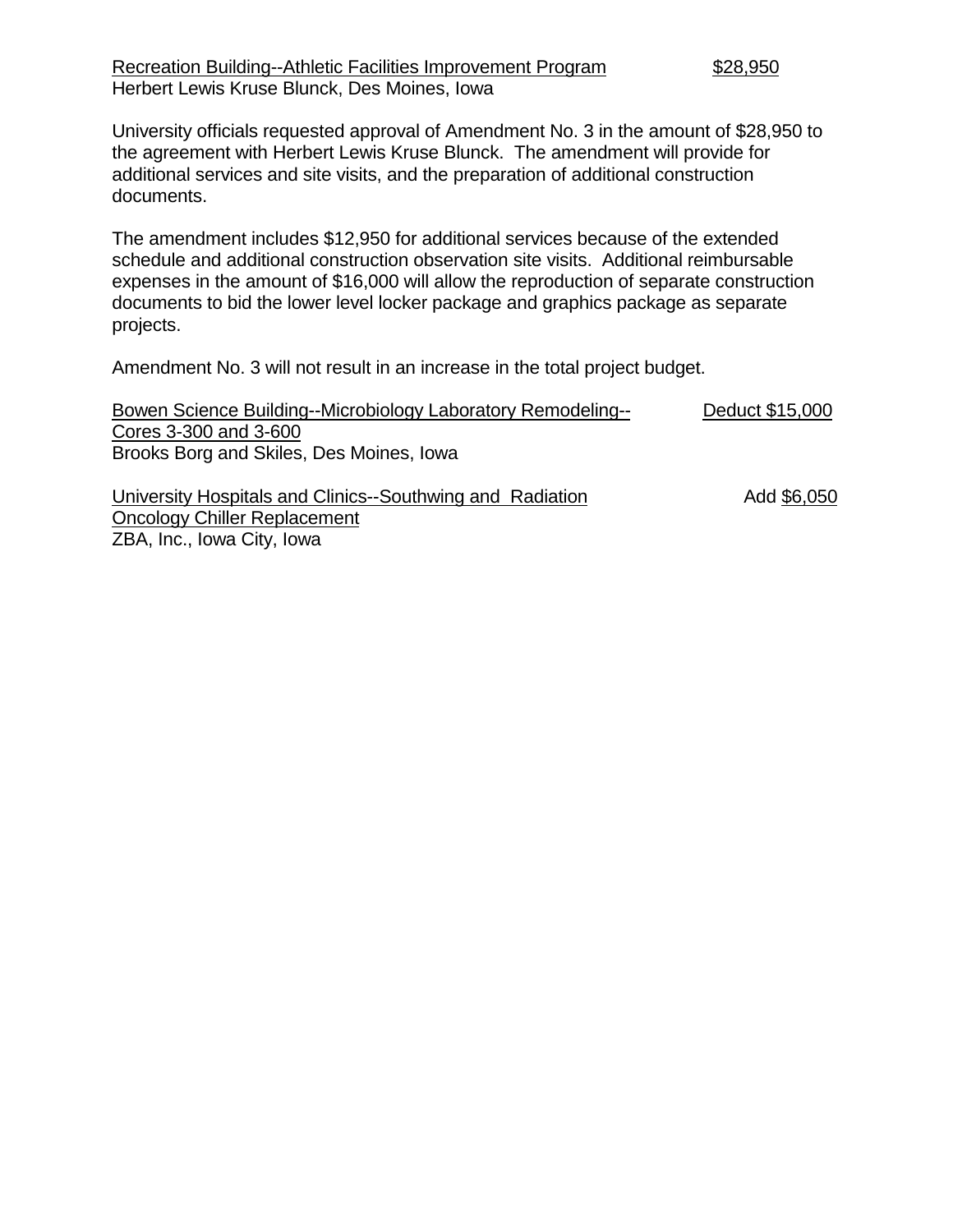# CONSTRUCTION CONTRACTS

| University Hospitals and Clinics--Diverter Room Development<br>Award to: Mid-America Construction Company of Iowa, Iowa City, Iowa<br>(6 bids received)                                                            | \$566,350        |
|--------------------------------------------------------------------------------------------------------------------------------------------------------------------------------------------------------------------|------------------|
| University Hospitals and Clinics--South Pavilion Telecommunications<br><b>Switchroom Development</b><br>Award to: McComas-Lacina Construction Company, Inc., Iowa City, Iowa<br>(4 bids received)                  | <u>\$561,938</u> |
| <b>Engineering Building--Replace Windows</b><br>Award to: Robinson Energy Efficient Products, Inc., Baxter, Iowa<br>(3 bids received)                                                                              | <u>\$228,398</u> |
| University Hospitals and Clinics--Dietary Dock Building Life Safety<br><b>Code Renovations</b><br>Hillebrand Construction of the Midwest, Inc., Davenport, Iowa<br>(4 bids received)                               | \$224,800        |
| Quadrangle--Renovate Restrooms--Phase II--Asbestos Abatement<br>Award to: Curry Environmental Services, Inc., Marion, Iowa<br>(5 bids received)                                                                    | \$36,187         |
| CHANGE ORDERS TO CONSTRUCTION CONTRACTS                                                                                                                                                                            |                  |
| <b>Pharmacy Building Addition</b><br>Mid-America Construction Company of Iowa, Iowa City, Iowa                                                                                                                     | \$69,353         |
| University officials requested approval of Change Order #7 in the amount of \$69,353 to<br>the agreement with Mid-America Construction Company. The change order will<br>accommodate changes in the project scope. |                  |
| ACCEPTANCE OF COMPLETED CONSTRUCTION CONTRACTS                                                                                                                                                                     |                  |
| Bowen Science Building--Microbiology Laboratory Remodeling--Core 3-700<br>Aanestad Construction, Coralville, Iowa                                                                                                  |                  |
| Medical Education Building--Construct Undergraduate Teaching Laboratory--Rest Room<br>Package<br>Aanestad Construction, Coralville, Iowa                                                                           |                  |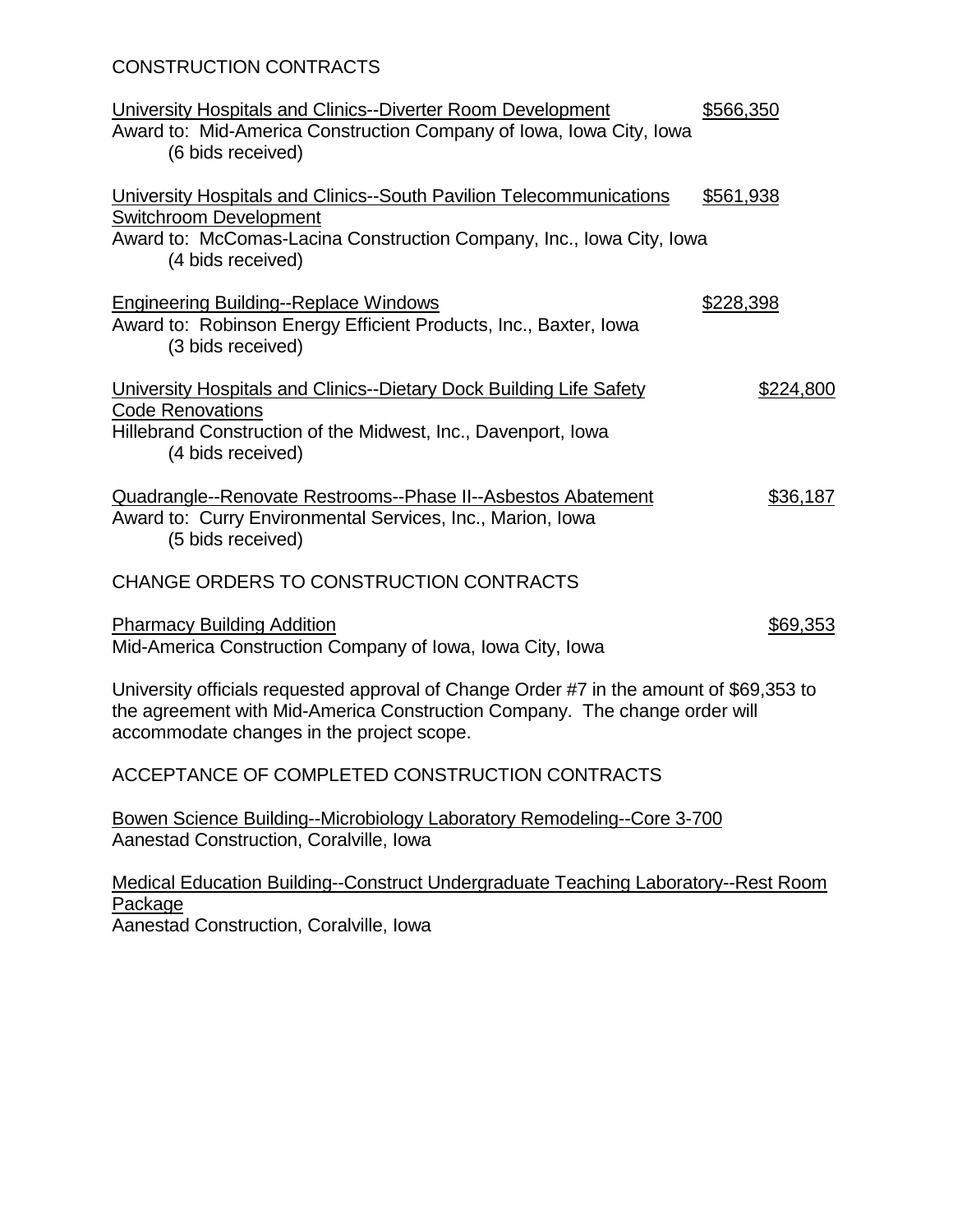University Hospitals and Clinics--Patient Fiscal and Admitting Service Expansion O. F. Paulson Construction Company, Cedar Rapids, Iowa

Hawkeye Storage Parking Lot Barker's Inc., Iowa City, Iowa

Lindquist Center to Bowen Science Building--Install Communication Ducts Hurst and Sons Contractors, Inc., Waterloo, Iowa

Storm and Sanitary Utility Improvements--West Campus--Phase II Hurst and Sons Contractors, Inc., Waterloo, Iowa

Slater Hall--Replace Windows Robinson Energy Efficient Products, Inc., Baxter, Iowa

University Hospitals and Clinics--Emergency Treatment Center Expansion and Alterations Project McComas-Lacina Construction Company, Inc., Iowa City, Iowa

#### FINAL REPORTS

| <b>Eckstein Medical Research Building</b>                                                                      |                                                                                                                                           | \$20,064,785.32     |
|----------------------------------------------------------------------------------------------------------------|-------------------------------------------------------------------------------------------------------------------------------------------|---------------------|
| University Hospitals and Clinics--Overhead Pedestrian Link--<br>Pappajohn Pavilion to Hospital Parking Ramp #2 |                                                                                                                                           | 681,103.55          |
| University Hospitals and Clinics--Frozen Section Laboratory<br><b>Development</b>                              |                                                                                                                                           | <u>\$616,883.05</u> |
| <b>Bowen Science Building--Replace Roof</b>                                                                    |                                                                                                                                           | \$568,543.52        |
| University Hospitals and Clinics--Pediatric Faculty Office<br>Development                                      |                                                                                                                                           | \$496,033.23        |
| Library--Interactive Information Learning Center                                                               |                                                                                                                                           | \$388,754.36        |
| Dental Science Building--Replace Roof                                                                          |                                                                                                                                           | \$268,519.66        |
| <b>Calvin Hall--Repair Plaster Ceiling</b>                                                                     |                                                                                                                                           | \$210,711.52        |
| <b>Rienow Hall--Replace Piping</b>                                                                             |                                                                                                                                           | \$185,675.34        |
| <b>MOTION:</b>                                                                                                 | Regent Tyrrell moved that the Register of Capital<br>Improvement Business Transactions for the<br>University of lowa be approved with the |                     |

understanding that the building program for the Biological Sciences Renovation/Replacement will be brought forward for Board approval prior to the beginning of schematic design. Regent Furgerson seconded the motion. MOTION CARRIED UNANIMOUSLY.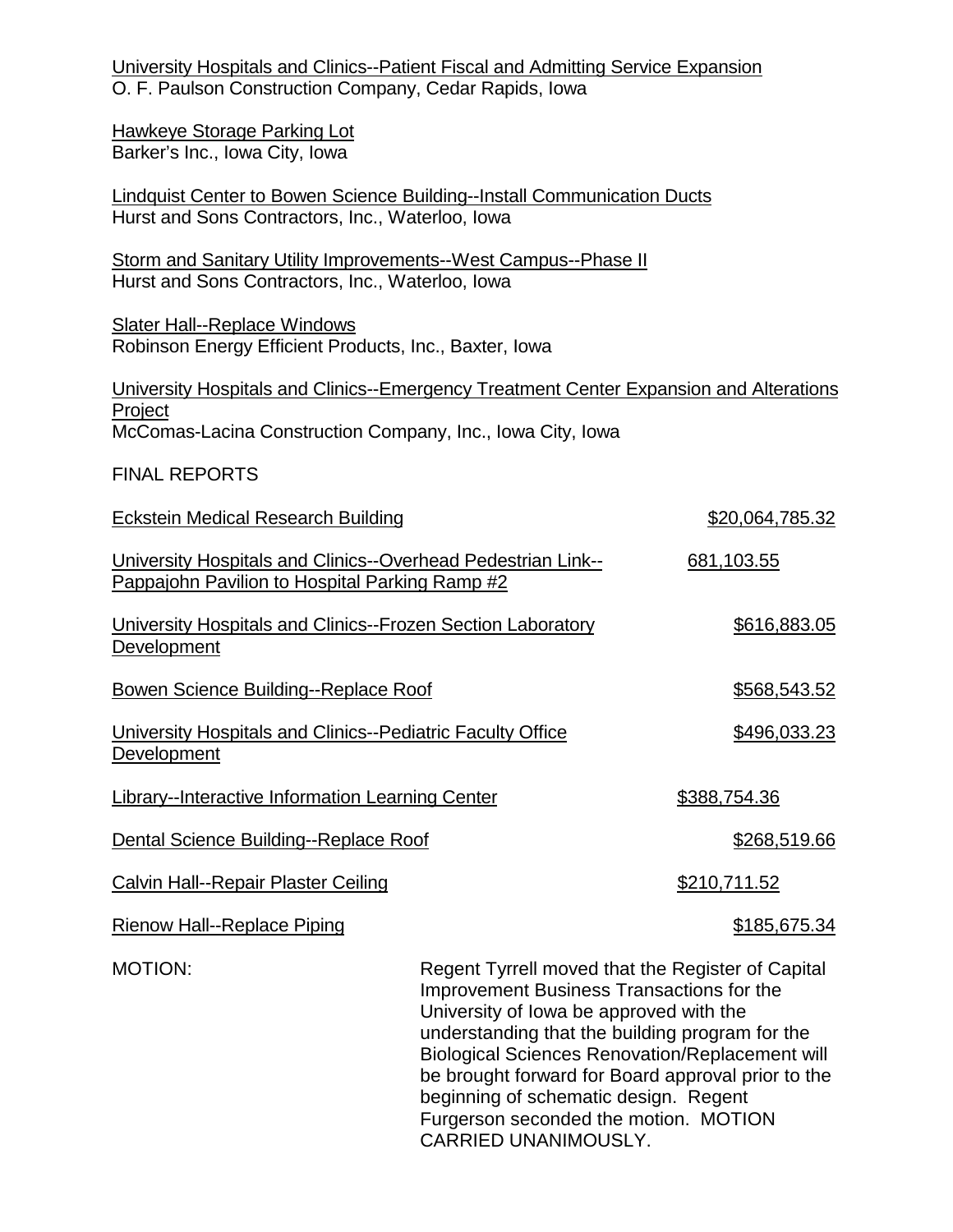**APPROVAL OF LEASES**. The Board Office recommended the Board approve the leases, as presented.

University officials requested approval to renew its lease as lessor with Police Law Institute for its use of 1,504 square feet of business incubator space at the Oakdale Research Park at the rate of \$1,504 per month (\$12 per square foot, \$18,048 per year), for a one-year period.

University officials requested approval to enter into a lease as lessor with Ecolotree, Inc., for its use of 166 square feet of business incubator space at the Oakdale Research Park at the rate of \$83 per month (\$6 per square foot, \$996 per year), for a one-year period.

University officials requested approval to enter into a lease as lessee with Health Care Realty, Inc., (formerly Burlington Medical Center), for the university's use of 780 square feet of space located in Burlington, Iowa, at the rate of \$627.90 per month (\$9.66 per square foot, \$7,534.80 per year), for a three-year period.

University officials requested approval of an amendment to its lease as lessee with 2060 Partnership LP for an additional 689 square feet of space located in Cedar Rapids, Iowa, for a total area of 7,319 square feet, at the rate of \$7,109 per month (\$11.66 per square foot, \$85,308 per year), for the remainder of the initial three-year term, increasing to \$7,414 per month (\$12.16 per square foot, \$88,968 per year), for the following two years.

University officials requested approval to enter into a new lease as lessee with Professional Arts Building, Ltd., for the university's use of 2,857 square feet of space located in Davenport, Iowa, at the rate of \$2,261.80 per month for the base rent (\$9.50 per square foot, \$27,141.60 per year), plus \$991.09 per month for the initial three-year term for leasehold improvements (\$4.16 per square foot, \$11,893.08 per year), for a total monthly rent of \$3,252.89 (\$39,034.68 per year), for a three-year period.

President Berenstein referred to the 2060 Partnership LP lease for which Regent Collins was listed as a principal, and said he also had a conflict concerning the lease. Two of Regent Collins' partners are in-laws of clients of President Berenstein.

MOTION: MOTION: Regent Dorr moved to approve the leases, as presented, with the exception of the lease with 2060 Partnership LP. Regent Furgerson seconded the motion, and upon the roll being called, the following voted: AYE: Berenstein, Collins, Dorr, Furgerson, Hendricks, Johnson-Matthews, Newlin, Pellett, Tyrrell. NAY: None. ABSENT: None.

MOTION CARRIED.

MOTION: Regent Tyrrell moved to approve the lease with 2060 Partnership LP. Regent Furgerson seconded the motion, and upon the roll being called, the following voted: AYE: Dorr, Furgerson, Hendricks, Johnson-Matthews, Newlin, Pellett, Tyrrell.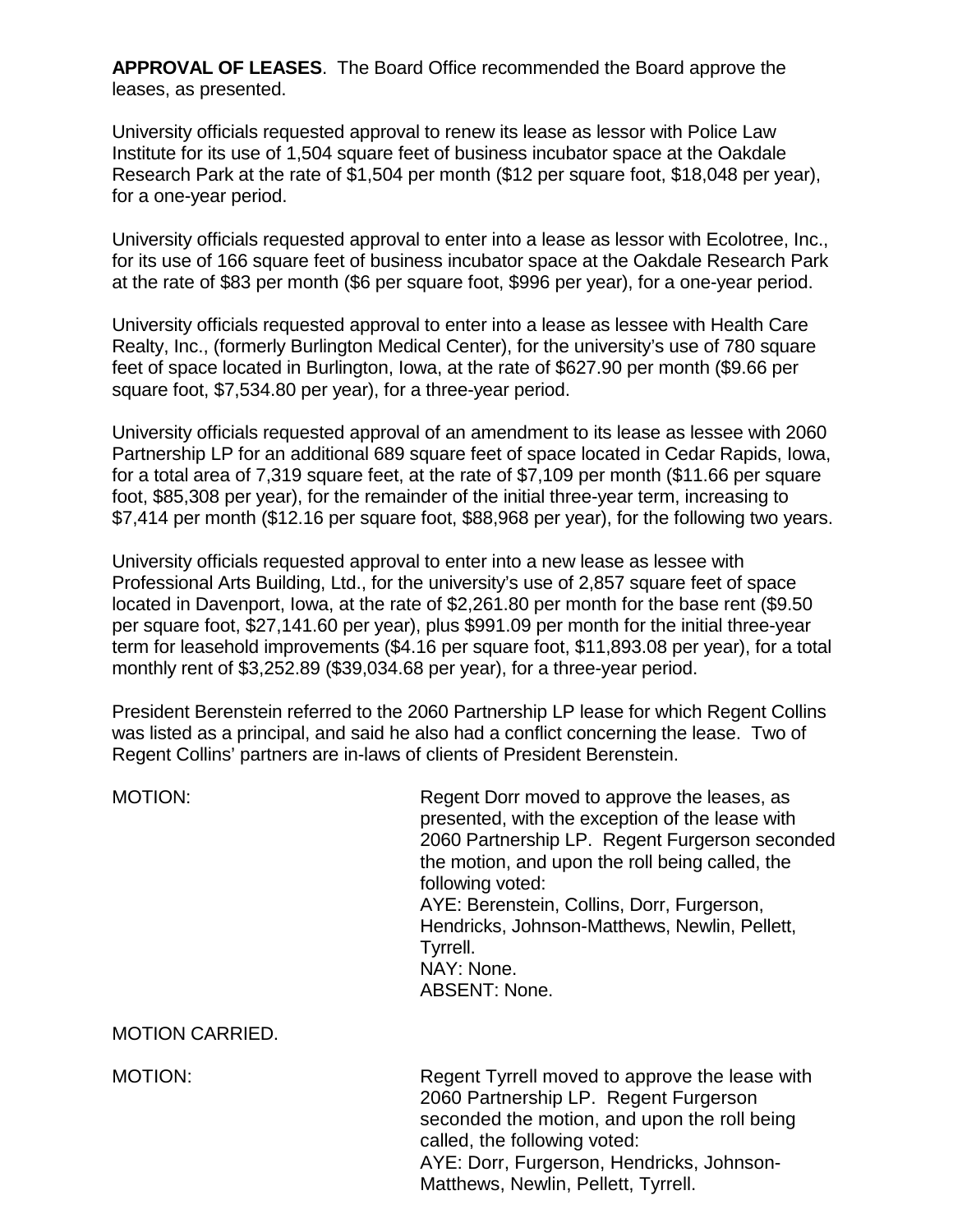NAY: None. ABSTAIN: Berenstein, Collins. ABSENT: None.

#### MOTION CARRIED.

**PRELIMINARY RESOLUTION FOR SALE OF UP TO \$15,500,000 CENTER FOR UNIVERSITY ADVANCEMENT REVENUE BONDS, SERIES SUI 1995**. The Board Office recommended that the Board adopt a Resolution authorizing the Executive Director to fix the date or dates for the sale of up to \$15,500,000 Center for University Advancement Revenue Bonds, Series S.U.I. 1995, and directing the Executive Director to call a public hearing on the proposal to issue said Bonds.

MOTION: Background information and the motion for this item can be found under the report of the Banking Committee, page 680 of these Minutes.

President Berenstein then asked Board members and institutional officials if there were additional items for discussion pertaining to the University of Iowa. There were none.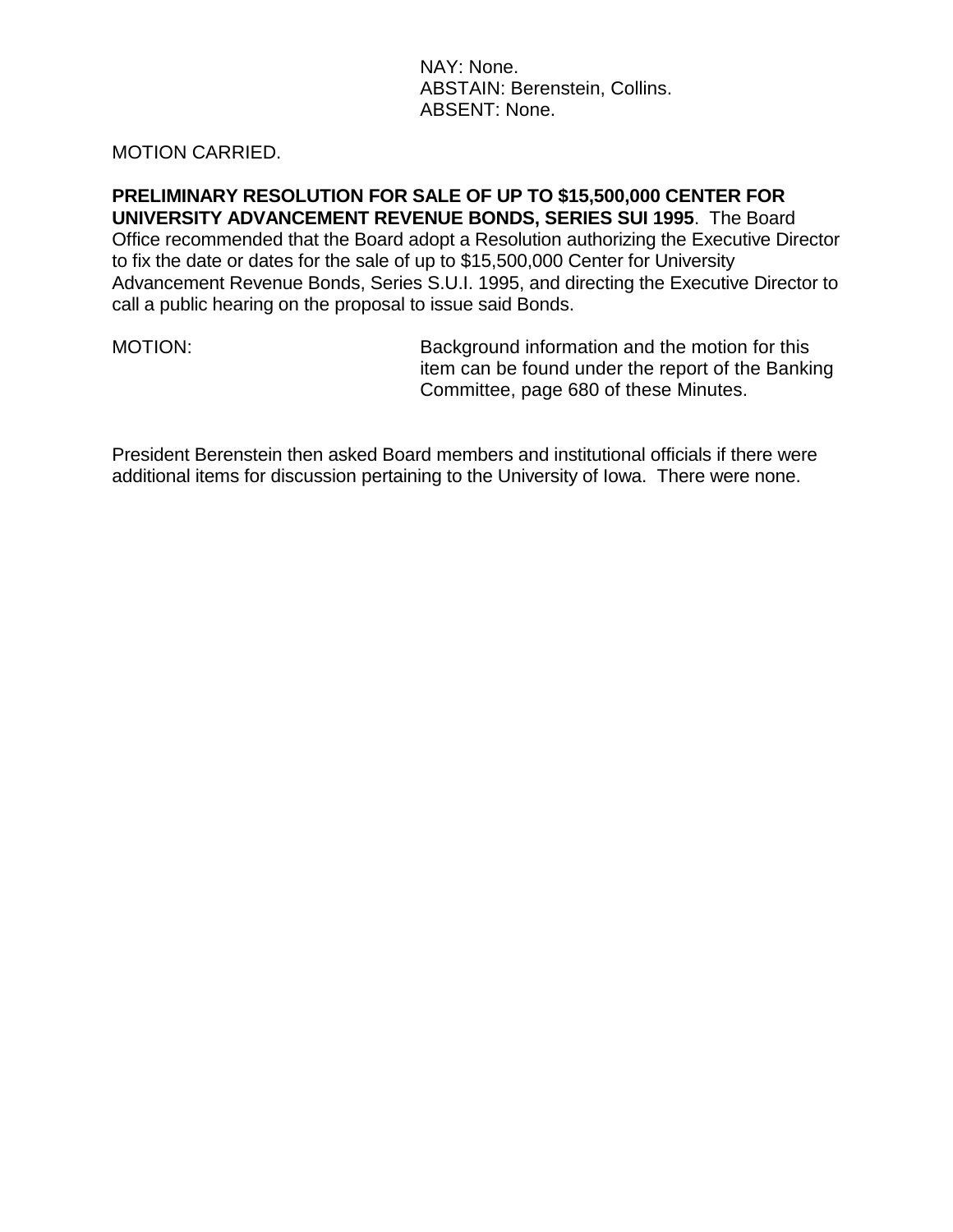## IOWA STATE UNIVERSITY

The following business pertaining to Iowa State University was transacted on Wednesday, February 15, 1995.

**RATIFICATION OF PERSONNEL TRANSACTIONS**. The Board Office recommended the Board approve personnel transactions, as follows:

Register of Personnel Changes for December 1994 and January 1995, which included seven early retirements and four phased retirements.

Appointment of DR. JAMES L. MELSA as Dean of the College of Engineering effective July 1, 1995, at a fiscal year salary of \$145,000.

MOTION: Regent Johnson-Matthews moved to approve the university's personnel transactions, as presented. Regent Furgerson seconded the motion. MOTION CARRIED UNANIMOUSLY.

**PROFESSIONAL AND SCIENTIFIC CLASSIFICATION TITLES**. The Board Office recommended that the Board approve the additions of new classifications and the deletion of obsolete titles within the Professional and Scientific Classification System of Iowa State University.

University officials proposed to add a number of new classifications and delete classifications, as outlined below. The changes were proposed at this time so that they could be incorporated into the university's budget process for the upcoming fiscal year. There were no significant budget costs associated with the changes since the incumbents were being paid within the proposed pay ranges.

## Establish the Media Production Specialist Series

Media Production Specialist I, pay grade 12 (\$22,796-\$37,003) Media Production Specialist II, pay grade 13 (\$24,647-\$40,642) Media Production Specialist III, pay grade 14 (\$26,935-\$45,107)

With the creation of the Media Production Specialist series, the classifications of Videographer, pay grade 12 (\$22,796-\$37,003), Photographer, pay grade 12 (\$22,796- \$37,003), and Media Production Specialist, pay grade 14 (\$26,932-\$45,107) would be eliminated. By implementing the series, the university will have more flexibility in assigning job responsibilities.

## Establish a Budget Analyst Series

Budget Analyst I, pay grade 11 (\$21,312-\$34,047) Budget Analyst II, pay grade 13 (\$24,647-\$40,642)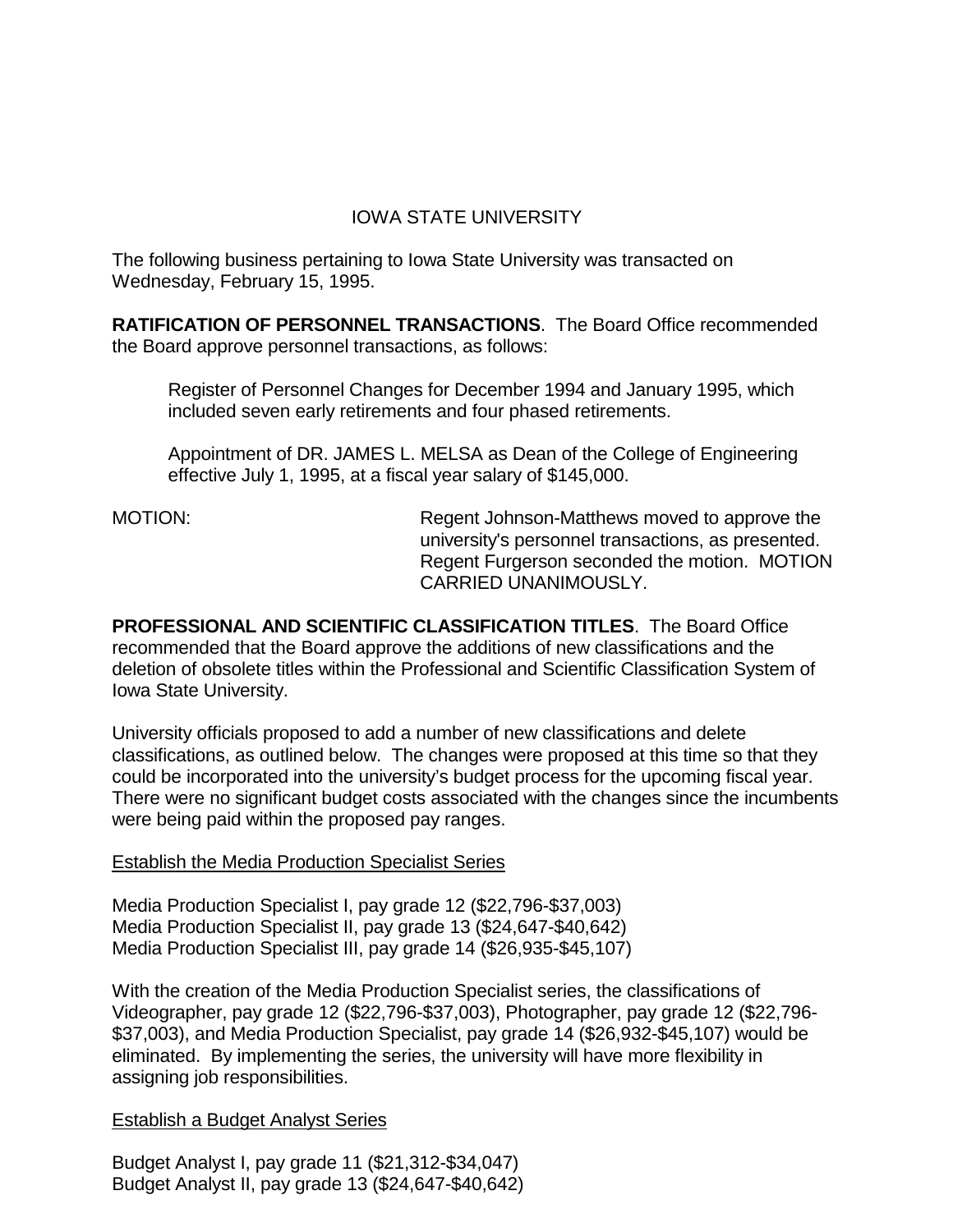Budget Analyst III, pay grade 14 (\$26,935-\$45,107) Budget Analyst IV, pay grade 15 (\$29,749-\$50,583)

Currently, incumbents whose primary responsibilities entail budgeting are classified as Accountants (various levels and pay grades). This classification is inappropriate in that the minimum qualifications for an Accountant and Budget Analyst differ. This series would more appropriately tie the job responsibilities, title, and qualifications.

Establish the title University Risk Manager, pay grade 16 (\$33,208-\$57,308). The incumbent is this position is currently classified as a Program Coordinator III, pay grade 16 (\$33,208-\$57,308). This new classification will more accurately reflect the position responsibilities within the university and externally.

Establish a series of Communications Managers

Communications Manager I, pay grade 16 (\$33,203-\$57,308) Communications Manager II, pay grade 17 (\$37,442-\$65,588)

Currently, there are seven unique manager titles in the P&S classification system that encompass "communications" type responsibilities. These would entail publications, media production, photography and media relations. To provide more flexibility in assigning job responsibilities, a broader title is more appropriate.

Establish two positions within the College of Agriculture resulting from reorganization of the Farm Services. The emphasis is away from production farming and more into research requiring a manager of major research projects as well as a manager for land that will be leased.

ISU Ag Land Manager, pay grade 16 (\$33,203-\$57,308) Field Research Manager, pay grade 17 (\$37,442-\$65,588)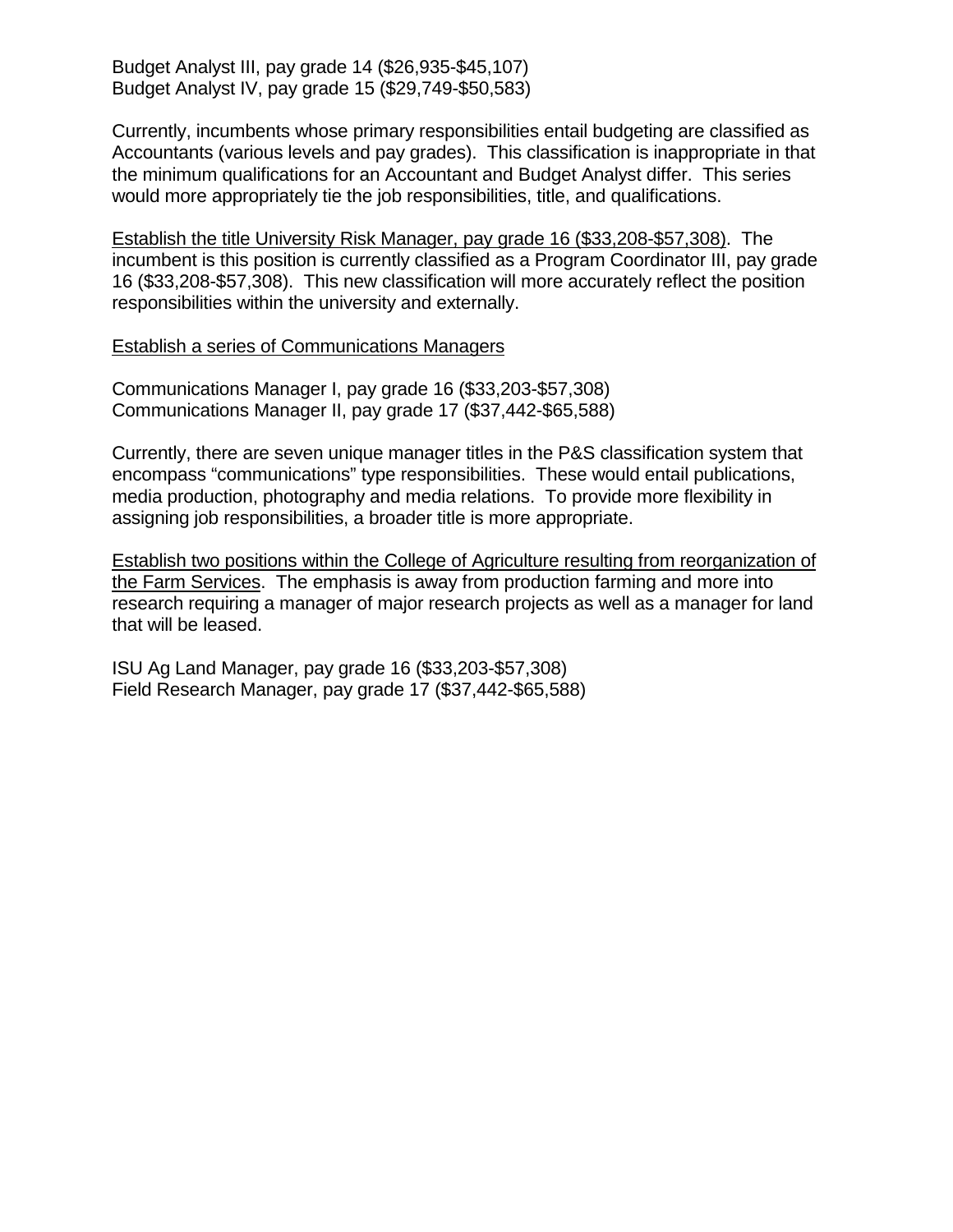## Delete the following titles as a result of the above actions

Videographer, pay grade 12 (\$22,796-\$37,003) Photographer, pay grade 12 (\$22,796-\$37,003) Media Production Specialist, pay grade 14 (\$26,935-\$45,107) Budget Specialist, Contracts and Grants, pay grade 14 (\$26,935- \$45,107) Budget Analyst, pay grade 15 (\$29,749-\$50,583) Manager, Publications, pay grade 16 (\$33,203-\$57,308) Manager, Media Graphics, pay grade 16 (\$33,203-\$57,308) Manager, Media Production, pay grade 16 (\$33,203-\$57,308) Manager, Photo Services, pay grade 17 (\$37,442-\$65,588) Manager, Ag Public Relations, pay grade 17 (\$37,442-\$65,588) Manager, Ames Lab Information Office, pay grade 17 (\$37,442-\$65,588) Manager, Extension Communications, pay grade 17 (\$37,442-\$65,588)

Establish the title of Director, Recreation Services, pay grade 18 (\$42,658-\$75,821). The incumbent in this position had previously been on the faculty; and, because he no longer has a regular teaching assignment, the position is being established within the P&S classification system.

Establish a new title in the College of Agriculture as Director, Agricultural Specialist Servicing in Science and Technology, pay grade 18 (\$42,658-\$75,821). The college has identified an individual to fill this position. Funding currently exists within the college to pay the salary.

Delete the following titles as a result of the incumbents being incorporated under the academic system.

Head Golf Pro, pay grade 13 (\$24,647-\$40,642)

Delete the following position titles due to reassignment or elimination of the function.

Grounds Specialist, pay grade 11 (\$21,312-\$34,047) Manager, Alumni/Foundation Records, pay grade 15 (\$29,749-\$50,583) Manager, University Farm Services, pay grade 16 (\$33,203-\$57,308)

MOTION: MOTION: Regent Furgerson moved to approve the additions of new classifications and the deletion of obsolete titles within the Professional and Scientific Classification System of Iowa State University. Regent Collins seconded the motion. MOTION CARRIED UNANIMOUSLY.

**REGISTER OF CAPITAL IMPROVEMENT BUSINESS TRANSACTIONS**. The Board Office recommended that the Register of Capital Improvement Business Transactions for Iowa State University be approved.

APPROVAL OF PROGRAM STATEMENTS AND DESIGN DOCUMENTS

Intensive Livestock Research and Instruction Facilities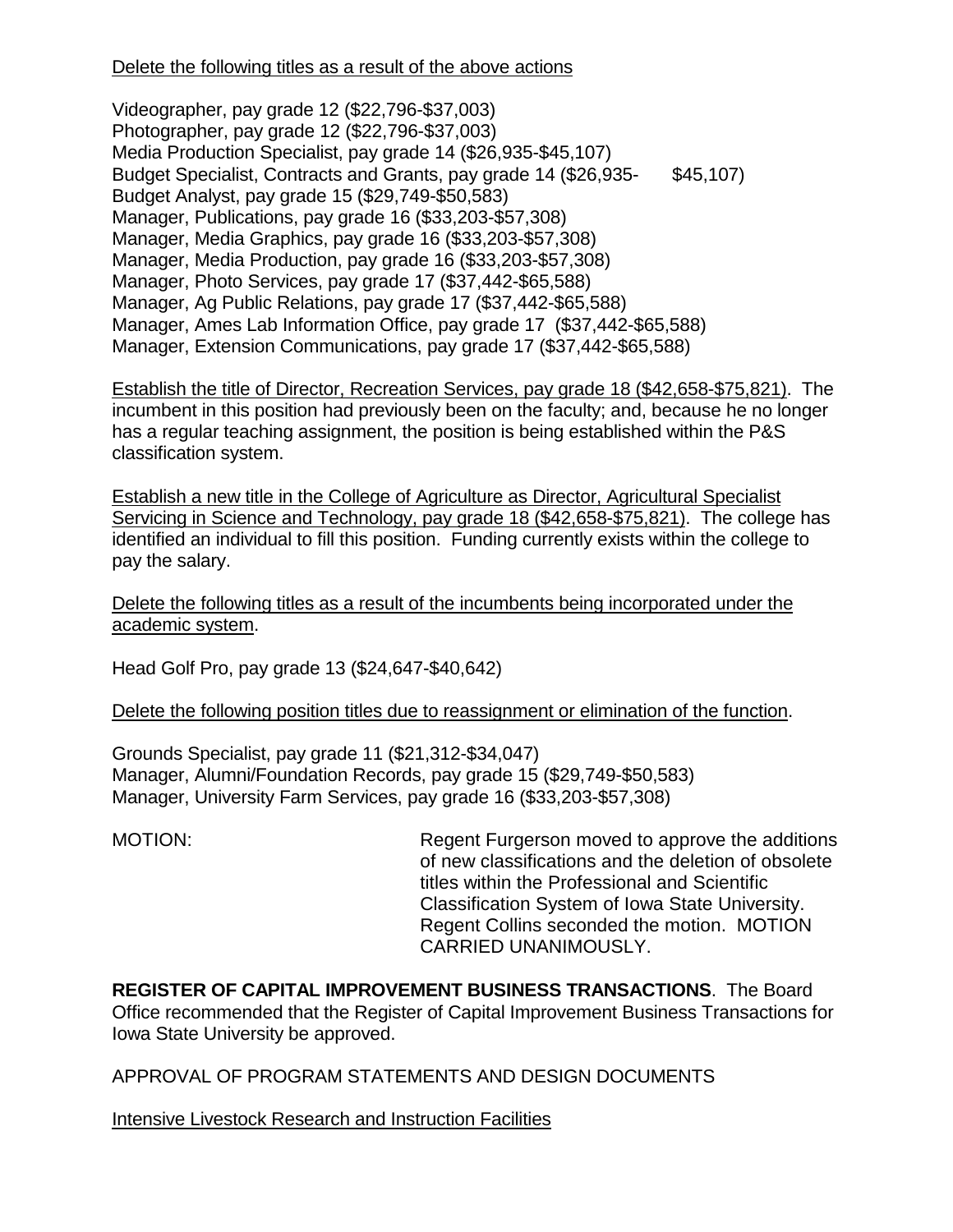University officials requested approval of the schematic design for the project. For administrative purposes, the project was divided into two parts, the Kildee/Meats Lab Addition and the Livestock Infectious Disease Isolation Facility.

The project architects presented the schematic design for both components of the project. University officials also requested approval to proceed with the planning process through development of construction documents.

The schematic design was approved by appropriate university personnel and was based on the approved building program and input from the Colleges of Agriculture and Veterinary Medicine, Department of Animal Science, Veterinary Medical Research Institute, Facilities Planning and Management, and other potential users. This design establishes the framework that will guide the completion of design development and construction documents for the project.

The university will not proceed to the bidding phase for the project until funding is available.

President Jischke stated that Iowa State University must have these facilities in order to continue to be in compliance with Federal guidelines. He said the total project budget was just at \$27.5 million. Last year the legislature appropriated \$2 million for planning for the facility. He introduced Al Oberlander of RDG Bussard Dikis to present the schematic design.

Mr. Oberlander stated that the first project was the addition to Kildee Hall and remodeling of the Meats Laboratory. He reviewed the process that took place in the development of the schematic design. He noted that the new addition does not have a third level and would not be structured for a third level. The old Meats Laboratory will be converted into a pavilion. The exterior of the building will relate to the three different buildings surrounding it. The project efficiency is 61 percent net to gross square feet.

Regent Hendricks asked for the cost per usable square foot of the new part of the building. Mr. Oberlander said the cost was approximately \$170 based on gross square feet and would probably be close to \$280/net square foot, for a 60/40 net to gross efficiency. Part of the reason for the high cost is because of the tight site location. They will be building over an existing steam tunnel. The laboratory facility will also have an animal holding area.

Regent Hendricks asked if they had considered alternatives for the roof which might allow cost alternatives. Mr. Oberlander responded that the plan was for a cast-in-place concrete frame. The roof above the research areas is also a cast-in-place concrete system. At the design development stage they would look at cost saving alternatives.

President Jischke stated that one of the guidelines the architects were given was for a building at least 60 percent efficient.

President Jischke said the next project, Infectious Disease Isolation Facility, would be located near the existing veterinary medicine buildings. It would be a state-of-the-art livestock infectious disease facility. They will create a biological research park. The architecture takes its cue from the existing architecture of the veterinary medicine campus. He said the net-to-gross efficiency of the building is 72 percent.

Regent Dorr asked about the material of the exterior skin of the building.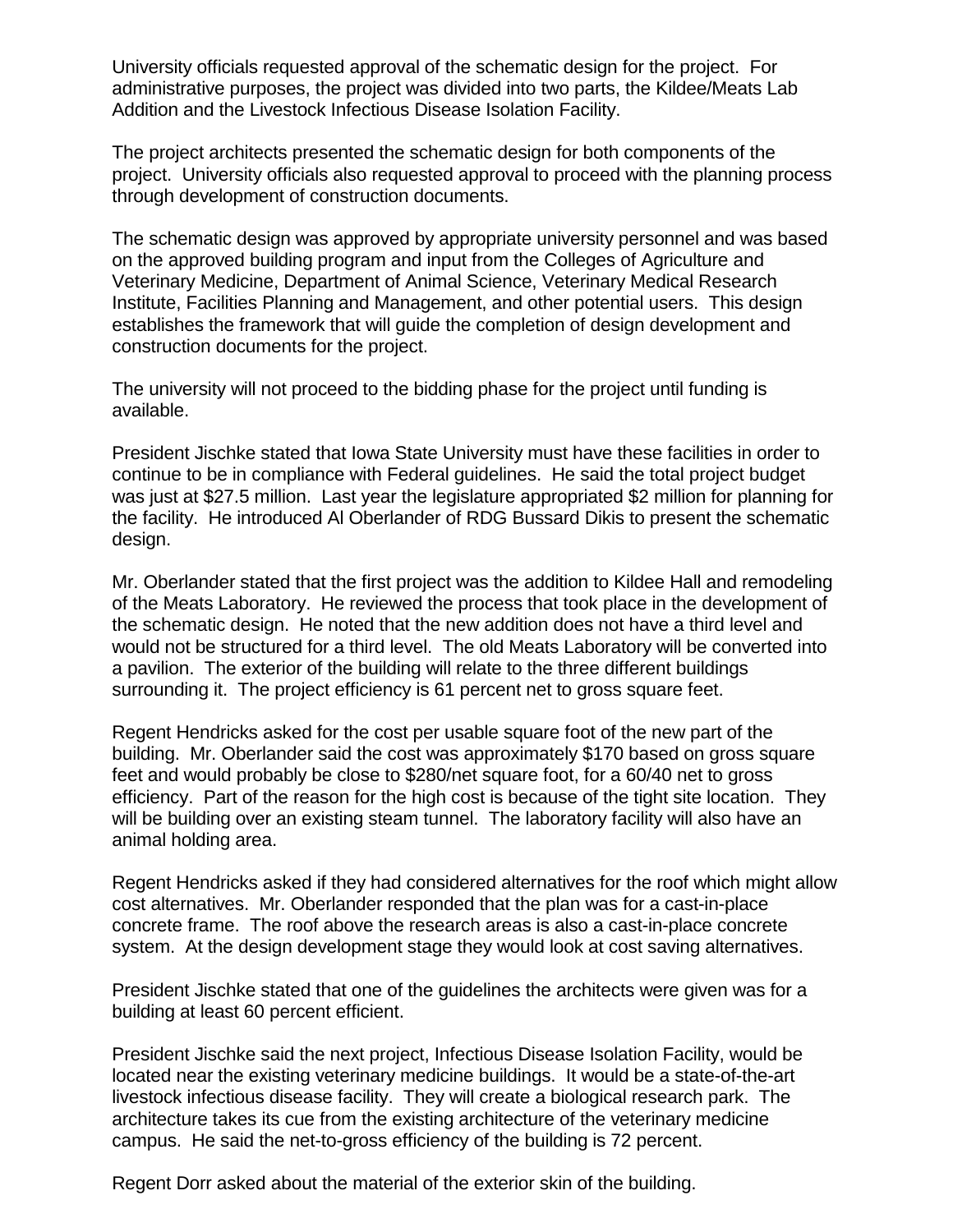Mr. Oberlander responded that it was brick with a white metal panel and a red metal roof panel.

Regent Dorr said he was completely in agreement with the need for the facility although he was not excited about its appearance. He said this was a high-tech facility and he had hoped there could be a different exterior appearance. He felt that the appearance of this infectious disease facility was a bit patronizing to him as a farmer. He had hoped they could have a more progressive architectural statement relative to the intent of the facility.

Regent Pellett asked how expensive it would be to take the exterior of the building back to the drawing board. Mr. Oberlander responded that the metal panel on the outside could be another color. Some of the reason for the design as presented had to do with forms and mechanics areas. The plan may not need to change significantly to address concerns about the exterior appearance.

Regent Dorr said he did not have a problem with any of the project except its exterior appearance. Mr. Oberlander said he has had discussions with university representatives about the pastoral setting of the current campus and the desire to make the new facility look like it has been there a while.

Regent Hendricks asked if the architects' charges would be increased if the Regents asked for an alternative exterior. She was concerned about \$275/net square feet and would like to see alternatives for that project, also.

Mr. Oberlander stated that the university architectural committee was involved in the design process. What was presented to the Regents was a result of the committee's direction and what it approved.

President Berenstein expressed concern about spending money for this project. It was uncertain what kind of financial commitment would be made for the project. He suggested they put some kind of moratorium on any capital improvements for which there is no idea from where the funds will come.

Regent Dorr said he believed that a good portion of the money for the Kildee project had already been made available. He did not question the need for these facilities although if they do not have the money they cannot build anything.

Mr. Richey stated that funding for project planning was approved by the General Assembly last year and additional funding was included in the Board's capital budget request for this year.

President Jischke stated that the legislature had appropriated funds for the purpose of planning these facilities. Construction will require additional appropriation. University officials will not spend money they do not have. He emphasized how central these facilities are to training students and doing research. Iowa State University must have these new facilities or it will not meet national standards and will no longer be competitive. With regard to the concern about aesthetics, he said he sensed that the Board liked the addition to Kildee. If the desire is for the university to rethink the exterior to the Veterinary Medicine Livestock Infectious Disease Facility, they can do that. The dilemma, though, is that it will look different than all the buildings around it. He said the architects were given direction by the university's committee that they should be sensitive to the context of the campus. They did not want something that would stand out and be very different from the rest of the buildings. The design has been reviewed by the campus committee. If it is the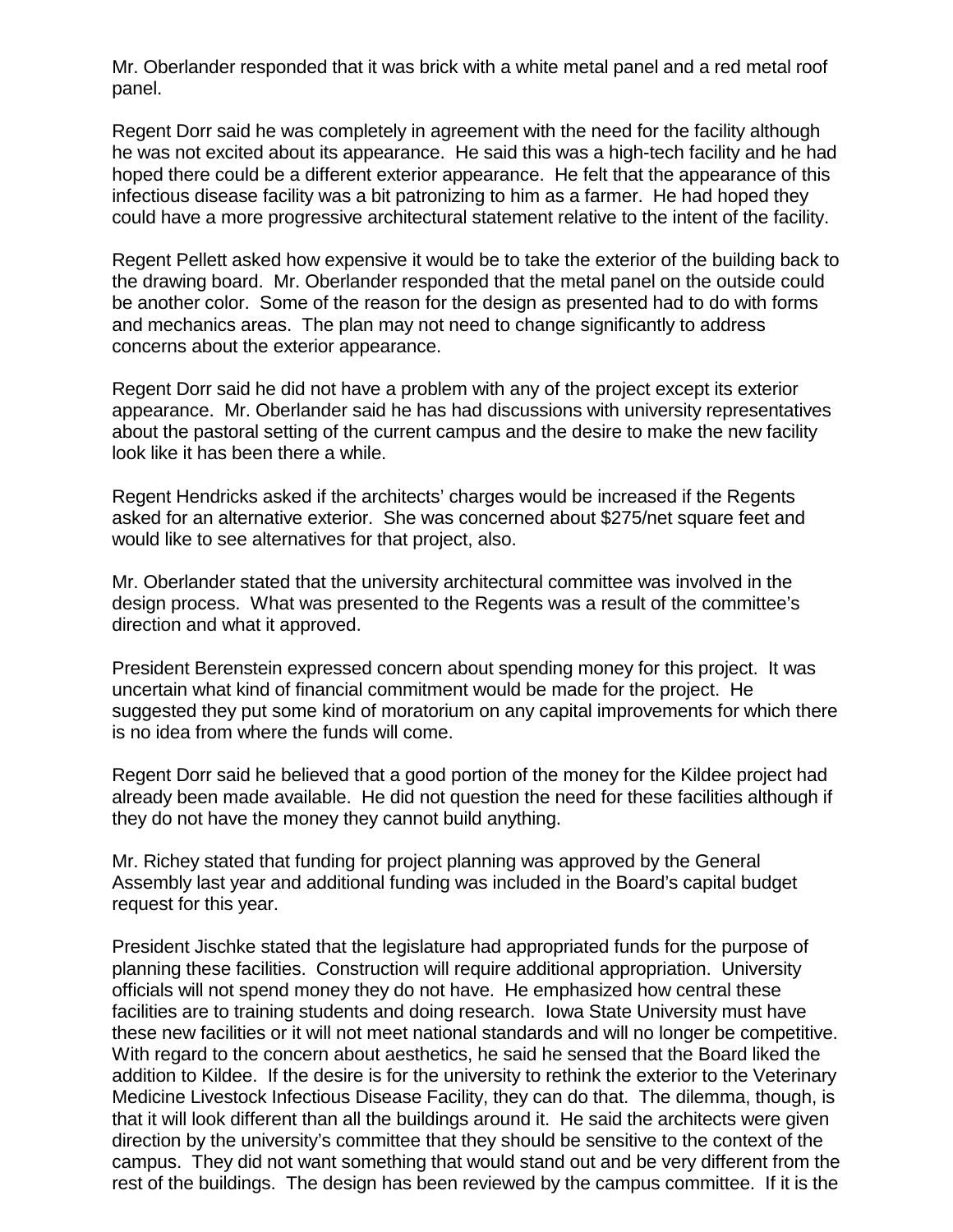Board's judgment that they would like to see something that looks different, the architects will be asked to give them something that looks different. It will cost more to do that because they will have to spend more time on the design.

President Berenstein said he felt it was a matter of money. He realizes the need for the facilities to be competitive and to maintain the high standards the Regents system has always set. However, he was very nervous about the limited funds available. He was very concerned about capital projects and operating funds. In his last days as a member of the Board of Regents he wanted to make a statement that some things have to be considered when reviewing upcoming capital projects.

Regent Hendricks stated that although the addition to Kildee was beautiful, \$280/square foot is not something the Board approves routinely. President Jischke stated that for laboratory facilities for life sciences it was quite an acceptable number. He agreed that it was an expensive project but said he could gather the data to provide to the Regents indicating the costs of similar building projects.

| <b>MOTION:</b> | Regent Newlin moved approval of the program<br>statement and design documents for the<br>Kildee/Meats Lab Addition. Regent Pellett<br>seconded the motion. MOTION CARRIED WITH<br><b>REGENTS BERENSTEIN AND HENDRICKS</b><br>OPPOSED. |
|----------------|---------------------------------------------------------------------------------------------------------------------------------------------------------------------------------------------------------------------------------------|
| MOTION:        | Regent Dorr moved to approve the concept of the<br>program statement and design documents for the<br>Livestock Infectious Disease Isolation Facility with<br>the direction that the architects come back with a                       |

new exterior design. Regent Hendricks seconded

Regent Hendricks suggested that at next month's Regents meeting at Iowa State University, the Regents could look at the site.

the motion.

| <b>VOTE ON THE MOTION:</b> | THE MOTION CARRIED WITH REGENTS |
|----------------------------|---------------------------------|
|                            | BERENSTEIN AND TYRRELL OPPOSED. |

#### Athletic Office and Training Facility

University officials presented the building program, schematic design, and project budget in the amount of \$8 million for this project. The project architects presented the schematic design. University officials also requested approval to proceed with the planning process through construction.

The Athletic Office and Training Facility project consists of an addition to the Ralph A. Olsen Building and remodeling the Olsen Building. (The addition has been named the Richard O. Jacobson Athletic Building.) The estimated construction cost for new construction is \$5,210,000; the estimated construction cost for the remodeling is \$1,550,000.

University officials proposed to fund the project with \$6.5 million from the ISU Foundation and \$1.5 million in Treasurer's Temporary Investments. The foundation's commitment to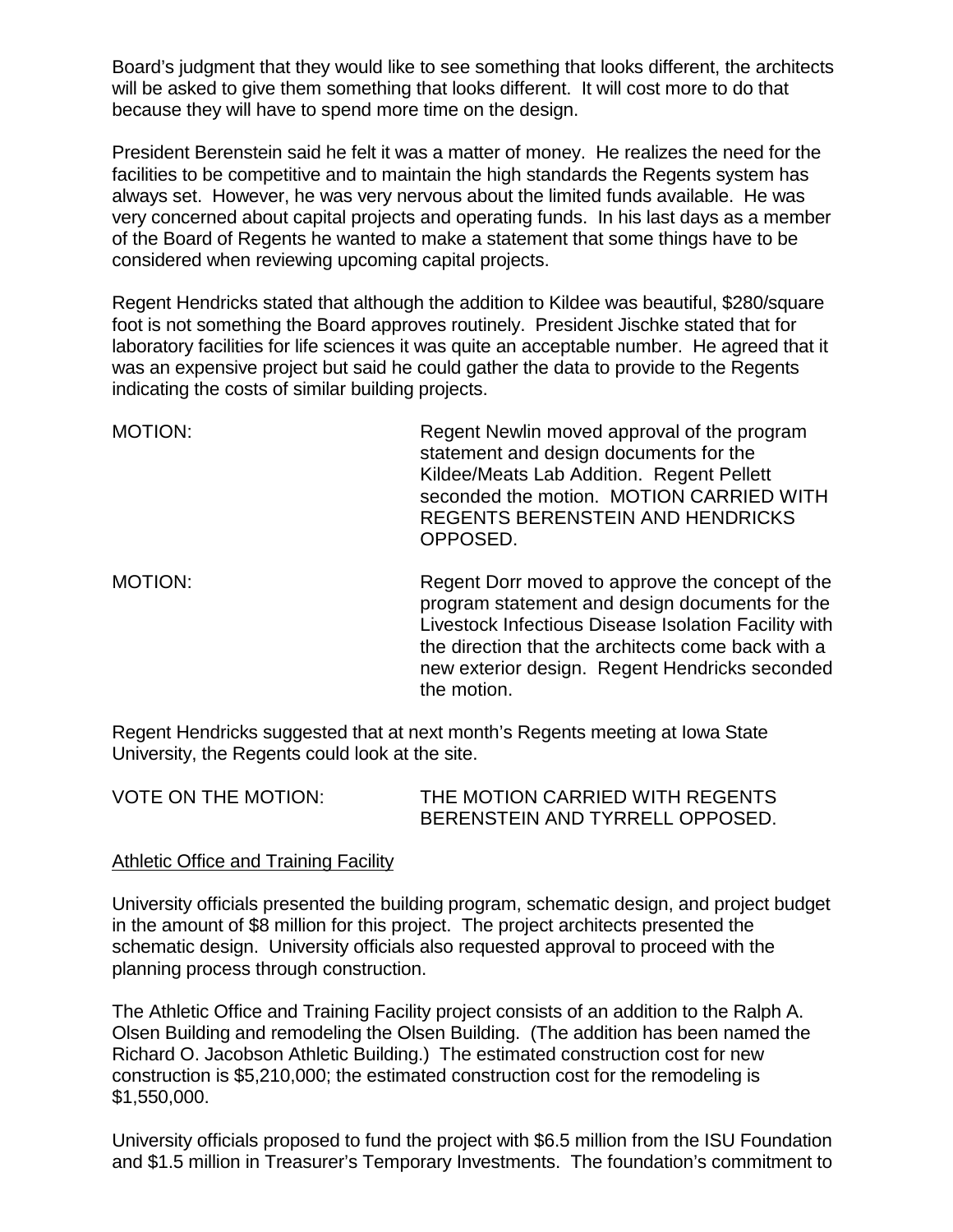the project will pay for construction of the new facility and a portion of the remodeling project. Treasurer's Temporary Investments will be used for the remodeling.

It was the university's intent that the ISU foundation construct the new facility. As outlined to the Board in June 1994, if the foundation is to own the new facility until construction is complete there will need to be two separate contracts. One set of contracts would be entered into by the foundation for the construction of the new facility. Another set would be in the name of the university for the remodeling of the Olsen Building. Portions of the project funded with university support would be bid following standard Board of Regents procedures.

In order for the ISU Foundation to assume legal responsibility for the construction of the building, the university will be submitting to the Board in the near future a lease for the land area needed for construction. As part of the lease agreement, the foundation will agree to protect, defend and indemnify the Board of Regents and the university during construction. The foundation will transfer title of the addition to the university at completion of construction. This is the same process used when the original stadium was constructed in 1979.

For the purpose of expediting the construction process, the Foundation has entered into an agreement with Taylor Ball of Iowa for construction management services for the project. Project administration will be carried out by university staff. This arrangement will provide flexibility to take advantage of all present and potential gifts to the maximum benefit of the project.

#### Building Components

The Athletic Office and Training Facility project is part of the Cyclone Stadium Complex. It consists of remodeling the existing Ralph A. Olsen Building and the construction of an addition to be named the Richard O. Jacobson Athletic Building. The existing Olsen Building consists of 37,250 gross square feet and the Jacobson Athletic Building addition will add 42,750 gross square feet. The components provided in the combined buildings will accommodate offices and support space for the central athletic administration staff, the media/marketing staff, the development staff and ticketing functions. Offices for all coaches (with the exception of men's and women's basketball) are expected to be housed in this complex. Additionally, strength training, athletic training, equipment and football team lockers will be housed in these facilities.

| <b>Space Summary</b>                        | Net Assignable     |
|---------------------------------------------|--------------------|
|                                             | <b>Square Feet</b> |
|                                             |                    |
| <b>Football Facility</b>                    | 14,539             |
| <b>Coaches Offices</b>                      | 4,660              |
| <b>Athletic Training</b>                    | 6,296              |
| <b>Strength Training &amp; Conditioning</b> | 7,500              |
| <b>Equipment Room</b>                       | 2,935              |
| <b>Athletic Administration</b>              | 2,760              |
| Development                                 | 4,033              |
| Media/Marketing                             | 3,024              |
| Ticketing                                   | 840                |
| <b>General Support</b>                      | 4,232              |
| <b>Staff/Student Locker Facility</b>        | 4,040              |
| <b>Maintenance and Grounds</b>              | 2,500              |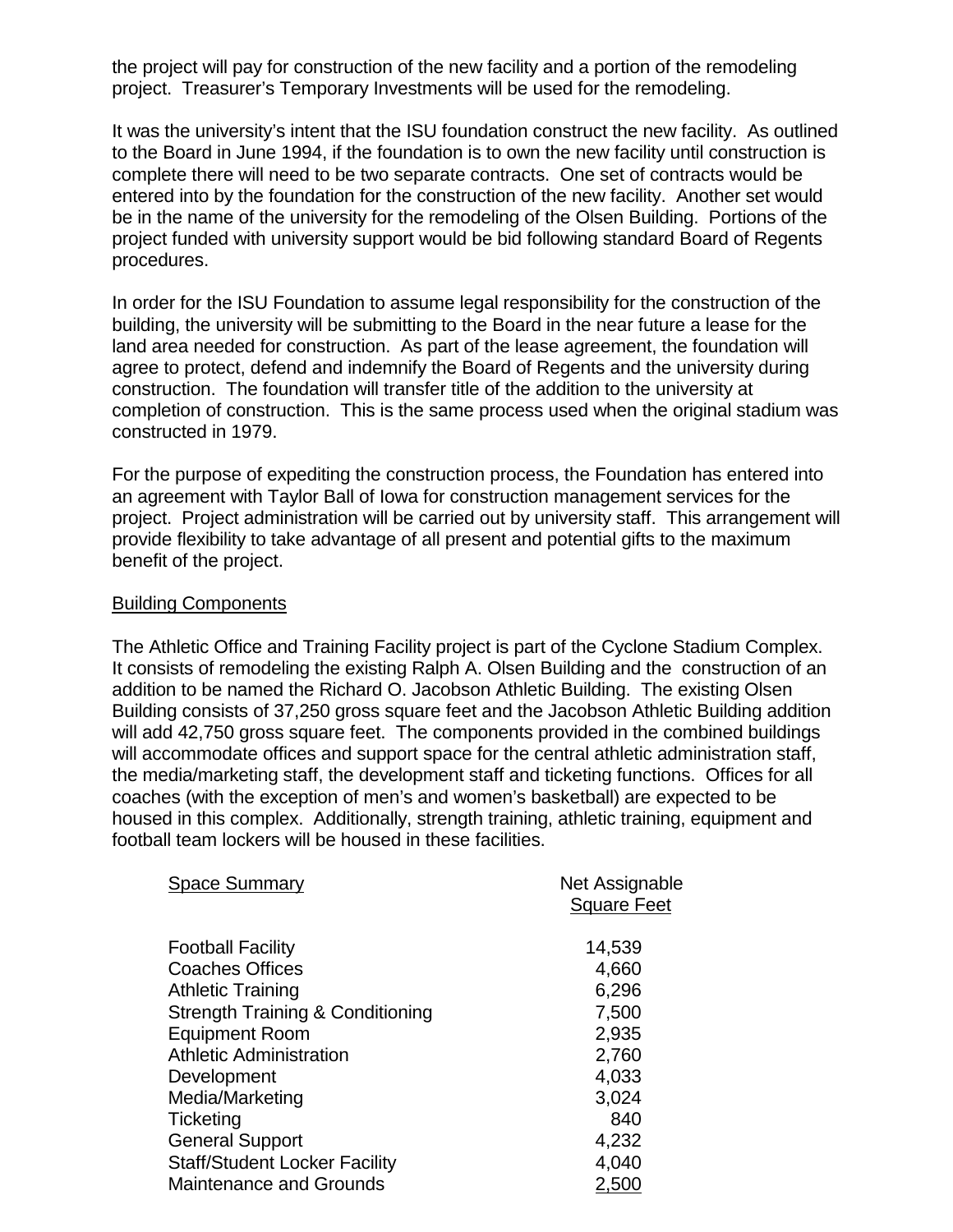| <b>TOTAL Net Assignable Square Feet</b> | 57,359 |
|-----------------------------------------|--------|
| <b>TOTAL Gross Square Feet</b>          | 80,000 |
| <b>Net/Gross Ratio</b>                  | 71.7%  |

President Jischke stated that the new building would make Iowa State University's facilities for intercollegiate athletics competitive. This project would also go a long way toward fulfilling equity needs for women. He said the university is committed to Title IX. The university will finally be able to bring the university sports programs together in one location; doing so will free up other space on the campus. The Olsen Building is the current athletic facility and was built roughly 20 years ago. The new facility will be funded by private donations. The major contributor is Richard Jacobson of Des Moines. Kathryn Engel of Marshalltown is also a major contributor. University officials are excited about this building. It was very important in recruiting Coach McCarney. The total project includes both the new building and remodeling of the Olsen Building. It is an \$8 million project.

Cal Lewis, Herbert Lewis Kruse Blunck, presented the Regents with information concerning this construction project. He said the new facility will be built in the open area next to Cyclone stadium. The Olsen Building comprises one-half of the total complex. The new facility will not disrupt the existing facility nor the traffic flow. He said there will be a new major lobby between the two buildings. Parking lots will be converted to treelined promenades. They have tried to keep existing plumbing, etc. There will be a new weight training area. All the coaches, with the exception of men's and women's basketball, will be brought into one building. A synergy will be created by having them together. The key factor with the new facility was multiple use of the spaces. The upper level of the new building will house the remaining coaches. The auditorium will be on the upper level. Student and coaches lounges for viewing games and for social functions will be at the south end where there is a major glass wall. At field level there will be equipment and general storage. The facility takes its image from the rest of the Iowa State Center.

Regent Newlin asked for the number of feet from the end zone to the wall. Mr. Lewis responded that it was 30 to 40 yards.

Regent Pellett asked if the architects managed to eliminate forever the complete enclosure of the stadium. Mr. Lewis said it would be eliminated for the south end. Many of the studies he has looked at have created offices and communal functions at one end of the field. The stadium still has the potential of being closed on the south side.

Regent Newlin asked how many seats were being eliminated and how many were being added. Mr. Lewis said he was unsure of the exact count of end zone seats to be eliminated; however, those seats were planned to be eliminated in any case. There currently is not a plan to add seats but they could be added at the south end zone.

Regent Dorr asked if the facility would be above the flood plain. President Jischke responded that in 1993 this area was not flooded; all the flooding occurred north of the site location.

Mr. Richey asked if this facility would solve the problem concerning visiting team accommodations. Mr. Lewis responded that a consultant had reviewed the facility to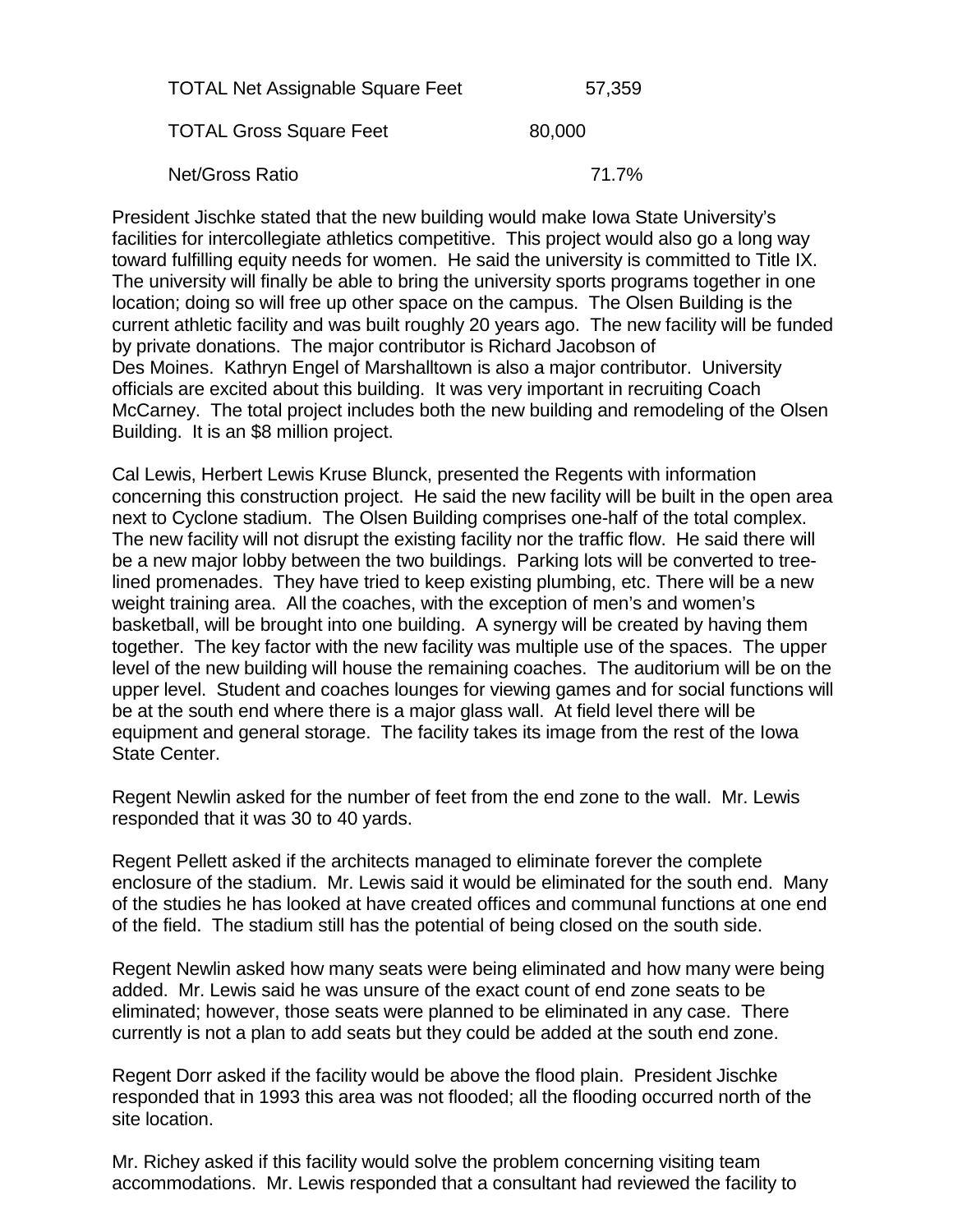determine the adequacy of the visiting team's accommodations. The consultant said the Iowa State University visitor's facility would be superior to others with which he was familiar.

Regent Dorr asked for a description of the exterior skin. Mr. Lewis responded that it would come from the existing pallet of material in the complex.

President Berenstein asked if the facility would be built with private funds. Mr. Lewis responded affirmatively, noting the exception of \$1-1/2 million for the remodeling of the Olsen Building.

MOTION: Regent Tyrrell moved approval of the schematic design for the Athletic Office and Training Facility. Regent Pellett seconded the motion. MOTION CARRIED UNANIMOUSLY.

## PROJECT DESCRIPTIONS AND BUDGETS

#### Athletic Office and Training Facility **Example 2018** 38,000,000

#### Preliminary Budget

| Contracts                                     | \$6,575,000        |
|-----------------------------------------------|--------------------|
| Site Development/Land Acquisition             | 12,000             |
| <b>Design Services</b>                        | 806,985            |
| <b>Construction Administration</b>            | 138,800            |
| <b>University Services</b>                    | 14,000             |
| <b>Miscellaneous</b>                          | 6,500              |
| Landscaping                                   | 30,000             |
| <b>Utility Extensions</b>                     | 45,000             |
| <b>Art Work</b>                               | 41,500             |
| <b>Building Automation</b>                    | 90,000             |
| Telecommunications                            | 20,000             |
| <b>Project Reserve</b>                        | 220,215            |
| <b>TOTAL</b>                                  | \$8,000,000        |
| Source of Funds:                              |                    |
| <b>ISU Foundation</b>                         | \$6,500,000        |
| Income from Treasurer's Temporary Investments | 1,500,000          |
| TOTAL                                         | <u>\$8,000,000</u> |

University officials requested approval of the project budget in the amount of \$8 million. The project will be funded with gifts to the ISU Foundation and income from Treasurer's Temporary Investments.

Athletic Office and Training Facility--Steam Service \$460,000 Source of Funds: Facilities Overhead Use Allowance

Preliminary Budget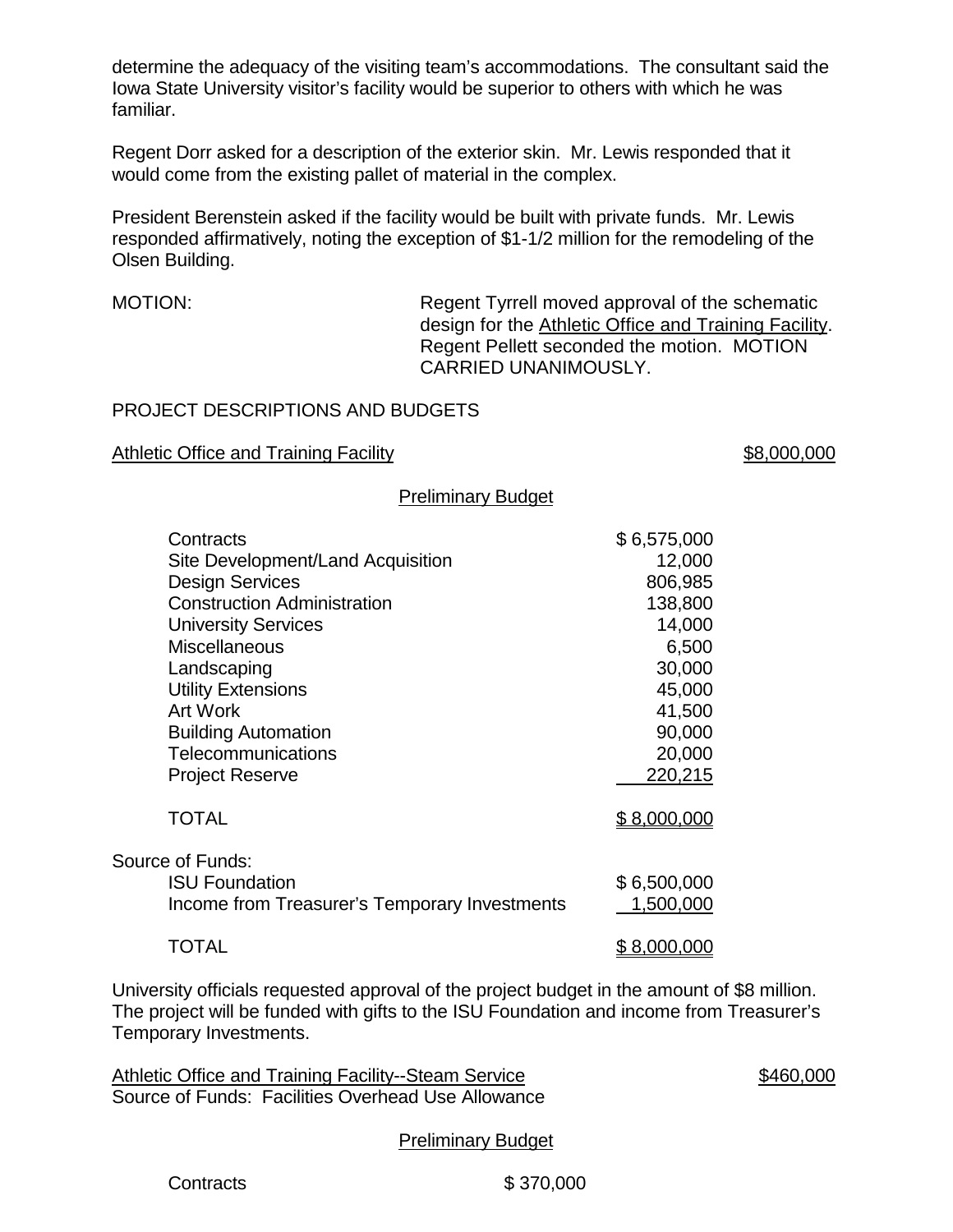| <b>Design Services</b>             | 54,000    |
|------------------------------------|-----------|
| <b>Construction Administration</b> | 9,000     |
| <b>Miscellaneous</b>               | 1,000     |
| Landscaping                        | 3,000     |
| <b>Utility Extensions</b>          | 6,000     |
| <b>Project Reserve</b>             | 17,000    |
| <b>TOTAL</b>                       | \$460,000 |

University officials requested approval of a project description and budget for the installation of a direct buried steam line to serve the proposed Athletic Office and Training Facility. The steam line will be installed on the north side of the football stadium and will connect onto an existing steam line which extends from the university heating plant to the Veterinary Medicine Complex. The steam line will provide service to the proposed Jacobson Building and the existing Olsen Building, where it will replace two boilers which are approaching the end of their useful lives.

| Lagomarcino Hall--Basement Water Infiltration Correction | \$575,000 |
|----------------------------------------------------------|-----------|
| Source of Funds: Facilities Overhead Use Allowance       |           |

Preliminary Budget

|                                    | 19        |
|------------------------------------|-----------|
| Contracts                          | \$464,000 |
| <b>Design Services</b>             | 50,000    |
| <b>Construction Administration</b> | 20,000    |
| <b>University Services</b>         | 1,000     |
| <b>Miscellaneous</b>               | 1,000     |
| Landscaping                        | 5,000     |
| <b>Utility Extensions</b>          | 3,000     |
| <b>Project Reserve</b>             | 31,000    |
| <b>TOTAL</b>                       | \$575.    |

University officials requested approval of a project description and budget to correct various water infiltration problems in the basement of Lagomarcino Hall. The facility has experienced numerous water problems over the years, and the basement moisture problem has become more extensive as this area has been remodeled.

The factors contributing to the water problem include non-functional or missing perimeter tiles, foundation seepage, an undersized storm sewer which passes under the building, and site grading which causes surface water to collect and accumulate adjacent to the building walls. This project will correct these deficiencies to allow uninterrupted use of the space and to eliminate the ongoing water damage.

\* \* \* \* \* \* \*

Hamilton Hall--Basement Renovation September 1993 Budget \$467,027

Revised Budget \$470,890

Project Budget

 Budget Revised Approved Budget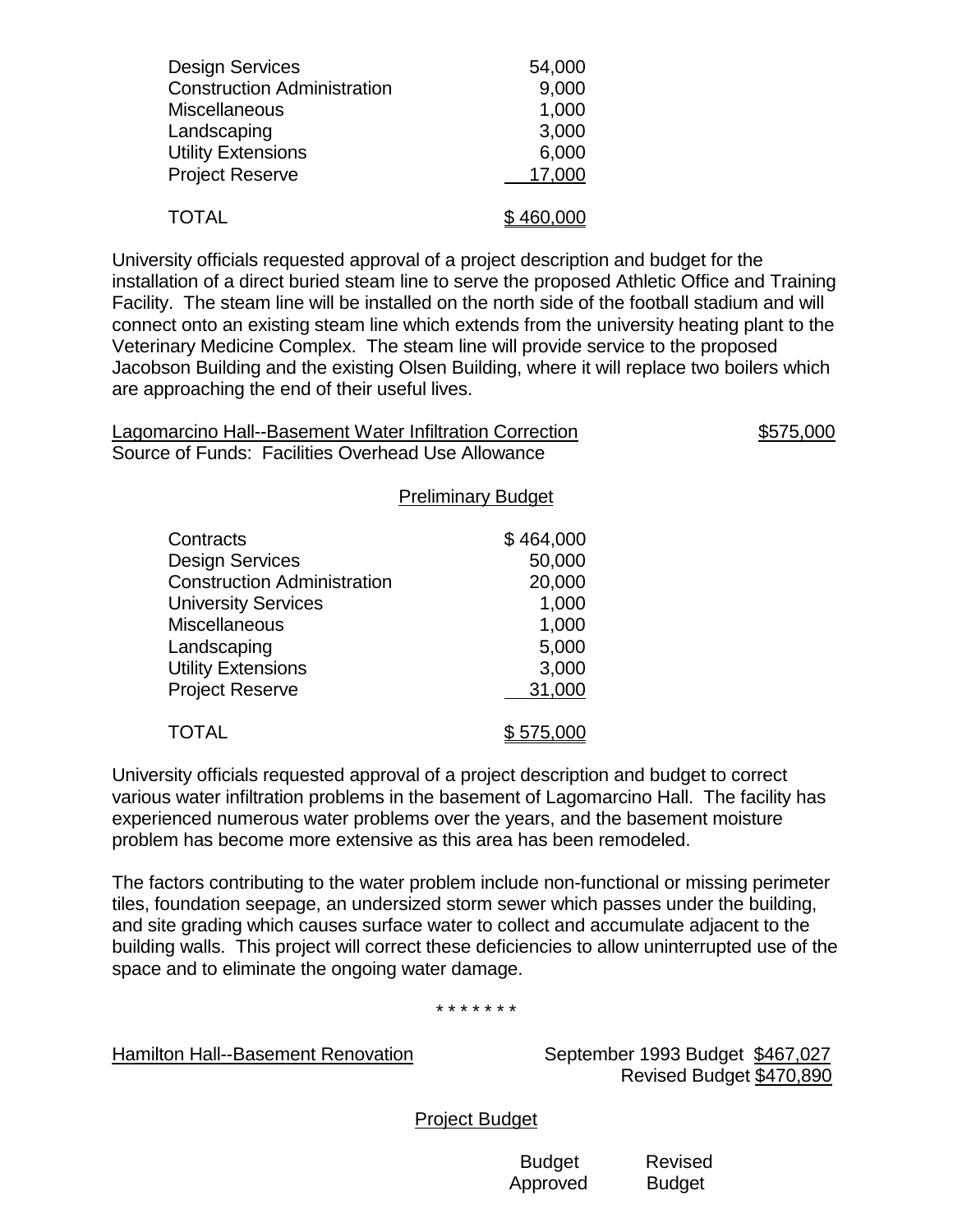|                                                  | Sept. 1993  | <u>Feb. 1995</u>  |
|--------------------------------------------------|-------------|-------------------|
| Contracts                                        | \$293,160   | \$330,336         |
| <b>Design Services</b>                           | 39,200      | 37,795            |
| <b>Construction Administration</b>               | 7,150       | 3,294             |
| <b>University Services</b>                       | 1,000       | 4,128             |
| <b>Miscellaneous</b>                             | 1,000       | 528               |
| Movable Equipment                                | 97,000      | 81,192            |
| <b>Building Automation</b>                       | 3,000       | 11,863            |
| Telecommunications                               | 2,000       | 1,754             |
| <b>Project Reserve</b>                           | 23,517      | O                 |
| <b>TOTAL</b>                                     | \$467,027   | <u>\$ 470,890</u> |
| Source of Funds:                                 |             |                   |
| FY 1992 Building Repair Funds                    | 17,027<br>S | 17,027<br>\$      |
| FY 1994 General University Funds                 |             | 200,000           |
| Income from Treasurer's Temporary<br>Investments |             |                   |
|                                                  | 450,000     | 250,000           |
| <b>Facilities Overhead Use Allowance</b>         |             | 3,863             |
| TOTAL                                            | 467,0       | <u>\$ 470.890</u> |
|                                                  |             |                   |

University officials requested approval of a revised project budget in the amount of \$470,890, an increase of \$3,863, for the renovation of the Hamilton Hall basement. The increase reflects the cost for extensive asbestos abatement services. The Facilities Overhead Use Allowance fund source was added in the amount of \$3,863 to cover the additional costs. The reduction in Treasurer's Temporary Investments and the addition of FY 1994 General University funds were approved by the university in March 1994.

#### \* \* \* \* \* \* \*

University officials reported two new projects with budgets of less than \$250,000. The titles, source of funds and estimated budgets for the projects were listed in the register prepared by the university.

#### \* \* \* \* \* \* \*

#### ARCHITECT/ENGINEER AGREEMENTS

Meats Laboratory--Refrigeration System Replacement \$53,000 KJWW Engineering Consultants, Rock Island, IL

University officials requested approval to enter into an agreement with KJWW Engineering Consultants to provide design services for the project. The agreement provides for a fee of \$53,000, including reimbursables.

Intensive Livestock Research and Instruction Facilities \$1,224,355 RDG Bussard Dikis, Des Moines, Iowa

University officials requested approval to enter into an agreement with RDG Bussard Dikis to provide design services through development of construction documents. The agreement provides for a fee of \$1,224,355, including reimbursables.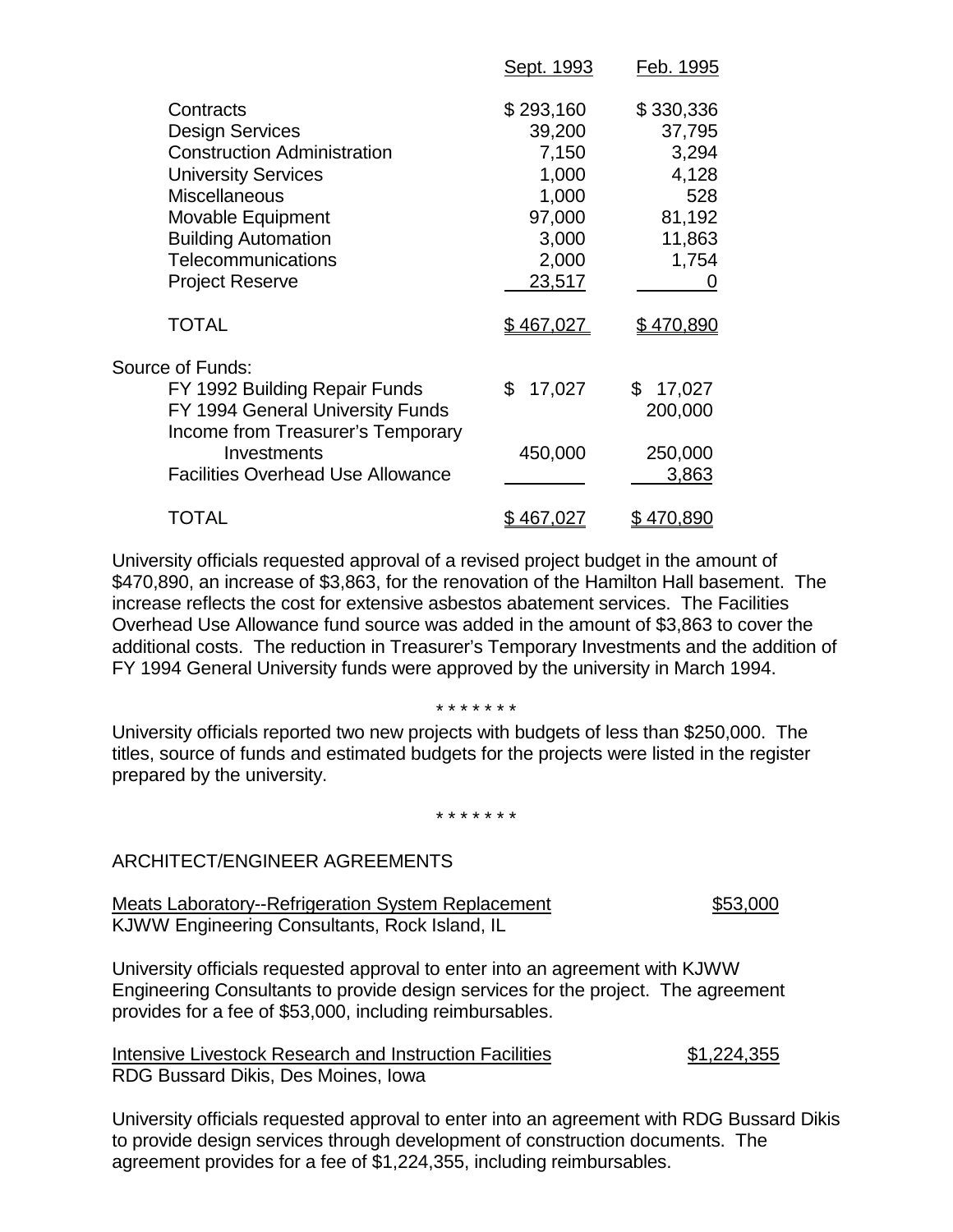Athletic Office and Training Facility **\$565,000** \$565,000 Herbert Lewis Kruse Blunck, Des Moines, Iowa

University officials requested approval to enter into an agreement with Herbert Lewis Kruse Blunck to provide design services through the development of construction documents. The agreement provides for a fee of \$565,000, including reimbursables.

The schematic design of the Veterinary Medicine Livestock Infectious Disease Facility was not approved by the Board of Regents at this meeting.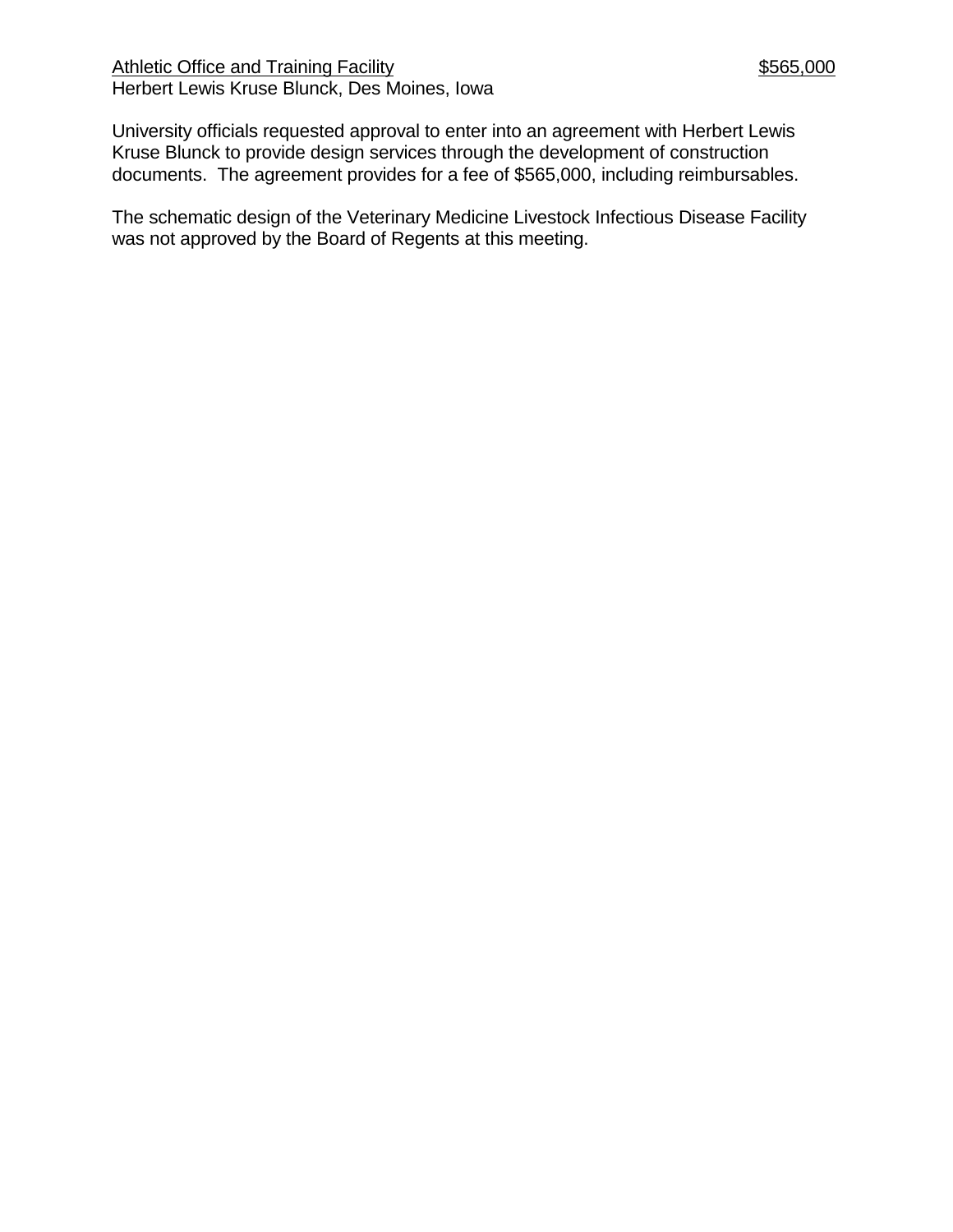## CONSTRUCTION CONTRACTS

#### Insectary Greenhouse Renovation--Phase 2--Mechanical and \$103,730 Electrical Work Award to: Manning-Seivert Mechanical Contractors, Granger, Iowa (3 bids received)

## ACCEPTANCE OF COMPLETED CONSTRUCTION CONTRACTS

Gilman Hall Renovation--Phase 3, Remodel Rooms 1651 and 1653 Daniels Home Improvement and Construction Company, Waterloo, Iowa

General Campus Water and Wind Damage 1993--Vet Med Condensate Line Replacement ACI Mechanical Corporation, Ames, Iowa

Campanile Renovation E & H Restoration, Inc., Davenport, Iowa

Iowa State Center--Water and Wind Damage 1993--Exterior Lighting Nikkel and Associates, Ames, Iowa

FINAL REPORTS

Hamilton Hall--Basement Renovation **\$470,887.48** Maple-Willow-Larch Computer Classroom  $$204,861.71$ 

MOTION: Regent Dorr moved that the Register of Capital Improvement Business Transactions for Iowa State University be approved, as presented. Regent Johnson-Matthews seconded the motion. MOTION CARRIED UNANIMOUSLY.

**APPROVAL OF LEASES**. The Board Office recommended the Board approve leases, as presented.

University officials requested approval to renew a lease as lessor with Heartland BioTechnologies for its use of 225 square feet of space located at the College of Veterinary Medicine at the rate of \$677 per month (\$36.11 per square foot, \$8,124 per year), for a one-year period.

University officials requested approval of the following farm leases effective March 1, 1995, through February 28, 1998:

With Dennis Lynch as operator for his use of 71.7 acres of farmland located in Story County, Iowa, at the rate of \$121.80 per acre (\$8,733.06 per year);

With John Warren as operator for his use of farmland located in Story County, Iowa, at the rate of \$123.77 per acre, consisting of 128.6 acres for a one-year period (\$15,916.82 per year), decreasing to 107.6 acres for the following two years (\$13,317.66 per year); and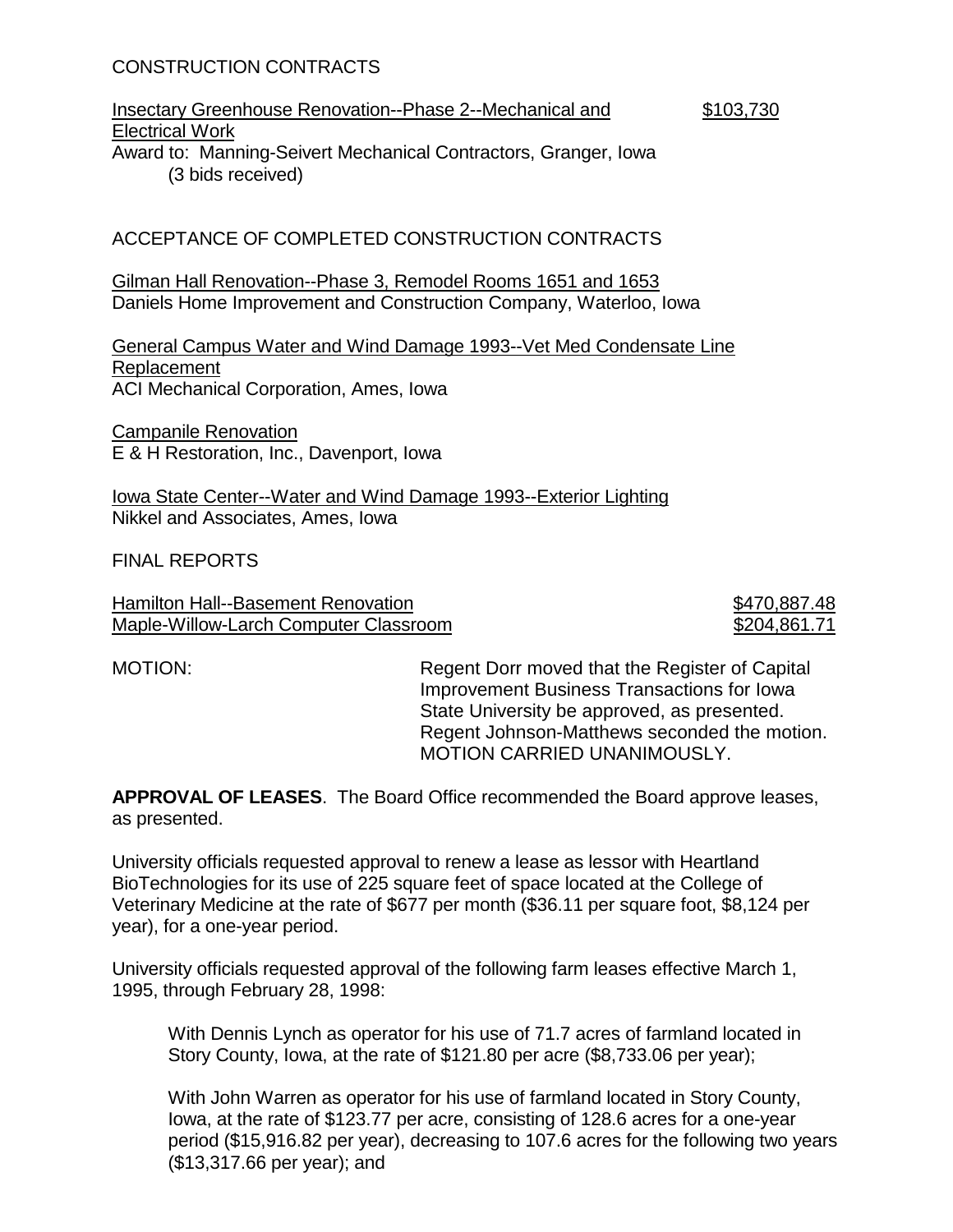With John Hillebo of Hillebo Farms, Ltd., as operator for his use of 406.7 acres of farmland located in Ankeny, Iowa, at the rate of \$141.70 per acre (\$57,629.40 per year).

MOTION: MOTION: Regent Tyrrell moved to approve the leases, as presented. Regent Furgerson seconded the motion, and upon the roll being called, the following voted: AYE: Berenstein, Collins, Dorr, Furgerson, Hendricks, Johnson-Matthews, Newlin, Pellett, Tyrrell. NAY: None. ABSENT: None.

MOTION CARRIED UNANIMOUSLY.

President Berenstein then asked Board members and institutional officials if there were additional items for discussion pertaining to Iowa State University.

Regent Pellett asked for an update on the athletics funding situation at Iowa State University which has received a lot of publicity and for which the Regents have received much correspondence.

President Jischke stated that Iowa State University officials have been wrestling with the question of balancing budgets in athletics. The athletics department has been running a deficit for the last 6 years. University officials first chose to draw down the reserve. They then began underfunding the sports both in terms of operation and compensation. In the last two years they have had budget shortfalls that have had to be covered with general university funds. President Jischke said this simply cannot continue.

Iowa State University officials assessed where the athletic programs were in terms of revenues and expenditures in the future. On the revenue side, President Jischke said they have optimistically assumed that Dan McCarney and his colleagues will be more successful than their predecessors with regard to the football program. University officials assume they will continue to be successful in raising private funds for the athletics program; that Iowa State University's basketball program will continue to be successful and enjoy good revenues. On the expenditure side, he said that university officials have examined carefully what it takes to field competitive programs and what their obligations are under Title IX for gender equity. Finally, they have begun to address deferred maintenance questions in athletic facilities. It has been determined that the athletic program is short approximately \$1 million/year in operating budgets.

President Jischke said there are only two ways to solve the budget shortfall. University officials either find more revenues or reduce expenditures. Last December, when they began to discuss the situation in a more public way, President Jischke believed the university had to reduce expenditures. It was for that reason that the possibility of dropping sports was raised. While university officials never said which sports might be in jeopardy, the athletic department spends somewhere between \$150,000 - \$300,000 per non-revenue sport.

President Jischke reported that the Iowa State University Student Fee Committee recommended to him that designated tuition add \$250,000 to the athletic department's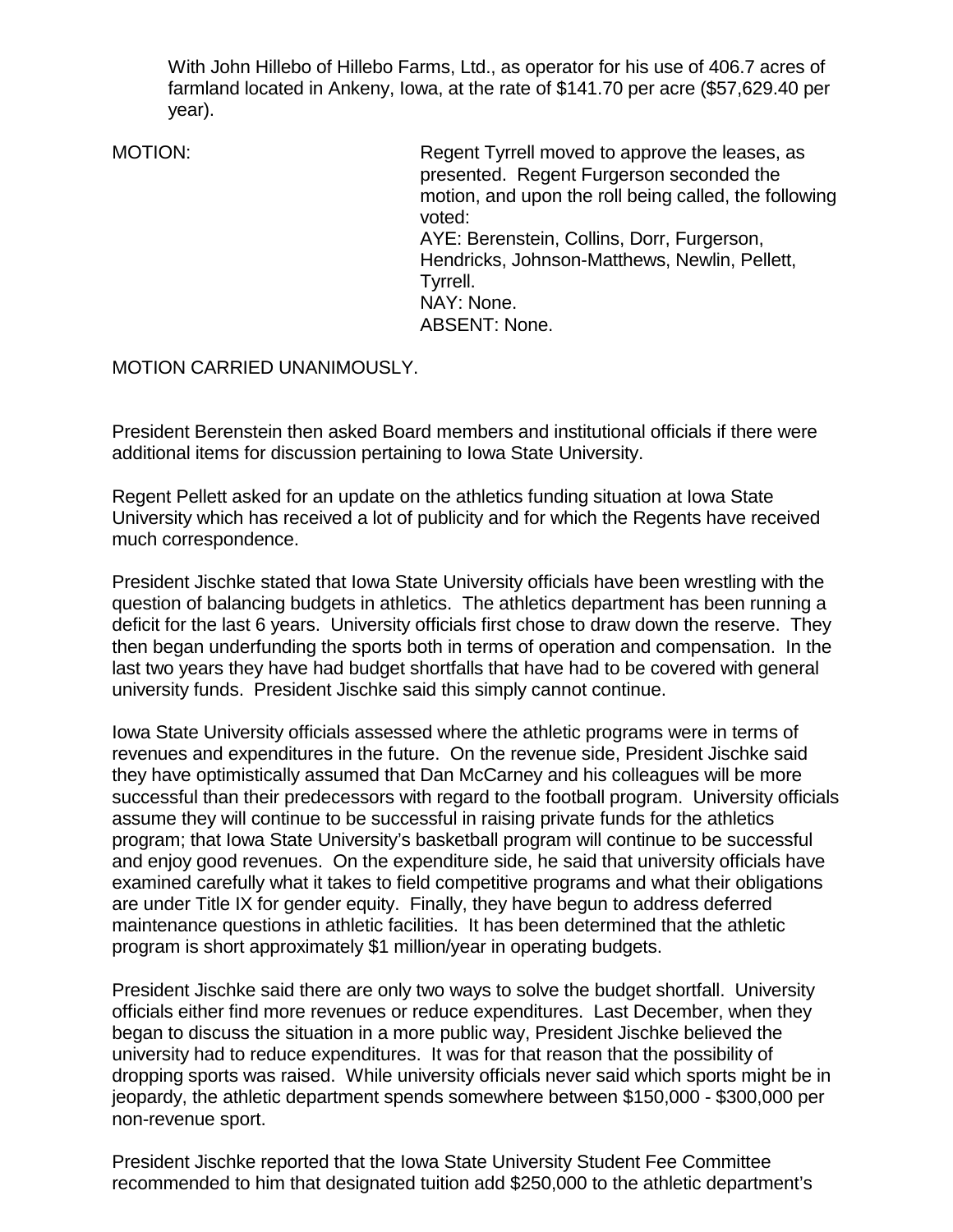operating budget each of the next 2 years. President Jischke told students that if they would do that, university officials would try to match that amount. He will make a recommendation to the Board of Regents some time this spring. Students would be voting on the recommendation of the student fee committee that evening. University officials are more hopeful now than they have been in the last 6 months with regard to the non-revenue sports programs. He acknowledged the leadership that the student body took with regard to this dilemma, particularly that of Margaret Pitiris. President Jischke believes the students' efforts will inspire private donors.

President Berenstein suggested that since the students were meeting that night to consider the matter, and the Regents are meeting in Ames in March, perhaps they could discuss this matter at the March meeting and take action in the form of a formal resolution. He asked if the Regents agreed to put this matter on the docket for March Regents meeting. The Board members agreed with President Berenstein's suggestion.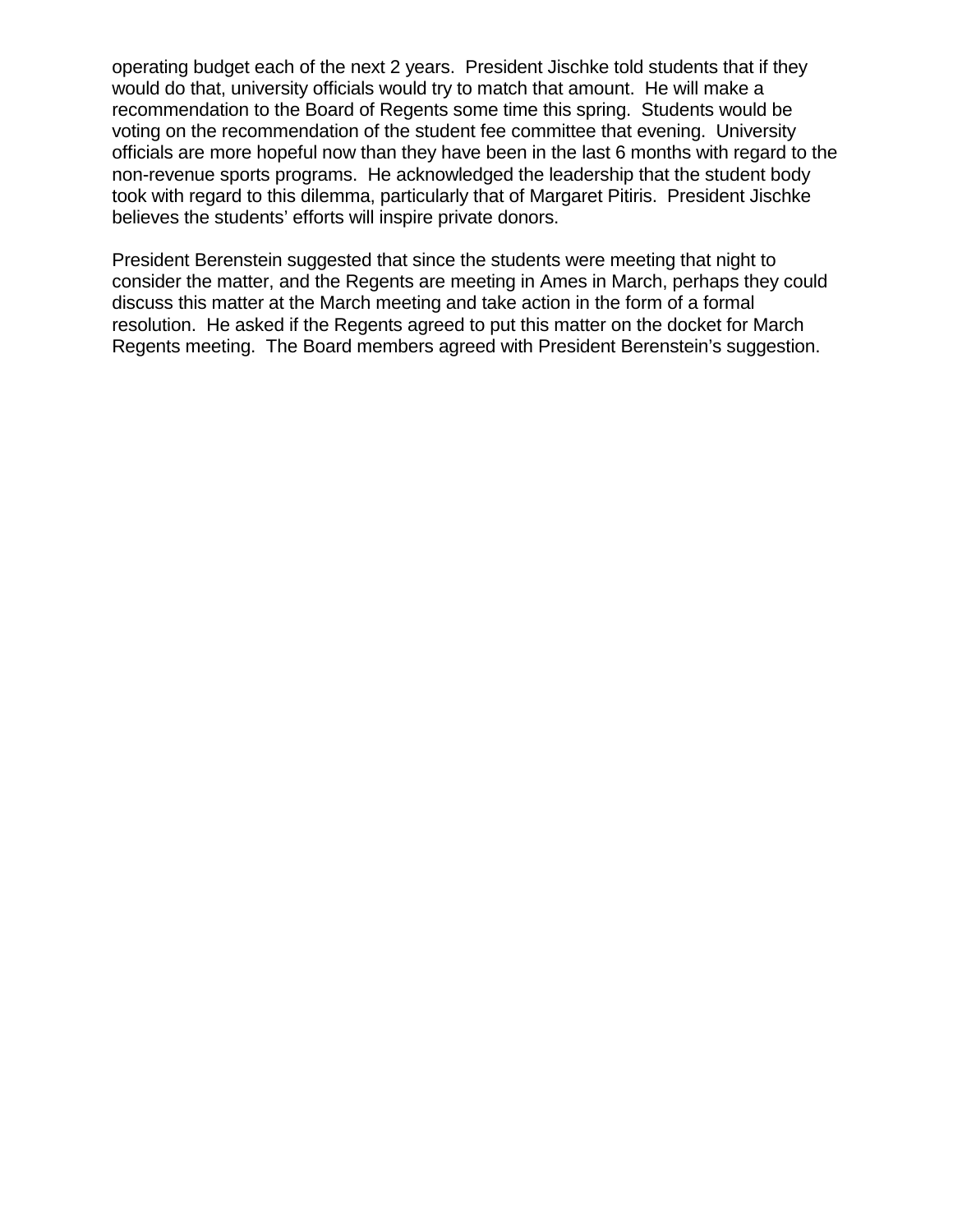# UNIVERSITY OF NORTHERN IOWA

The following business pertaining to the University of Northern Iowa was transacted on Wednesday, February 15, 1995.

**RATIFICATION OF PERSONNEL TRANSACTIONS**. The Board Office recommended the Board approve the university's personnel transactions, as follows:

Register of Personnel Changes for December 1994.

MOTION: Regent Johnson-Matthews moved to ratify the university's personnel transactions, as presented. Regent Furgerson seconded the motion. MOTION CARRIED UNANIMOUSLY.

**PRESENTATION ON THE CENTER FOR THE ENHANCEMENT OF TEACHING**. The Board Office recommended the Board hear the presentation on the activities of the Center for the Enhancement of Teaching at the University of Northern Iowa.

University of Northern Iowa officials delivered a presentation on the activities of the Center for Enhancement of Teaching at the university.

The center was established at the request of faculty to help assure that teaching is emphasized at the university. During its first year of operation, the 1993-94 academic year, the center sponsored eleven different events, in addition to extensive individual faculty consultation.

Nearly 40 percent of the tenured and tenure-track faculty participated in at least one event sponsored by the center.

Provost Marlin introduced Assistant Professor Roger Sell, Director of the Center for the Enhancement of Teaching, University of Northern Iowa.

Dr. Sell stated that the Board of Regents had requested a presentation on the University of Northern Iowa's Center for the Enhancement of Teaching, which he provided.

ACTION: President Berenstein stated the Board received the presentation on the activities of the Center for the Enhancement of Teaching at the University of Northern Iowa, by general consent.

**REGISTER OF CAPITAL IMPROVEMENT BUSINESS TRANSACTIONS**. The Board Office recommended the Board approve the Register of Capital Improvement Business Transactions.

PROJECT DESCRIPTIONS AND BUDGETS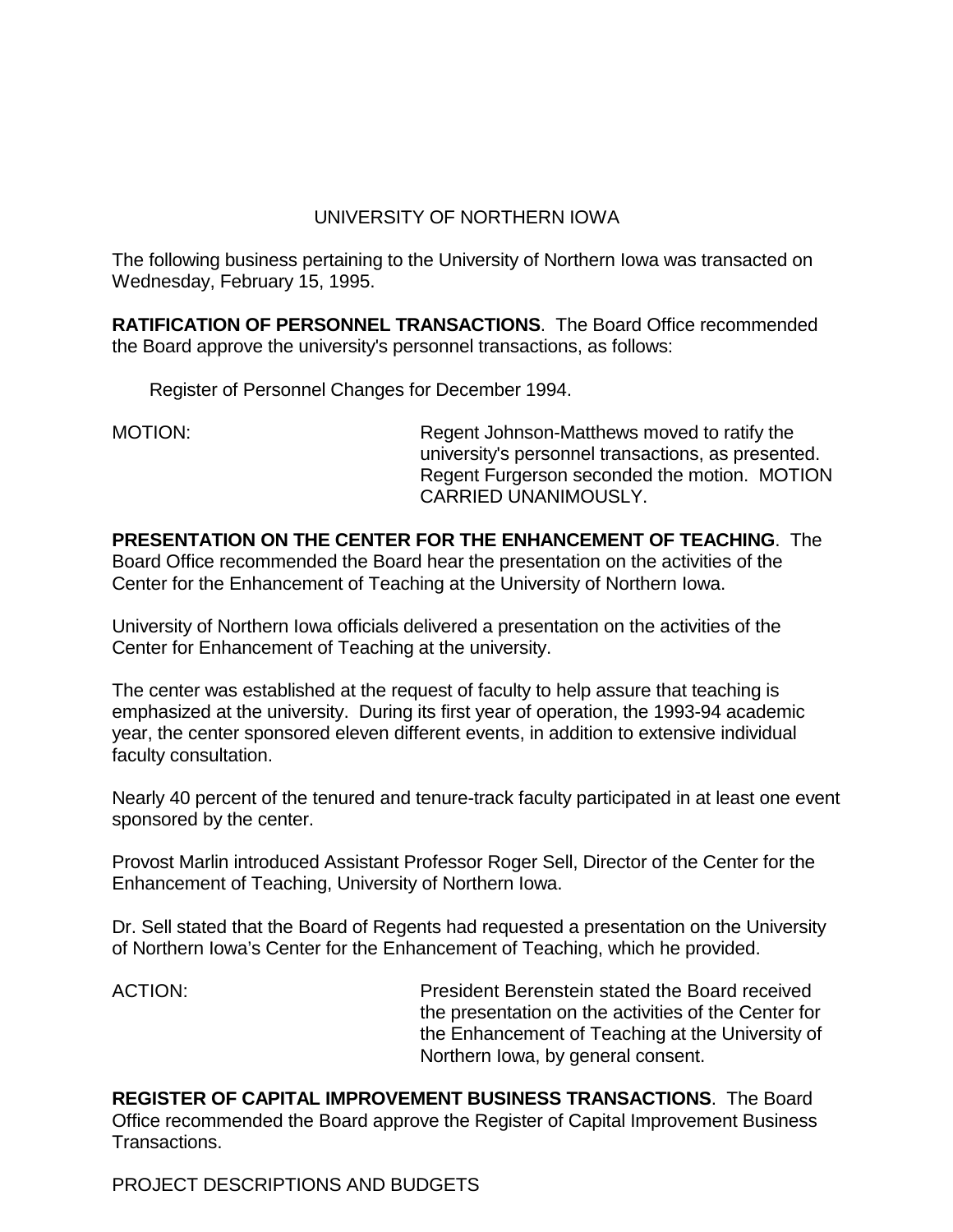University officials reported one project the university is initiating with a budget of less than \$250,000. The title, source of funds and estimated budget for the project was listed in the register prepared by the university.

\* \* \* \* \* \* \*

| <b>CONSTRUCTION CONTRACTS</b>                                                         |                                                                                                      |             |
|---------------------------------------------------------------------------------------|------------------------------------------------------------------------------------------------------|-------------|
| <b>Library Addition Equipment</b>                                                     |                                                                                                      | \$31,422.22 |
| ACCEPTANCE OF COMPLETED CONSTRUCTION CONTRACTS                                        |                                                                                                      |             |
| <b>McCollum Science Hall</b><br>E & H Restoration, Inc., Davenport, Iowa              |                                                                                                      |             |
| <b>Exterior Repairs</b>                                                               |                                                                                                      | \$74,479.00 |
| <b>Warehouse Exterior Repairs</b>                                                     |                                                                                                      | \$39,860.00 |
| Sculpture Reflecting Pool/Storm Sewer--<br><b>Whitney Builders, Cedar Falls, Iowa</b> |                                                                                                      |             |
| <b>Wright Hall Renovation</b>                                                         |                                                                                                      | \$46,004.85 |
| <b>Library Addition</b>                                                               |                                                                                                      | \$62,337.15 |
| <b>MOTION:</b>                                                                        | Regent Tyrrell moved to approve the university's<br>capital register, as presented. Regent Furgerson |             |

**APPROVAL OF LEASES**. The Board Office recommended the Board approve the leases, as presented.

University officials requested approval to enter into a sublease as lessee with Pan Style Pizza Corporation of Iowa, subject to the university obtaining the option to purchase the property and the right of first refusal, for the university's use of 3,200 square feet of space located in Cedar Falls, Iowa, at the rate of \$3,500 per month (\$13.13 per square foot, \$42,000 per year), effective March 1, 1995, through August 18, 1998.

UNANIMOUSLY.

University officials requested approval to enter into a lease as lessor with Bryan and Julie Jolly for their use of a home located in Cedar Falls, Iowa, at the rate of \$460 per month (\$5,520 per year) for a six-month period.

University officials requested approval to renew its lease as operator with Charles J. Murphy for his use of 94.6 acres of farmland located in Black Hawk County, Iowa, at the rate of \$111 per acre (\$10,500.60 per year), for a three-year period.

MOTION: Regent Tyrrell moved to approve the leases, as presented. Regent Furgerson seconded the motion, and upon the roll being called, the following voted:

seconded the motion. MOTION CARRIED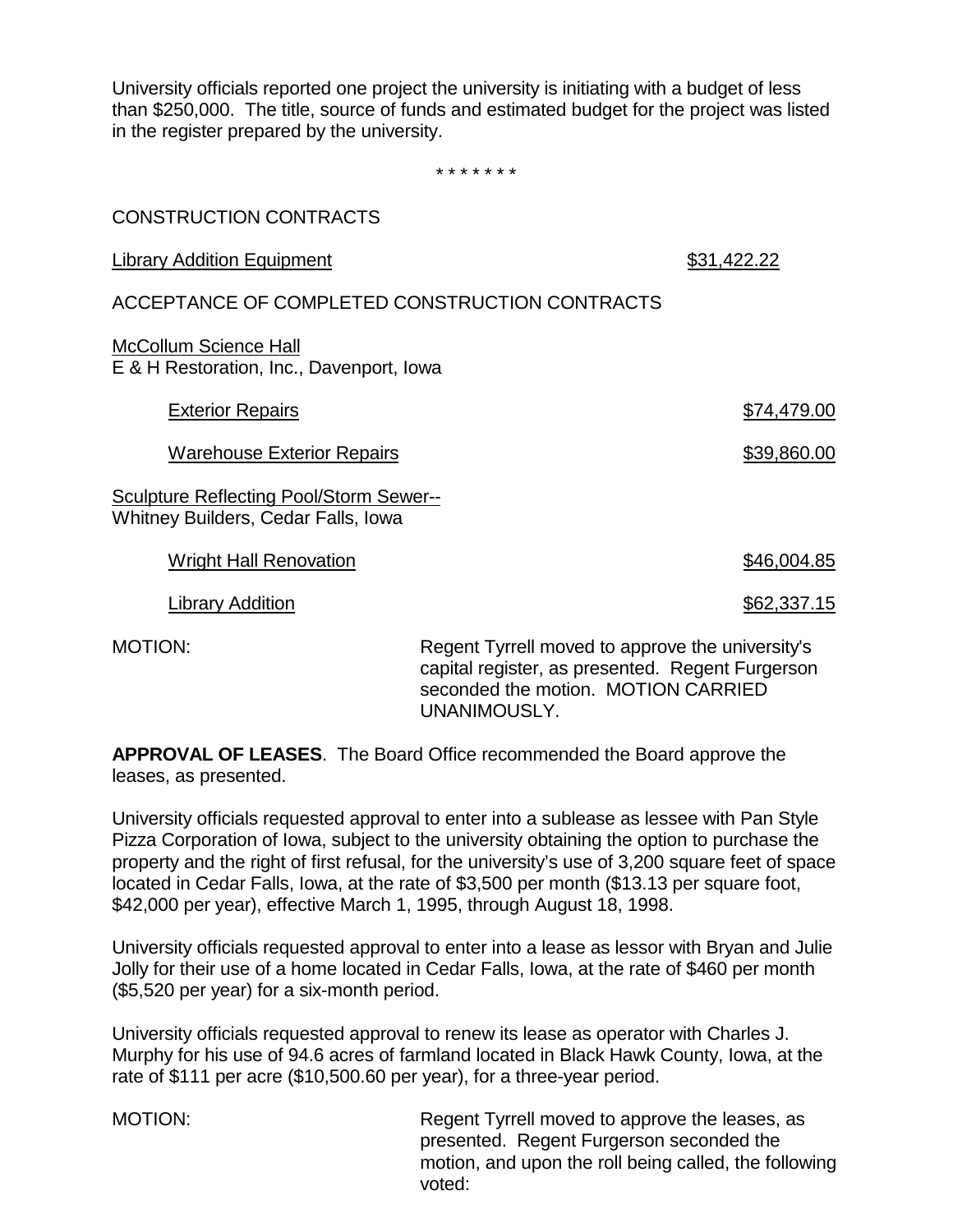AYE: Berenstein, Collins, Dorr, Furgerson, Hendricks, Johnson-Matthews, Newlin, Pellett, Tyrrell. NAY: None. ABSENT: None.

MOTION CARRIED UNANIMOUSLY.

President Berenstein then asked Board members and institutional officials if there were additional items for discussion pertaining to the University of Northern Iowa. There were none.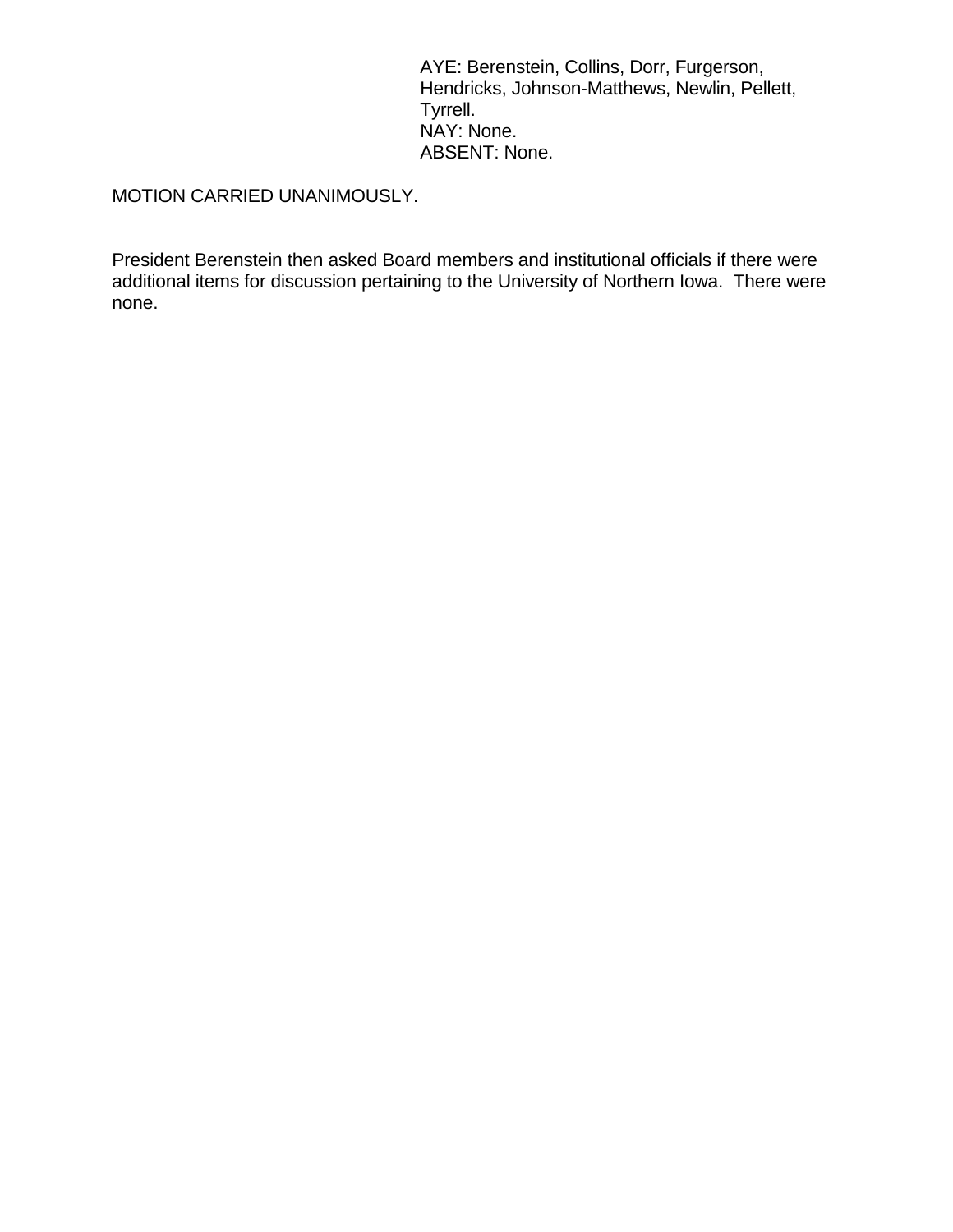## IOWA SCHOOL FOR THE DEAF

The following business pertaining to Iowa School for the Deaf was transacted on Wednesday, February 15, 1995.

**RATIFICATION OF PERSONNEL TRANSACTIONS**. The Board Office recommended the Board approve personnel transactions, as follows:

Register of Personnel Changes for November and December 1994, and January 1995.

MOTION: Regent Johnson-Matthews moved to approve the personnel transactions, as presented. Regent Furgerson seconded the motion. MOTION CARRIED UNANIMOUSLY.

**REGISTER OF CAPITAL IMPROVEMENT BUSINESS TRANSACTIONS**. The Board Office stated there were no transactions this month on the Iowa School for the Deaf's capital register.

President Berenstein then asked Board members and institutional officials if there were additional items for discussion pertaining to the Iowa School for the Deaf. There were none.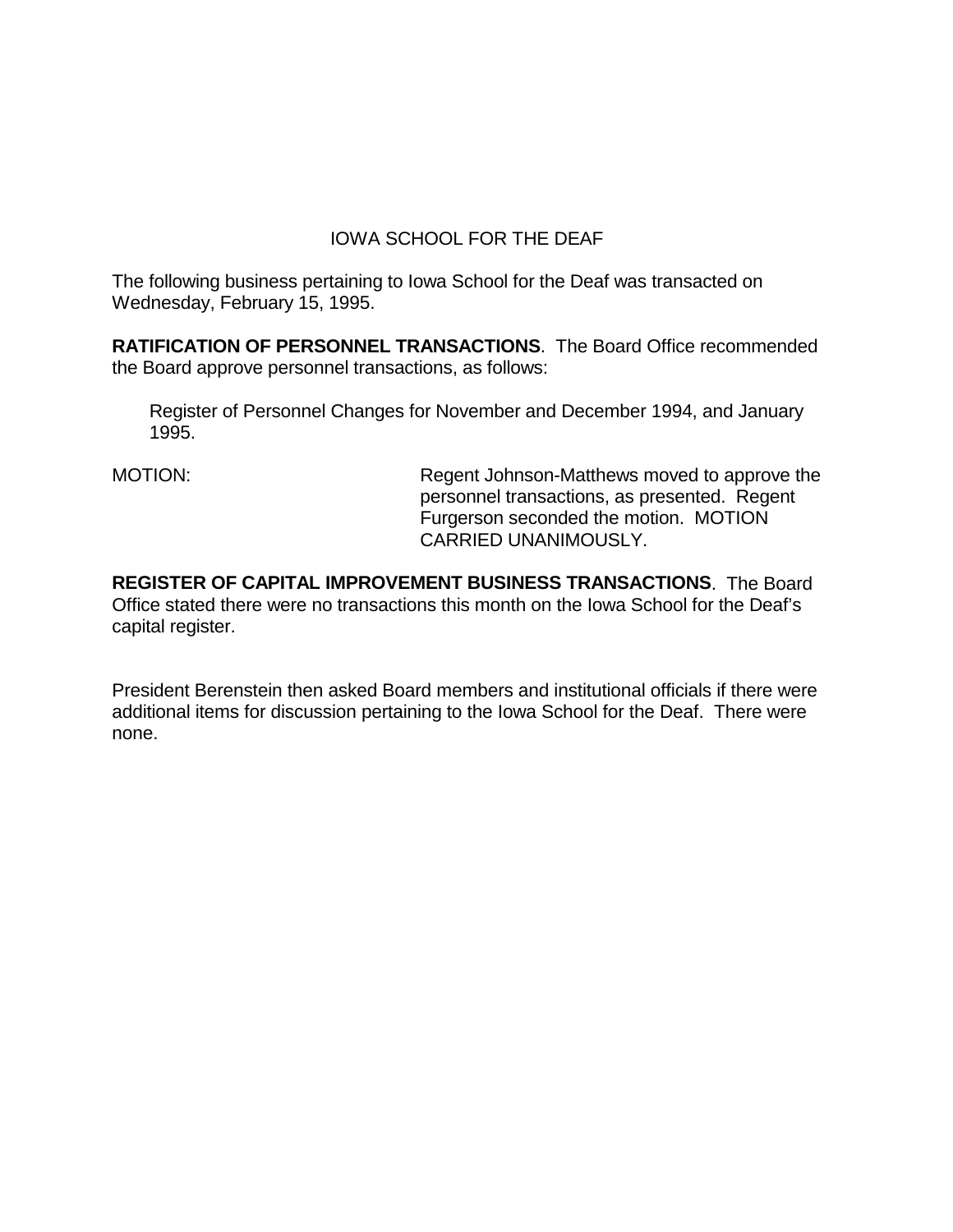## IOWA BRAILLE AND SIGHT SAVING SCHOOL

The following business pertaining to Iowa Braille and Sight Saving School was transacted on Wednesday, February 15, 1995.

**RATIFICATION OF PERSONNEL TRANSACTIONS**. The Board Office recommended the Board approve personnel transactions, as follows:

Register of Personnel Changes for the period November 20 to December 31, 1994.

MOTION: Regent Johnson-Matthews moved to approve personnel transactions, as presented. Regent Furgerson seconded the motion. MOTION CARRIED UNANIMOUSLY.

**NATIONAL AGENDA FOR CHILDREN AND YOUTH WITH VISUAL IMPAIRMENT, INCLUDING THOSE WITH MULTIPLE DISABILITIES**. The Board Office recommended the Board endorse the National Agenda for the Education of Children and Youth with Visual Impairments, Including Those with Multiple Disabilities as a broad statement of goals to be used as guides in future planning at IBSSS.

Iowa Braille and Sight Saving School officials requested the Board approve the National Agenda for the Education of Children and Youth with Visual Impairments, Including Those with Multiple Disabilities. The agenda is sponsored by the American Foundation for the Blind and has already been endorsed by a number of organizations across the country, including the governing board of the Missouri School for the Blind, whose Superintendent, Dr. Yvonne Howze, serves as a consultant to the IBSSS Advisory Committee.

The national agenda covers the years 1994-2000 and consists of eight goal statements dealing with the education of children and youth with visual impairments.

Goal statement 3 of the agenda states: "Universities, with a minimum of one full-time faculty member in the area of visual impairment, will prepare a sufficient number of educators of students with visual impairments to meet personnel needs throughout the country." The Regent universities have reviewed goal statement 3, as well as the rest of the goal statements, and indicated they have no conflicts or special concerns with the statements.

The IBSSS Advisory Committee reviewed and discussed the national agenda at its meeting on February 2 and recommended the Board endorse the agenda. The Iowa Department of Education has reviewed favorably the agenda.

Superintendent Thurman made an oral presentation in support of the school's request. He noted that signing on to the national agenda does not commit funds.